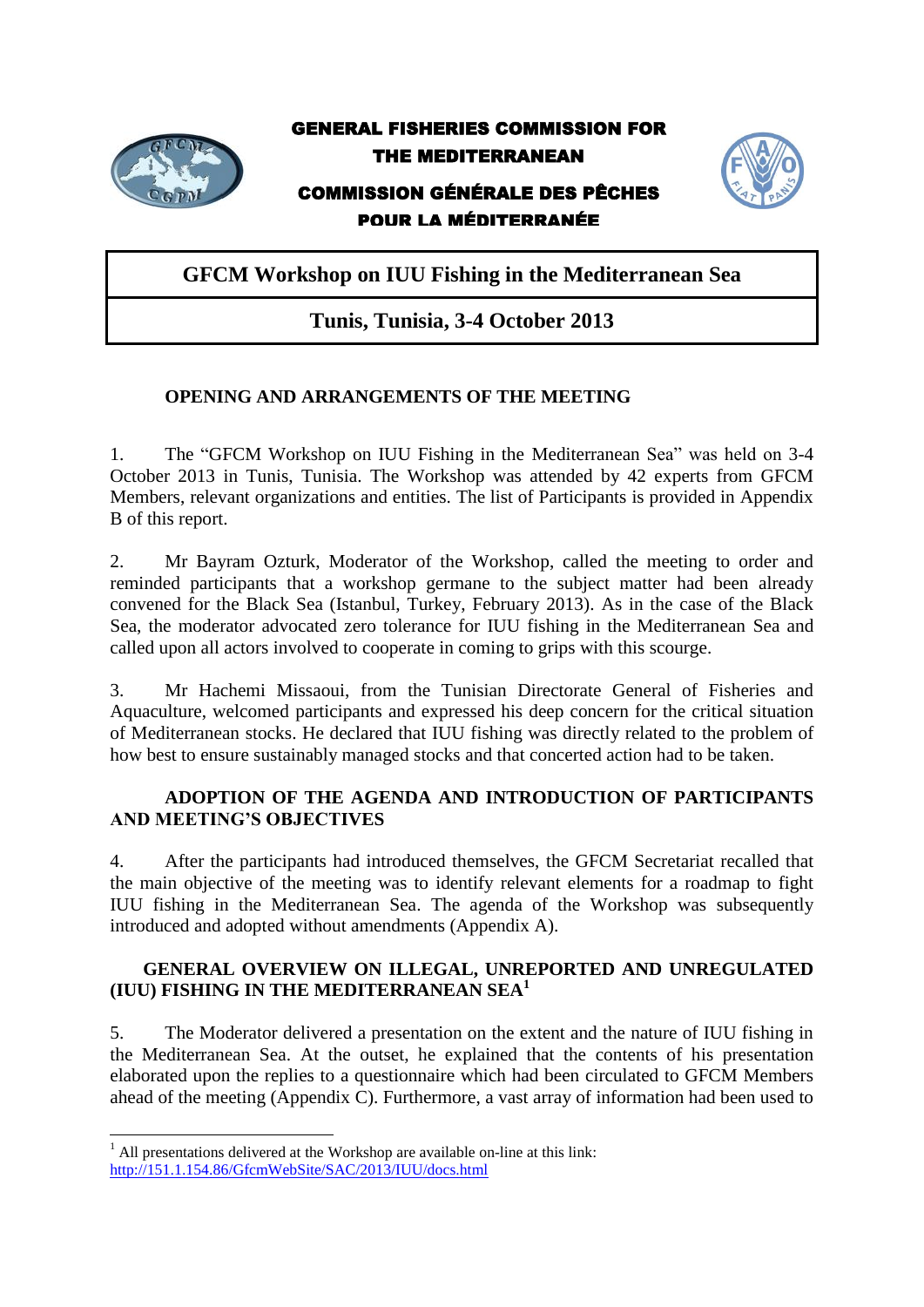investigate most recurring problems associated with IUU fishing in the Mediterranean Sea. The combined analysis of collected materials led Mr Ozturk to conclude that the environmental, social and economic dimensions of IUU fishing in the Mediterranean Sea gave the problem a unique trait. Although some comparisons could still be made with other areas of the world, in particular the Black Sea, the specificities of the GFCM Area presented unparalleled characteristics. Among others, the moderator noted the "internal nature" of IUU fishing (i.e. the predominance of IUU activities by GFCM Members verus non Members), the paucity of IUU data, the zonation of the Mediterranean Sea and the share of fish caught in small-scale fisheries. The findings of its analysis are reproduced in Appendix D.

6. Subsequently, clarifications were sought with regard to linkages between IUU fishing and environmental issues such as marine protected areas, ghost fisheries, by-catch and discard. Reference was made to the need for an integrated maritime approach capable of encompassing all aspects of IUU fishing in response to violations of applicable international, regional and national rules. In this respect, it was specified that the definition of IUU fishing, as originally put forth in Article 3 of the "FAO International Plan of Action against Illegal, Unreported and Unregulated Fishing", had been transposed into the bodies of law of many GFCM Members, in either their national regulations or through relevant GFCM recommendations or both. However, as it was noted that stamping out IUU fishing altogether could be an unrealistic goal, participants referred to the need for each GFCM Member to seriously commit to do its best to counter IUU fishing.

7. Ms Gail Lugten, from the FAO Fisheries Department, spoke to participants on initiatives by the Organization aimed at eradicating IUU fishing. She made particular reference to the 2009 "FAO Agreement on Port State Measures" and to the 2013 "FAO Voluntary Guidelines for Flag State Performance" and underlined the trade dimension of the problem. In addition, Ms Lugten reviewed some other initiatives taken in different fora, including the EU Regulation 2008/1005 on IUU fishing, the INTERPOL based "ProjectScale" and the request by the International Law of the Sea Tribunal for advice in connection with an advisory opinion lodged by the Sub-Regional Fisheries Commission. She listed IUU fishing on top of current issues of importance for all regional fisheries bodies. Emphasis was laid on the fact that much was still uncertain about the incidence and location of IUU fishing worldwide and that capacity building was fundamental to achieve a level playing field.

8. Ms Mimoza Cobani, from the Albanian Fishery Directorate of the Ministry of Environment, noted that some progress had been made in Albania from a legal point of view by the adoption of new instruments addressing IUU fishing. However, this development was weakened by a lack of institutional homogeneity because authority over fisheries remained quite fragmented at the national level. Despite the good willingness of her country to develop effective mechanisms to improve cooperation in the fight against IUU fishing, the existing gaps greatly undermined ongoing efforts. In the view of Ms Cobani this problem might lead to a negative socio-economic impact in future years and cause severe repercussions in the Albanian fishery sector.

9. Ms Meriem Assameur, from the Algerian Ministry of Fisheries and Marine Resources, also focused on the various measures adopted at the national level to fight IUU fishing. As with Albania, data on the extent of IUU fishing was not available, with the exception of those infringements which were constantly punished through sanctions and fines foreseen by the Algerian legislation. A database had been established to collect all infringements detected since 2008 at the national level. Ms Assameur pointed out that the list included fishing in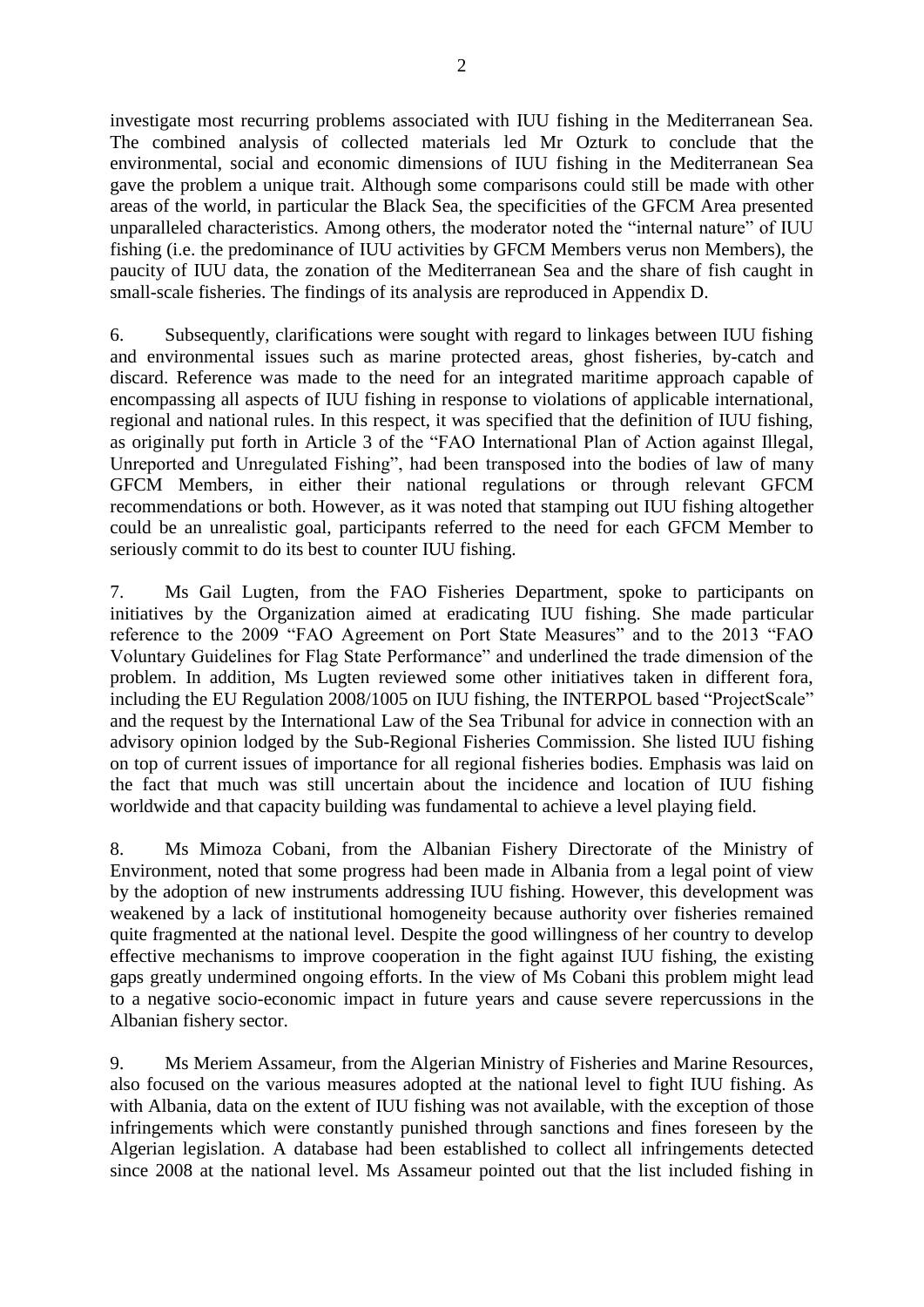protected areas, fishing undersized specimens, fishing during closed seasons and fishing using prohibited gears.

10. Ms Miljana Gruja, from the Croatian Marine Resources Management Department, specified that in the case of Croatia the fishing fleet mostly operated in territorial waters and that no vessels flying the flag of another country had been observed therein. As a result, the fishing grounds were considered to be fully regulated and no studies on IUU fishing had been conducted. However, she cautioned that this was not to be regarded as evidence of a lack of IUU fishing. In fact, as the main management goal at the national level was to enact plans for fleet segments using purse seine, trawl nets, shore seines and dredges, Ms Gruja envisaged that serious efforts would be necessary to ensure sustainability and to regulate fishing effort.

11. Mr Magdi, Abd El Wahed, from the Egyptian General Authority for Fish Resources Development, remarked that there were two main kinds of IUU fishing problems in Egypt. The first one was of a national character and concerned fishing without a license. As this happened quite often, he reported that solutions were under examination, including the possibility of painting fishing vessels with different colors so that those authorized to fish could contribute to identify people devoid of a fishing license. The second problem was linked to the activities of vessels fishing in the Egyptian territorial waters, but flying the flag of a State other than the Egypt. In response to this, Egypt was trying to establish a national control system to improve the tracking of fishing boats. To encourage fishermen to accept the installation of transponders onboard their vessels it was necessary to carry out pilot studies and determine how to teach them the benefit of better controls.

12. Mr Frédéric Schmit, from the French Directorate of fisheries and aquaculture, emphasized that the relatively small amount of fish caught in the Mediterranean Sea by France (4% of the total national catch) was not a pretext for his country not to fight IUU fishing. 14% of the national fishermen were engaged in fishing activities in the Mediterranean Sea and its richness in marine ecosystems and biodiversity called for serious conservation efforts. Mr Schmit noted that in recent years IUU activities detected by France were mainly attributable to French or EU fishermen. As for the scope of actions aimed at countering IUU fishing, priority had been given to implement the relevant provisions of EU regulations on control. This had resulted in a greater focus on the market dimension of fisheries with a view to preventing illegal products from entering the trade market at the national level. Nonetheless, the amelioration of the knowledge base in the years to come could provide a clearer snapshot on IUU fishing in the Mediterranean Sea, including in statistical terms.

13. Mr Stefanos Kavadas, from the Hellenic Centre for Marine Research, noted that since 2000 Greece has been keeping a national electronic database which recorded relevant information on IUU fishing by national vessels in territorial waters. According to the collected data, an increasing trend towards IUU fishing occurred during spring, summer and early autumn. A large number of penalties had been imposed in major fishing ports of the Aegean Sea, including against amateur fishers. The average size of fishing boats that were involved in IUU fishing varied and the main target species could not be easily determined. An effort would be made towards the publishing of scientific papers on IUU fishing and to study ways to fight it. Mr Kavadas also remarked on the importance of monitoring the social and economic effects of IUU fishing activities as they often contributed in Greece to the abandonment of the fishing profession, especially in areas directly dependent on fishing.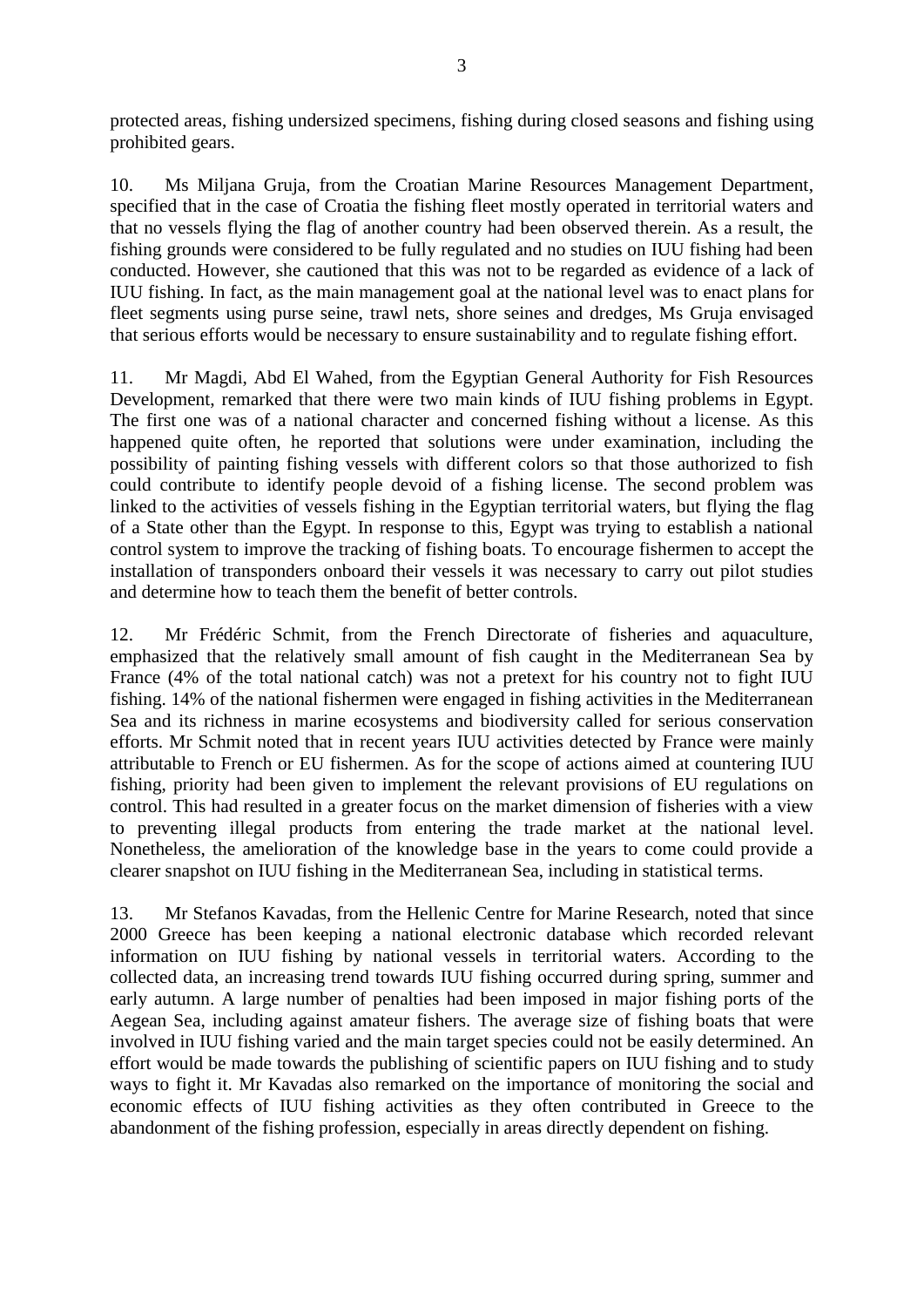14. Mr. Daniele Praticò, from the Italian Ministry of Agricultural, Food and Forestry Policies, reported on the progress that was being made at national level in the fight against IUU fishing. He referred especially to the tight controls, including at the borders, to prevent IUU products from reaching the market. Also, he provided an update on the use of driftnets by Italian fishermen, which had significantly been reduced as had also been documented by EU inspectors. Mr Praticò ascribed some IUU related problems in Italy to traditions and habits as fishermen have been practicing certain fishing activities over a long time. Consequently, he stressed the need of addressing socio-economic aspects of IUU fishing.

15. Mr Ahmed Abukhder, from the Libyan General Authority for Marine Wealth, acknowledged that IUU fishing was mainly related to the activities of international vessels, trawlers targeting demersal and pelagic species in particular, and was occurring all year around. This was corroborated by data and statistics from detained boats. As with several other participants, Mr Abukhder recognized the socio-economic impacts of IUU fishing which also encompassed damage to the marine environment, loss of employment opportunities, food insecurity and reluctance from people to become fishermen. Despite several laws and regulations enacted at the national level, IUU was still thriving and this was mainly attributed to the weakness of coast guard facilities, the low awareness on sustainable fishing and a shortage of human MCS resources.

16. Ms Rachel Galea, from the Maltese Department of Fisheries and Aquaculture, presented some facts on the commitment of Malta to fight against IUU fishing. She noted that considerable resources had been devoted at the national level to bringing Malta to an equal footing with other EU Member States, regardless of the extended coastline of the island and the huge zone of water to be controlled. Irrespective of these obstacles, Malta had been able to elicit compliance with applicable regulations from the fishermen although infringements were still detected and the problem of IUU fishing had not been completely resolved. Ms Galea expressed the view that the GFCM should promote regional cooperation so that those subregions in the basin where several GFCM Members were known to fish could be regulated.

17. Ms Nada Lakicevic, from the Montenegrin Ministry of Agriculture and Rural Development, detailed the activities which were considered to amount to IUU fishing at the national level and in conformity with international and regional instruments. She made reference, among others, to fishing without a permit, fishing with prohibited gear, in protected areas and for juvenile fish, etc. For all these activities, appropriate penalties had been laid down, including imprisonments for egregious violations. Ms Lakicevic noted that Montenegro had undertaken an active fight against IUU fishing in order to avoid market and price instability in relation to fishery products. To date, national controls had proven stringent and adequate but the problem was ongoing and it required continuous attention.

18. Mr Nadir Chafai Alaoui, from the Moroccan national surveillance center of fishing vessels, described the national fisheries plan which pursued the durability of resources as a main goal and aimed at ensuring their exploration for future generations. Mr Alaoui recalled that the Department of Fisheries had adopted a new approach which revolved around VMS, control measures and an effective traceability system which enabled to track down the origin of fishery products throughout the value chain. The VMS system was therefore integrated and contributed to the fight against IUU fishing. Also, at legal level, a bill relating to the fight against IUU fishing had been approved. Among others, this instrument would supplement existing laws in view of endowing the control system with increased efficacy.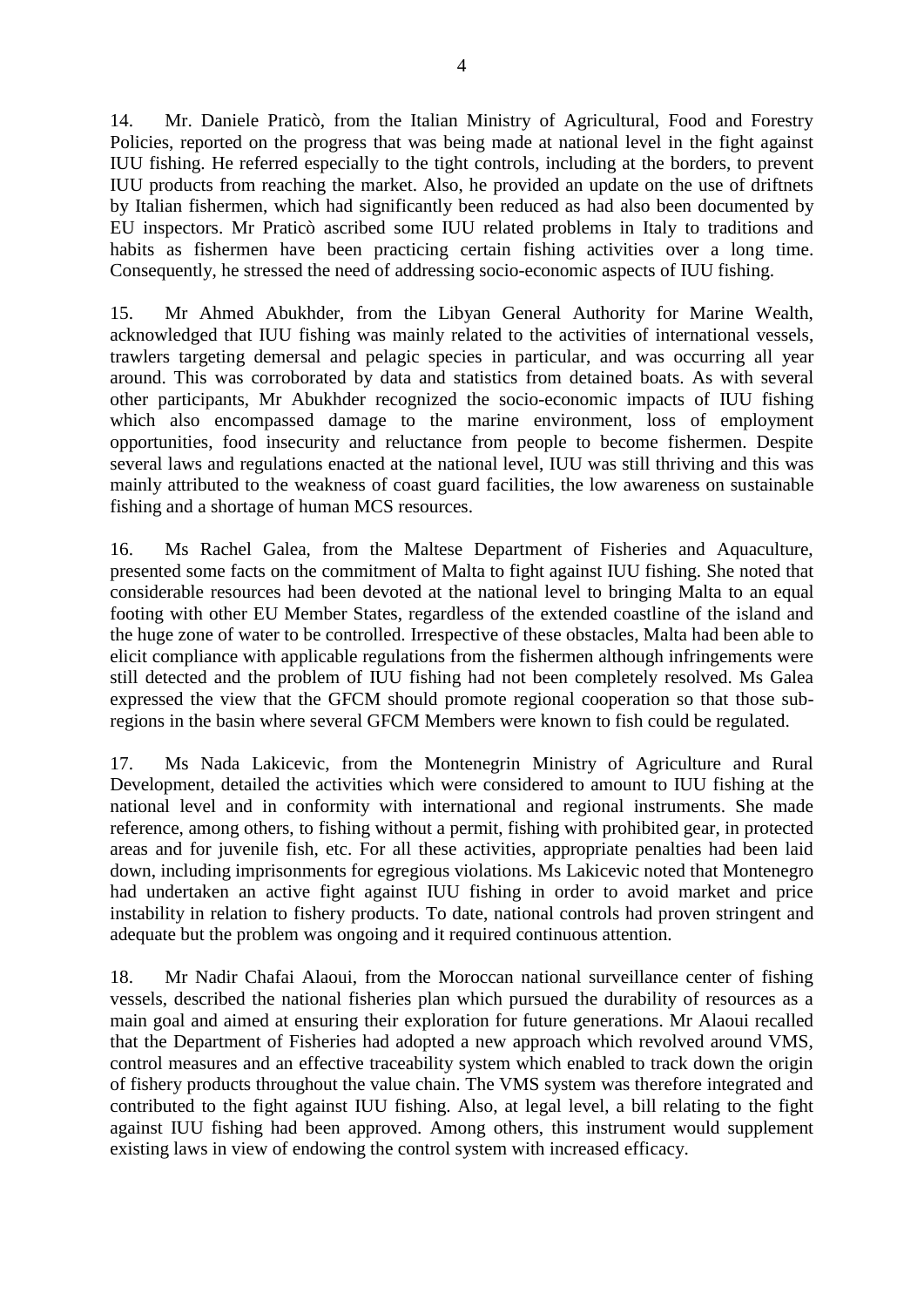19. Mr Juan Sainz Herrero, from the Spanish Ministry of Agriculture, Food and Environment, emphasized that Spain was fully committed to the fight against IUU fishing, which was identified as a threat to the society and therefore recognized as a political priority. As a result, he emphasized the need to improve and extend the recourse to existing tools to fight IUU fishing at the regional level, including EU regulations on the subject matter. Past experiences, such as control schemes used in bluefin tuna campaigns, should be regarded as examples of the use of new technologies against the background of increased regional cooperation. Mr Herrero advocated that the dynamics of the Mediterranean Sea could not be fully understood without acknowledging the importance of the fishing sector, in light in particular of its huge socio-economic implications at the local level. To protect Mediterranean coastal communities IUU fishing should be fought through the development and use of new technologies, intra-institutional and intra-agency cooperation and high level political commitment. As far as Spain was concerned, Euro-Mediterranean integration was welcome, including through the GFCM.

20. Mr Mehrez Besta, from the Tunisian Directorate General of Fisheries and Aquaculture, pointed out that the national legal and organizational framework was the foundation for the fight against IUU fishing. Several measures had been envisaged, spanning from those linked to the conservation of the resources to those aimed at controlling the market and boosting the commercial value of fishery products. Nonetheless, in Tunisia the problem of IUU fishing had proven to be undeterred in relation to deep sea habitats and protected areas. Furthermore, non-Tunisian vessels were known to fish in the Gulf of Gabes. Mr Besta hoped that in implementing GFCM recommendations linked to monitoring, control and surveillance his country could reduce the incidence of IUU fishing.

21. Mr Murat Toplu, from the Turkish General Directorate of Fisheries and Aquaculture, referred to the Turkish national legal framework at the outset of his presentation. The management of fisheries, licensing rules, the ban of given gears and techniques, procedural provisions on inspections and sanctions were all regulated in Turkey. Mr Toplu singled out small-scale fisheries which constituted the bulk of fisheries in Mediterranean Turkey. They were also the subject of inspections and controls as performed according to applicable international and regional instruments as well as of relevant EU regulations currently being voluntarily applied by Turkey. The work done by the various fisheries port offices, roughly 40, had enabled the taking of sanctions, administrative fines, seizures, confiscation of catch, gear and equipment and the suspension and cancellation of licenses in many instances. The deterrent effect of these actions had a positive impact in the fight against IUU fishing although the overall problem was still there and required further efforts.

22. Mr Xavier Vasquez Alvarez, from the Directorate General MARE of the European Commission, drew the attention of participants to the preventive nature of the measures to fight IUU fishing as well as on the need to reflect on the root causes making IUU activities profitable (e.g. absence of legal frameworks, weaknesses in the control systems, poor enforcement of applicable rules, etc). He elaborated on these notions by providing an explanation: (i) of the integrated system of control at EU level, clarifying the pillars of the EU control system (i.e. control regulation 1224/2009, IUU regulation 1005/2008 and fishing authorization regulation 1006/2008, currently under revision), (ii) of the implementation of the bluefin tuna recovery plan, including through the Joint Deployment Plan coordinated by the European Fisheries Control Agency, caging operations to avoid unreported catches and bilateral cooperation with Turkey, and (iii) of the EU catch certification system and its expected benefits. Mr Vasquez insisted that measures to be taken at regional level to mitigate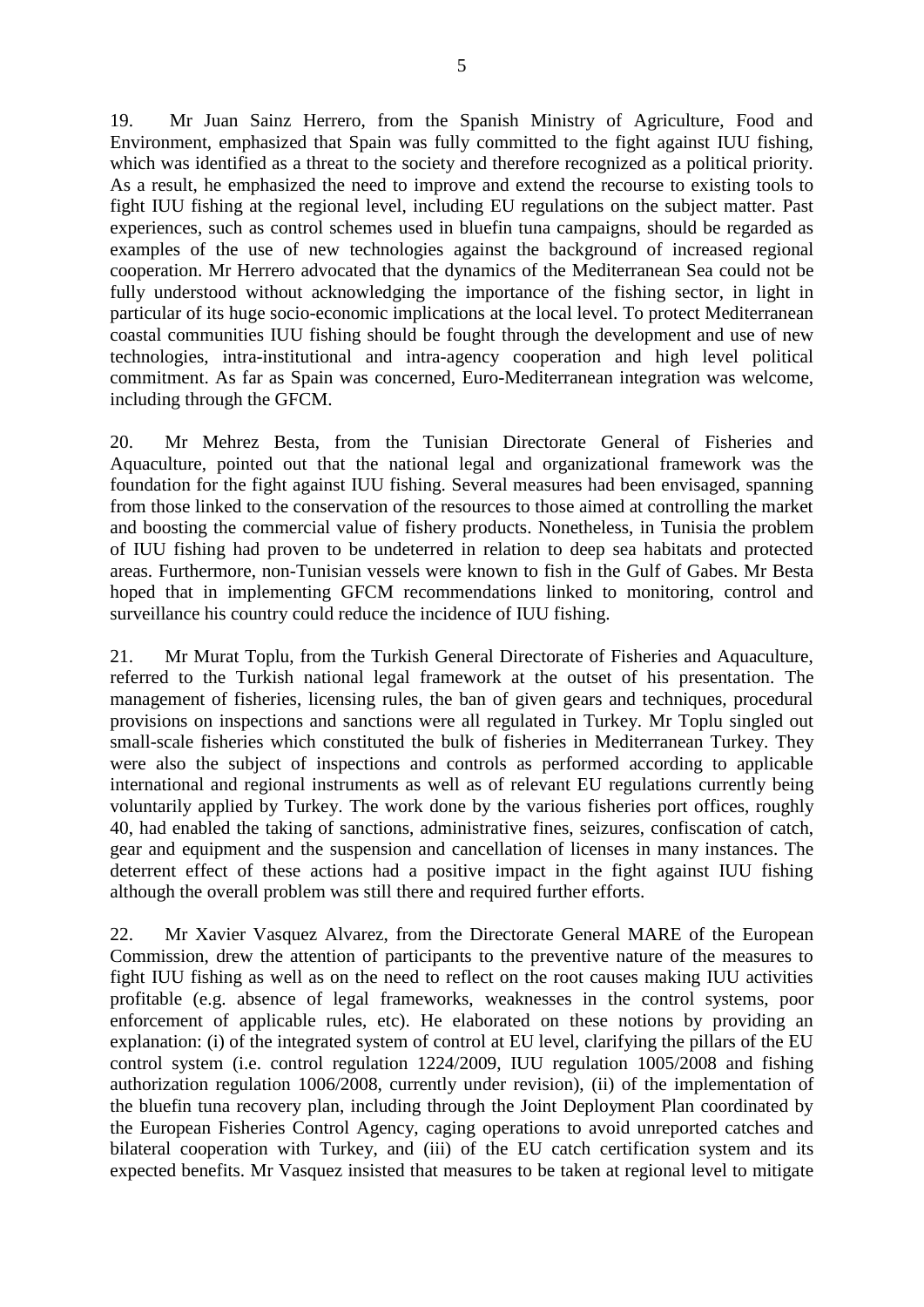the IUU activities should also be preventive in nature. This would be the case of initiatives aimed at improving cooperation with flag States, the identification of non-cooperating Members and non-Members and the establishment of IUU lists.

23. Mr Bradley Soule, from the INTERPOL Environmental Crime Programme, updated participants on recent initiatives launched to fight environmental crimes under the purview of his organization. Because IUU fishing was estimated to cost the global economy up to 23 billion USD a year in lost revenue and harms to coastal communities, actions had to be taken accordingly. More precisely, Mr Soule expounded the concept of fisheries crime which entailed threats to resource conservation, food security, livelihoods, vulnerable coastal regions and was linked to offences such as money laundering, corruption, fraud, human and drug trafficking. Through the "ProjectScale" initiative, INTERPOL was now raising awareness on fisheries crime and its consequences. To this end national environmental security task forces had been established with a view of ensuring institutionalized cooperation between national agencies and international partners, including international organizations such as the GFCM. Reference was also made to the "Purple Notice" alert system which was envisaged as a means to investigate IUU vessels. INTERPOL welcomed engagement from all GFCM Members, all of which were INTERPOL Members as well, on using INTERPOL tools and services to identify and investigate the vessels, corporations and people profiting from IUU fishing and fisheries crime. A Fisheries Crime Working Group had been set up too, which had met for the first time in February 2013. The second meeting of the Working Group was scheduled to take place in Nairobi, Kenya, starting on 4 November, 2013.

24. Ms Eszter Hidas, from WWF, described WWF's priorities at the EU level in the fight against IUU fishing. Those included lending support to the effective implementation by EU Member States of key EU legislation aimed at preventing IUU fishing and working with key stakeholders to improve seafood traceability and fishing transparency in the EU. As far as the Mediterranean Sea was concerned, Ms Hidas noted that WWF was promoting the ratification of the 2009 FAO Port State Measures Agreement as well as the establishment of a global record of fishing vessels. The importance of co-managed coastal fisheries programs in preventing and deterring IUU fishing was also recognized.

25. Mr Nenad Hercigonja, IUU expert, expressed the view that no fight against IUU fishing could be effective without recourse to MCS technology. He encouraged GFCM Members, including through the Commission, to remain appraised of latest developments available on the market which were offered by several companies and to avail themselves of the expertise of those working in the industry.

# **OPEN DISCUSSIONS ON CONCERTED ACTIONS TO FIGHT IUU FISHING IN THE MEDITERRANEAN SEA**

26. Participants agreed on the need to urgently address the problems posed by IUU fishing in the Mediterranean Sea. However, there was also agreement on the current lack of data on the very nature and extent of IUU fishing. Although the existence of legal frameworks at national level which enabled GFCM Members to punish infractions linked to IUU fishing was praised, illegal activities were still being detected. Furthermore, they were evolving in the sense that GFCM Members noted, in some cases, "new" infractions. Reference was made, for instance, to the trade of illegal driftnets in the Mediterranean Sea. Although strict measures had been envisaged to destroy these nets in some GFCM Members, wrongdoers were apparently opting for selling the illegal driftnets to the fishermen of other GFCM Members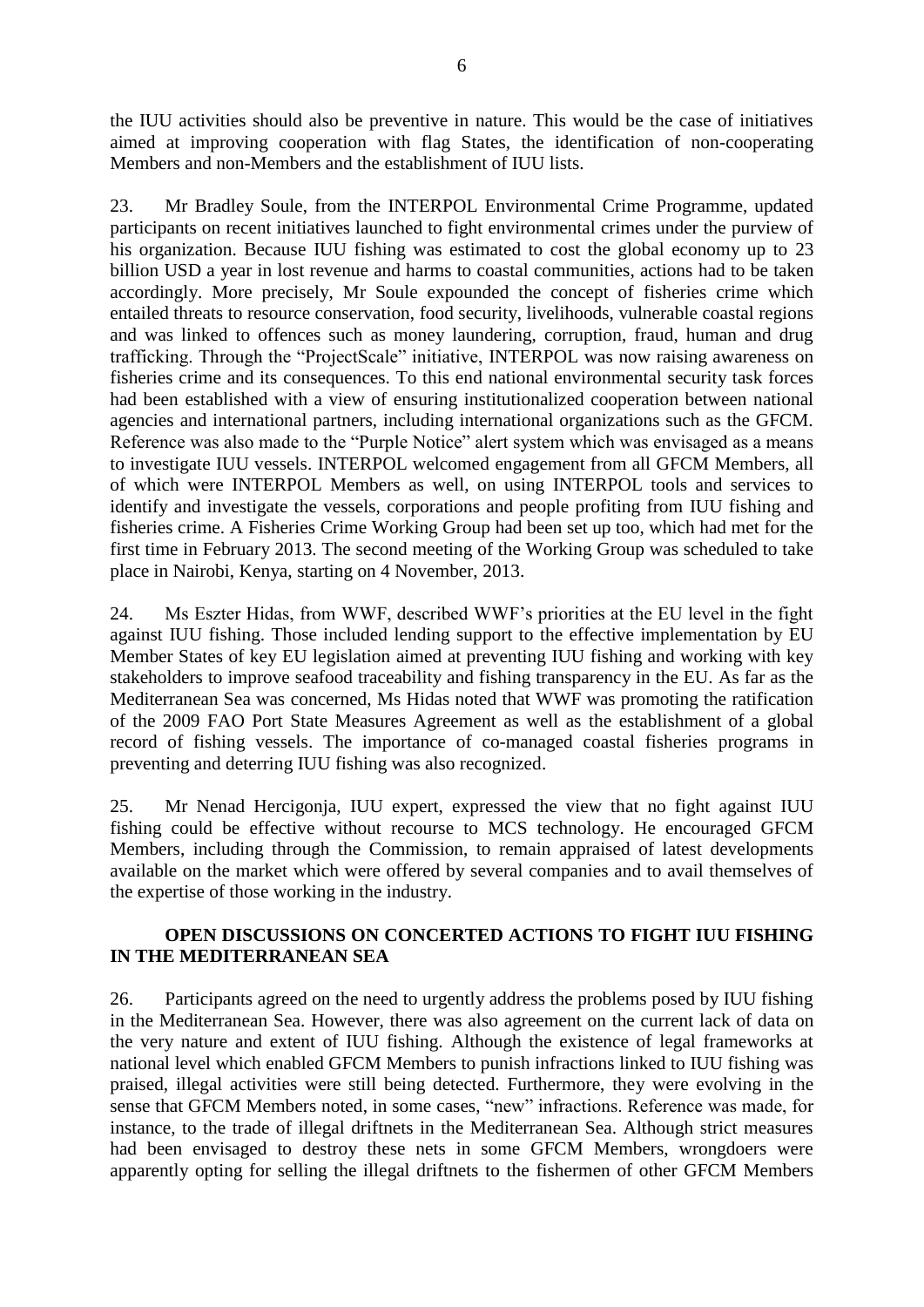where they had not been previously used. Similar cases demonstrated that continuous attention was needed and that the fight against IUU fishing in the Mediterranean Sea had to evolve proportionate to the evolution of IUU fishing activities.

27. In order to make up for the lack of IUU data several proposals were made. As some data was available in some GFCM Members, which had begun to create databases with infringements detected and punished, it was suggested that the GFCM Secretariat should receive these data and initiate a regional compilation on their basis. Furthermore, where IUU data had not been yet collected, it was advised that GFCM Members should start to take some action. In addition, studies on the economic impacts generated by IUU fishing at the national level would have to be carried out. As it was noted that at times similar information, or other information relating to IUU fishing, could be available through institutions, entities and civil society organizations, a network of relevant actors should be established. The GFCM Secretariat could compile such contributions in the same way that this was already being done by other RFMOs, such as ICCAT. This would be without prejudice to any final decision concerning the utilization of available information on IUU fishing which would rest solely with GFCM Members.

28. Reference was made to several GFCM recommendations which imposed submission duties on GFCM Members. Examples included GFCM recommendation 2008/32/1 on port State measures and GFCM recommendation 2009/33/8 on the establishment of an IUU list of vessels. In light of the presentations delivered by the national experts in Tunis, it was apparent that the GFCM Secretariat could be swiftly provided with the type of Member contributions that are needed to compile central data files on IUU fishing. Consequently, it was recommended that all Members should make their submissions (for example, pertaining to identified ports, or alleged IUU vessels) to the GFCM Secretariat at the earliest possible opportunity. The GFCM Secretariat should then take prompt and appropriate action.

29. The behavioural characteristics of IUU fishing in the Mediterranean Sea were discussed. The Workshop acknowledged that the high value commercial species fished in the basin (e.g. bluefin tuna and swordfish) were already regulated under ICCAT. The problem of IUU fishing of other species had to be seen from a socio-economic perspective in addition to a market perspective. The regulation of the market could be already viewed as a specific objective of the GFCM, thanks to the recourse to effective measures such as traceability schemes and commercial bans on illegal fishery products. However, an understanding of the socio-economic dynamics behind IUU fishing called for further work within the remit of the Sub-Committee on Economic and Social Sciences (SCESS) of the GFCM Scientific Advisory Committee. It was recalled that SCESS had recognized several times the importance of socioeconomic data to be collected and analysed for the sake of the sound management of Mediterranean fisheries. Efforts were ongoing within the GFCM, including the new GFCM Data Collection Reference Framework, to improve the regular collection of socio-economic data by GFCM Members. It was anticipated that SCESS could consider issues linked to IUU fishing when examining methodologies relating to the collection and analysis of socioeconomic data.

30. Although there was no "one size fits all" solution to counter IUU fishing, there was agreement that cooperation would represent the best solution available to States. In the case of the Mediterranean Sea, where several organizations and entities had experience in the fight against IUU fishing, it would be important for the GFCM to capitalize on those efforts which were already underway. ICCAT should be approached and concerted actions could be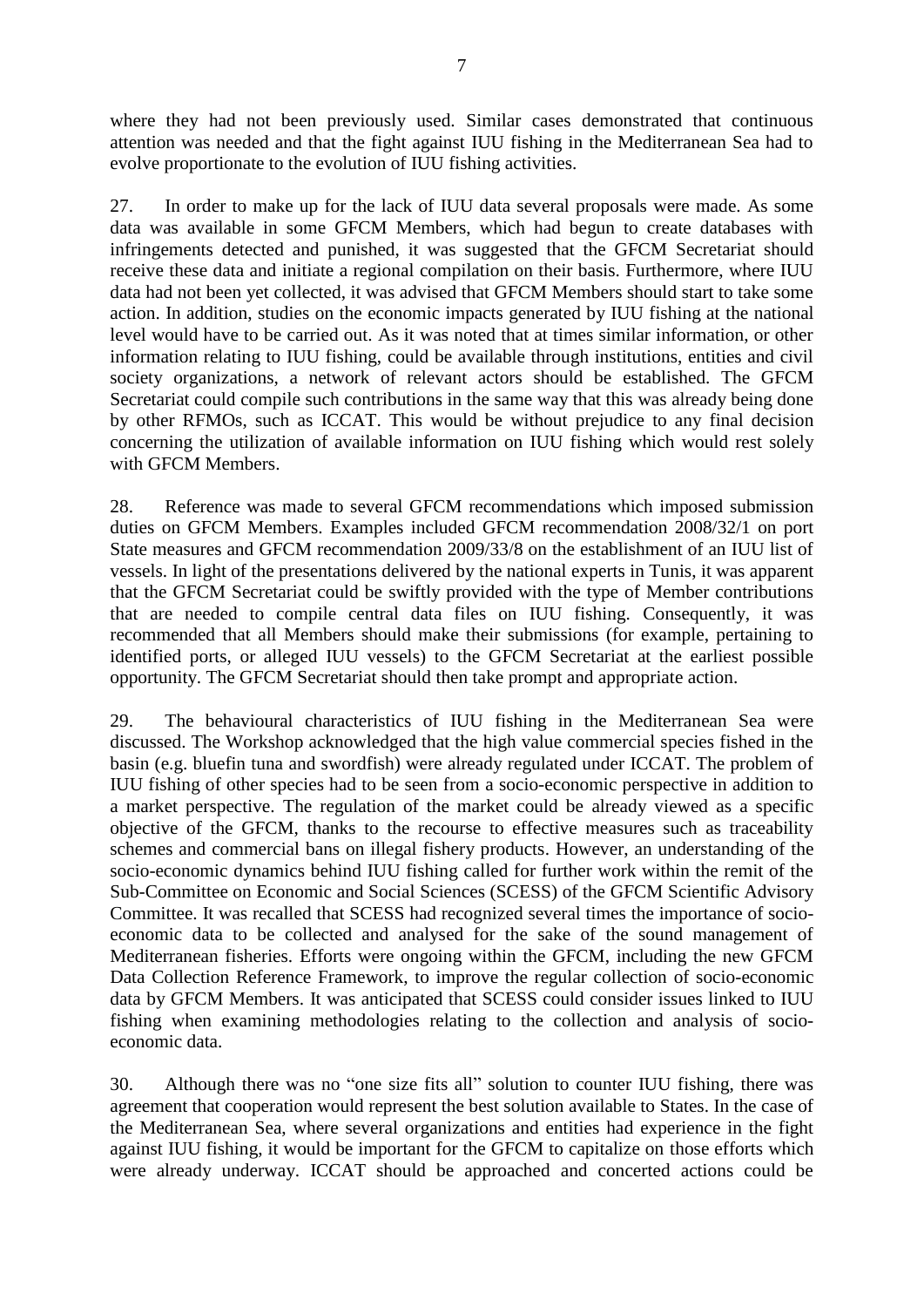launched, among others and as appropriate, together with the European Fisheries Control Agency, the European Maritime Safety Agency, the FAO and its regional fisheries bodies. The underlying principle of cooperation in the fight against IUU fishing would have to remain the sharing of knowledge that existed at the Mediterranean level. This strengthening of the regional knowledge base would prompt actions to be taken in the remit of the GFCM.

31. The Workshop consequently recognized that there would be a need for similar meetings to be convened on a constant basis. The setting up of a forum dedicated to IUU fishing within the GFCM was already recommended in 2004 at the end of the GFCM/FAO Workshop on IUU fishing in the Mediterranean Sea. However, means would have to be found to ensure that the specificities of the GFCM Area were duly considered and addressed. Bearing in mind the ongoing amendment process of the GFCM legal framework, it was acknowledged that a sub-regional approach would enable GFCM Members to discuss on the one hand a regional approach applicable to everyone, while on the other hand to tailor measures to the different realities of each GFCM sub-region, including the Black Sea. One option to consider could be that of endowing the Compliance Committee with a special working group on IUU fishing whose terms of reference could be developed and adopted by the Commission at its next session, according to the advice from the meeting.

32. Reference was also made to criminal activities linked to IUU fishing. In this regard, it was underlined that the term "fisheries crime" would not correspond to any legal definition adopted by States at international level and that the use of those services that were already available for States to address fisheries crimes would be without prejudice to national provisions regulating infringements in fishing. As a matter of fact, some GFCM Member regarded these infringements as administrative rather than criminal violations. Nonetheless, the seriousness of the problem was recognized and the commitment against impunity was affirmed so that GFCM could adequately address IUU fishing in the Mediterranean Sea.

33. Having considered the varying and multifaceted nature of IUU fishing in the Mediterranean Sea, and consistent with the same approach adopted in connection with the workshop on IUU fishing in the Black Sea, it was proposed to identify six sets of actions. Each of these would deserve to be included in a roadmap to fight against IUU fishing in the Mediterranean Sea: (i) institutional aspects at regional and sub-regional level, (ii) legal aspects, (iii) scientific research aspects, (iv) technical aspects, (v) socio-economic and education aspects and (vi) MCS related aspects. The proposed roadmap should be considered as a basis for future undertakings to be launched by the GFCM which would require strong political commitment from GFCM Members. Among others, a regional plan of action to fight IUU fishing could be developed and adopted, consistent with the FAO practice.

# **PROPOSAL FOR A ROADMAP TO FIGHT IUU FISHING THE MEDITERRANEAN SEA**

34. The meeting proposed the following elements for a roadmap to fight IUU fishing in the Mediterranean Sea: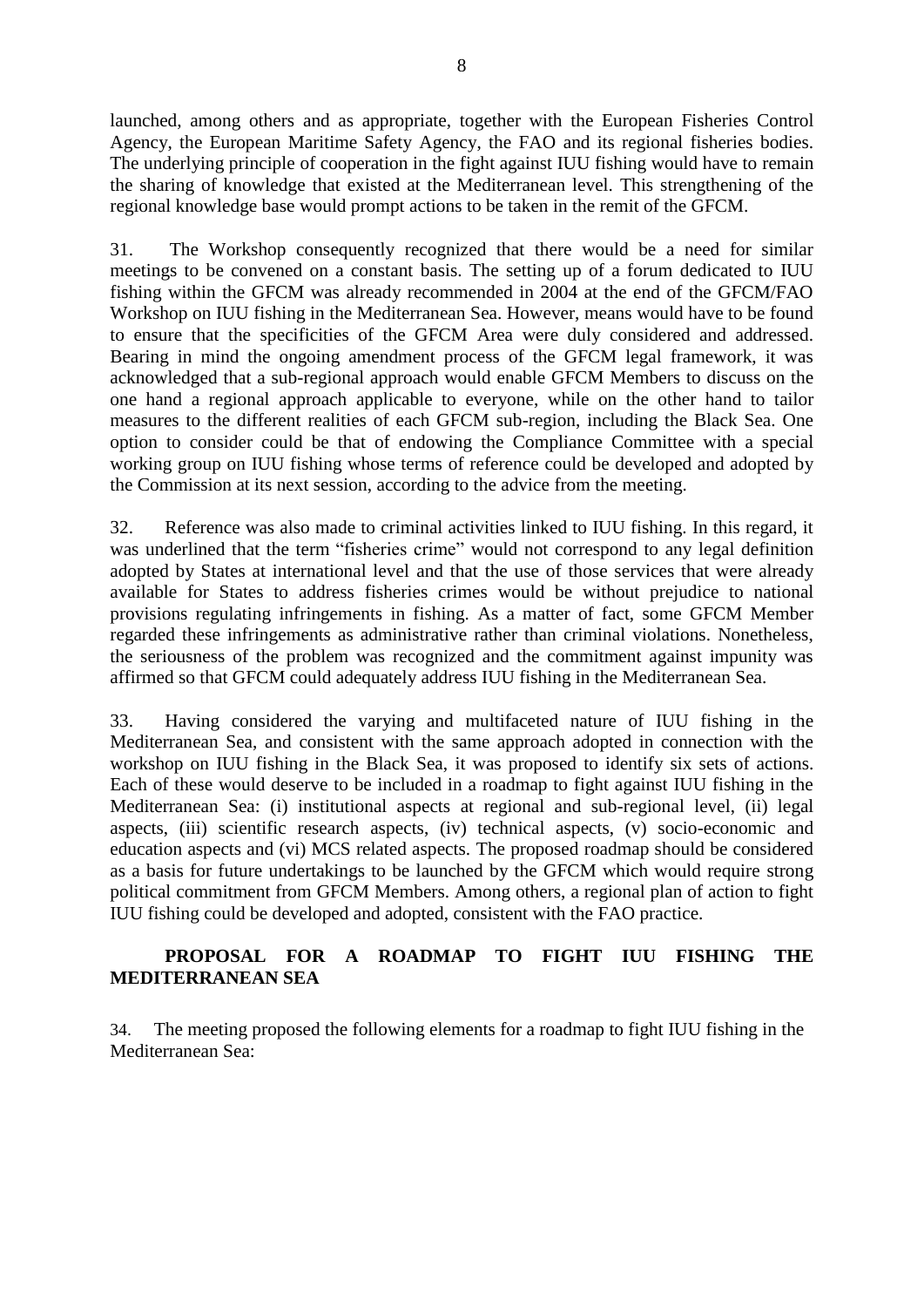| <b>ASPECTS TO BE</b><br><b>ADDRESSED</b>                               | PROPOSED ACTIONS TO FIGHT IUU FISHING IN THE<br><b>MEDITERRANEAN SEA</b>                                                                                                                 | <b>OBJECTIVES/METHODOLOGY</b>                                                                                                                                                                                                                |
|------------------------------------------------------------------------|------------------------------------------------------------------------------------------------------------------------------------------------------------------------------------------|----------------------------------------------------------------------------------------------------------------------------------------------------------------------------------------------------------------------------------------------|
| <b>Institutional Aspects</b><br>at regional and sub-<br>regional level | Set up a working group of the Compliance Committee on IUU<br>fishing and MCS                                                                                                             | With a view of constantly collecting, updating and analyzing information<br>on the nature and the extent of IUU fishing and on available means to<br>fight it, an ad hoc forum in the GFCM should be devoted to address<br>these issues      |
|                                                                        | Strengthen mechanisms to facilitate sharing of knowledge and<br>cooperation among Mediterranean riparian States, including through<br>the GFCM and other existing relevant organizations | The GFCM should create a repository of information on the nature and<br>the extent of IUU fishing in the Mediterranean Sea. Members should<br>commit to make relevant information available and to cooperate within<br>the remit of the GFCM |
|                                                                        | Establish a network of entities and institutions that could contribute<br>to share knowledge and improve cooperation                                                                     | Relevant institutions and entities should be identified. The GFCM could<br>establish a platform, including via electronic means, to facilitate<br>exchange of information in the network                                                     |
|                                                                        | Assess the presence of non GFCM Members in the area of<br>competence of the Commission                                                                                                   | All efforts should be done to ensure that non GFCM Members known to<br>fish in the area of competence of the Commission are invited to either<br>become Members or Cooperating non Contracting Parties                                       |
| Legal Aspects                                                          | Assist, develop and harmonize the legislations of GFCM Members<br>taking into account their specific needs in the fight against IUU<br>fishing                                           | The GFCM should try to align the legal frameworks of its Members<br>using common benchmarks and acknowledging the different priorities<br>and needs existing at sub-regional level                                                           |
|                                                                        | Ensure the timely submission of information relating to IUU fishing<br>to the GFCM Secretariat, according to recommendations in force                                                    | GFCM Members should comply with requirements under relevant<br>GFCM recommendations requesting information on IUU fishing (e.g.<br>GFCM recommendation 2008/32/1, GFCM recommendation 2009/33/8)                                             |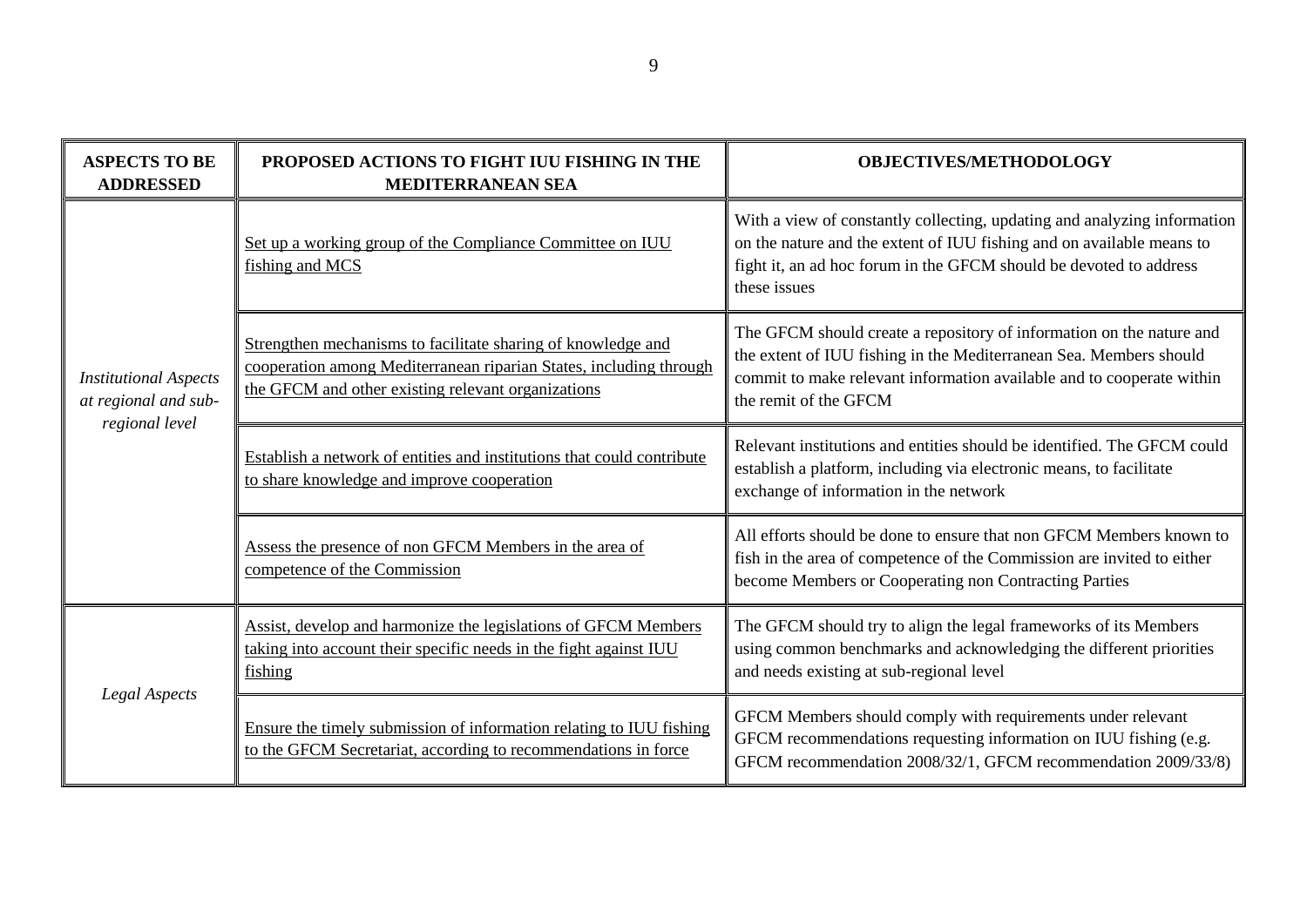| <b>ASPECTS TO BE</b><br><b>ADDRESSED</b> | PROPOSED ACTIONS TO FIGHT IUU FISHING IN THE<br><b>MEDITERRANEAN SEA</b>                                                                                                                | <b>OBJECTIVES/METHODOLOGY</b>                                                                                                                                                                                                            |
|------------------------------------------|-----------------------------------------------------------------------------------------------------------------------------------------------------------------------------------------|------------------------------------------------------------------------------------------------------------------------------------------------------------------------------------------------------------------------------------------|
|                                          | Elaborate a regional plan of action to prevent, deter and eliminate<br>IUU activities based on by scientific and socio-economic data                                                    | GFCM Members should make proposals to set up a plan of action as a<br>main element to fight IUU fishing activities. This should be done by<br>involving stakeholders, fishermen associations and relevant civil society<br>organizations |
|                                          | Develop and agree on standard methodologies to evaluate IUU<br>catches and trade of fishing products in support of scientific advice                                                    | GFCM Members should develop studies addressing main targeted<br>species. A collection of these studies would be necessary as a basis for<br>the work to be done                                                                          |
| Scientific Research<br>Aspects           |                                                                                                                                                                                         |                                                                                                                                                                                                                                          |
|                                          | Strengthen national statistical systems of Mediterranean riparian<br>States, including through the elaboration of common formats for<br>reporting and evaluation of data on IUU fishing | In order to improve efficiency in the fight against IUU fishing, GFCM<br>Members should consider to shift towards the use of common formats<br>for reporting of data                                                                     |
| <b>Technical Aspects</b>                 | Elaborate a catalogue of fishing gears and their technical<br>characteristics mainly used in the Mediterranean Sea for IUU fishing<br>purposes                                          | Available information should be collected by the GFCM through<br>Mediterranean riparian States with a view to enable the marking of<br>fishing gears                                                                                     |
|                                          | Carry out surveys on the use of illegal fishing gears in the GFCM<br>Area                                                                                                               | Particular attention should be given in the studies to the trading of these<br>gears between GFCM Members                                                                                                                                |
|                                          | Eradicate illegal by catch, discards and ghost fishing                                                                                                                                  | Illegal practices causing by catch, discards and ghost fishing should be<br>identified and phased out and selectivity of fishing gear encouraged                                                                                         |
|                                          | Mitigate the impacts of IUU fishing on cetaceans, seabirds and                                                                                                                          | In view of mitigating the impacts of IUU fishing on cetaceans in the<br>Mediterranean Sea, projects should be launched together with                                                                                                     |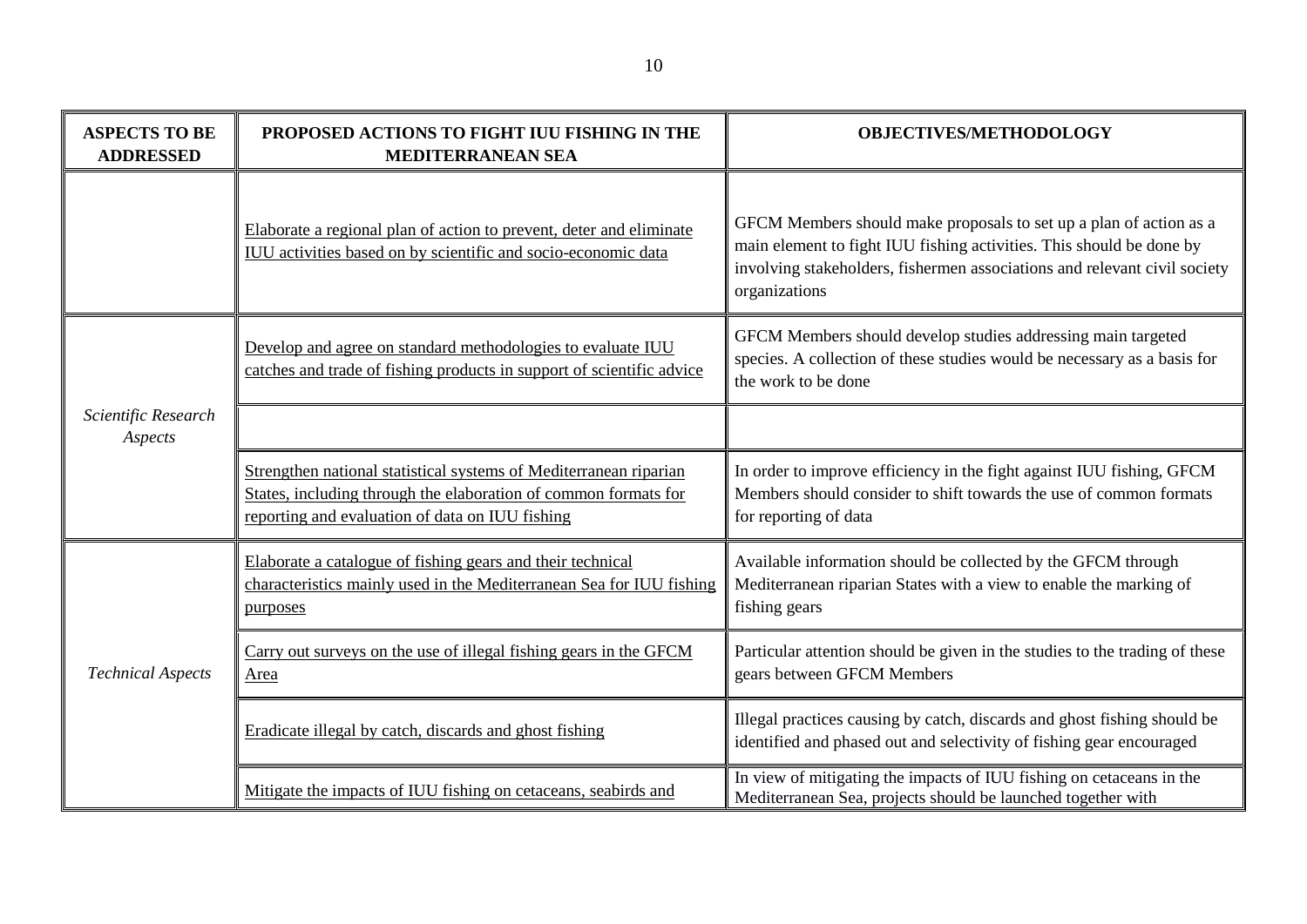| <b>ASPECTS TO BE</b><br><b>ADDRESSED</b>       | PROPOSED ACTIONS TO FIGHT IUU FISHING IN THE<br><b>MEDITERRANEAN SEA</b>                                                                                                                                                                                                                                 | <b>OBJECTIVES/METHODOLOGY</b>                                                                                                                                                                                                                                                                                                      |  |
|------------------------------------------------|----------------------------------------------------------------------------------------------------------------------------------------------------------------------------------------------------------------------------------------------------------------------------------------------------------|------------------------------------------------------------------------------------------------------------------------------------------------------------------------------------------------------------------------------------------------------------------------------------------------------------------------------------|--|
| turtles                                        |                                                                                                                                                                                                                                                                                                          | <b>ACCOBAMS</b>                                                                                                                                                                                                                                                                                                                    |  |
|                                                | Harmonize the following instruments of management in the<br>Mediterranean Sea, including at sub-regional level and wherever is<br>possible: fishing seasons, fishing areas, minimum length size of<br>target species and specifications for mesh size                                                    | Under the guidance of the Scientific Advisory Committee,<br>Mediterranean Sea riparian States should provide advice to the<br>Commission so that it can formulate and adopt recommendations on the<br>basis of relevant technical elements                                                                                         |  |
|                                                | Awareness campaigns for the protection of Mediterranean Sea<br>fisheries against IUU fishing                                                                                                                                                                                                             | The establishment of a network of entities and institutions would be<br>instrumental to the undertaking of this action                                                                                                                                                                                                             |  |
| Socio-economic and<br><b>Education Aspects</b> | Facilitate the involvement of professional associations and fishermen<br>in the fight against IUU fishing, including through co-management<br>and participatory approaches, in order to foster ownership of<br>measures taken                                                                            | The lack of participation of professional associations and fishermen<br>should be regarded as a weakness in the fight against IUU fishing and<br>the conservation of the Mediterranean ecosystems and the sustainable<br>use of their resources could benefit from their direct involvement                                        |  |
|                                                | Promote research by means of collecting and analyzing socio-<br>economic data with a view to evaluate their relevance in connection<br>with IUU fishing in the Mediterranean Sea, taking stock of the work<br>of the FAO Regional Projects as well as of that of universities and<br>relevant programmes | In light of the socio-economic dimension of IUU fishing in the<br>Mediterranean Sea, all relevant data should be collected and analyzed to<br>better understand the root causes of the problem                                                                                                                                     |  |
|                                                |                                                                                                                                                                                                                                                                                                          |                                                                                                                                                                                                                                                                                                                                    |  |
| <b>MCS</b> related Aspects                     | Improve traceability mechanisms and take measures to prevent<br>deter and eliminate the trade in IUU products                                                                                                                                                                                            | A deterrent system to fight IUU fishing would have to ensure that<br>controls are performed from the net to the plate. Work done by the FAO<br>and the GFCM could be taken into account as well as the requirements<br>by EU regulations. Market related measures should be developed,<br>extending beyond the IPOA IUU of the FAO |  |
|                                                |                                                                                                                                                                                                                                                                                                          | Adapt tools such as the joint international inspection scheme and Coordination among controlling organs operating at regional level (e.g.                                                                                                                                                                                          |  |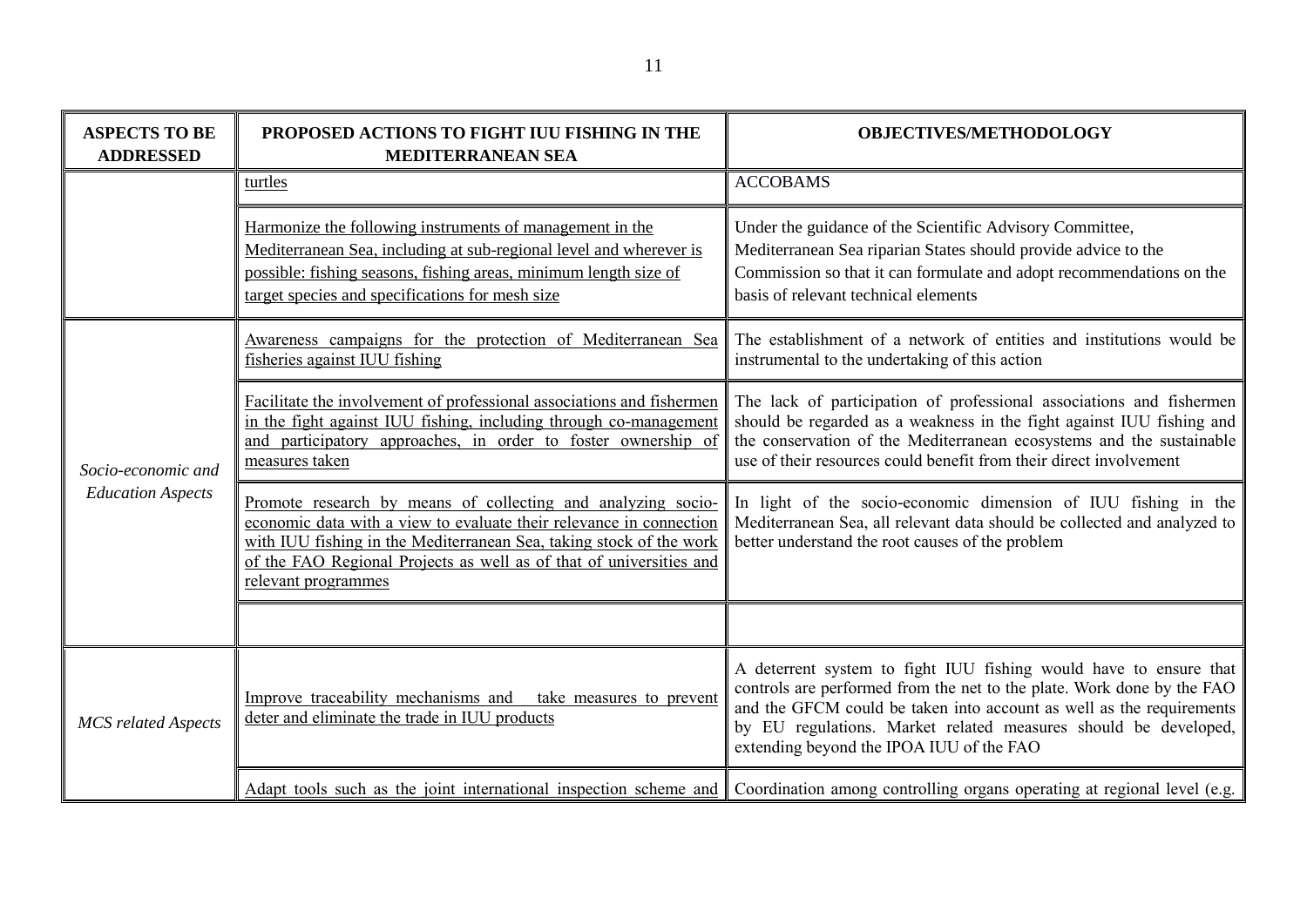| <b>ASPECTS TO BE</b><br><b>ADDRESSED</b> | PROPOSED ACTIONS TO FIGHT IUU FISHING IN THE<br><b>MEDITERRANEAN SEA</b>                                                                         | <b>OBJECTIVES/METHODOLOGY</b>                                                                                                                                                                                                                                                                              |
|------------------------------------------|--------------------------------------------------------------------------------------------------------------------------------------------------|------------------------------------------------------------------------------------------------------------------------------------------------------------------------------------------------------------------------------------------------------------------------------------------------------------|
|                                          | observer programmes to GFCM Members, including at sub-regional<br>level                                                                          | coast guard, border guards, financial police and fisheries inspectors)<br>would have to be pursued, including through existing networks of coast<br>guards                                                                                                                                                 |
|                                          | Carry out joint training of fisheries inspectors and other enforcement<br>authorities                                                            | The GFCM could organize training sessions with the cooperation of the<br>EU (i.e. the European Fisheries Control Agency), if possible                                                                                                                                                                      |
|                                          | Establish a GFCM centralized VMS system and continue providing<br>technical assistance and transfer of technology in the domain of<br><b>MCS</b> | A GFCM centralized VMS system would significantly facilitate not only<br>the transfer of technology but also the sharing of knowledge among<br>GFCM Members. Without substituting national fishing monitoring<br>centers, it would endow GFCM Members devoid of this center with a<br>much needed MCS tool |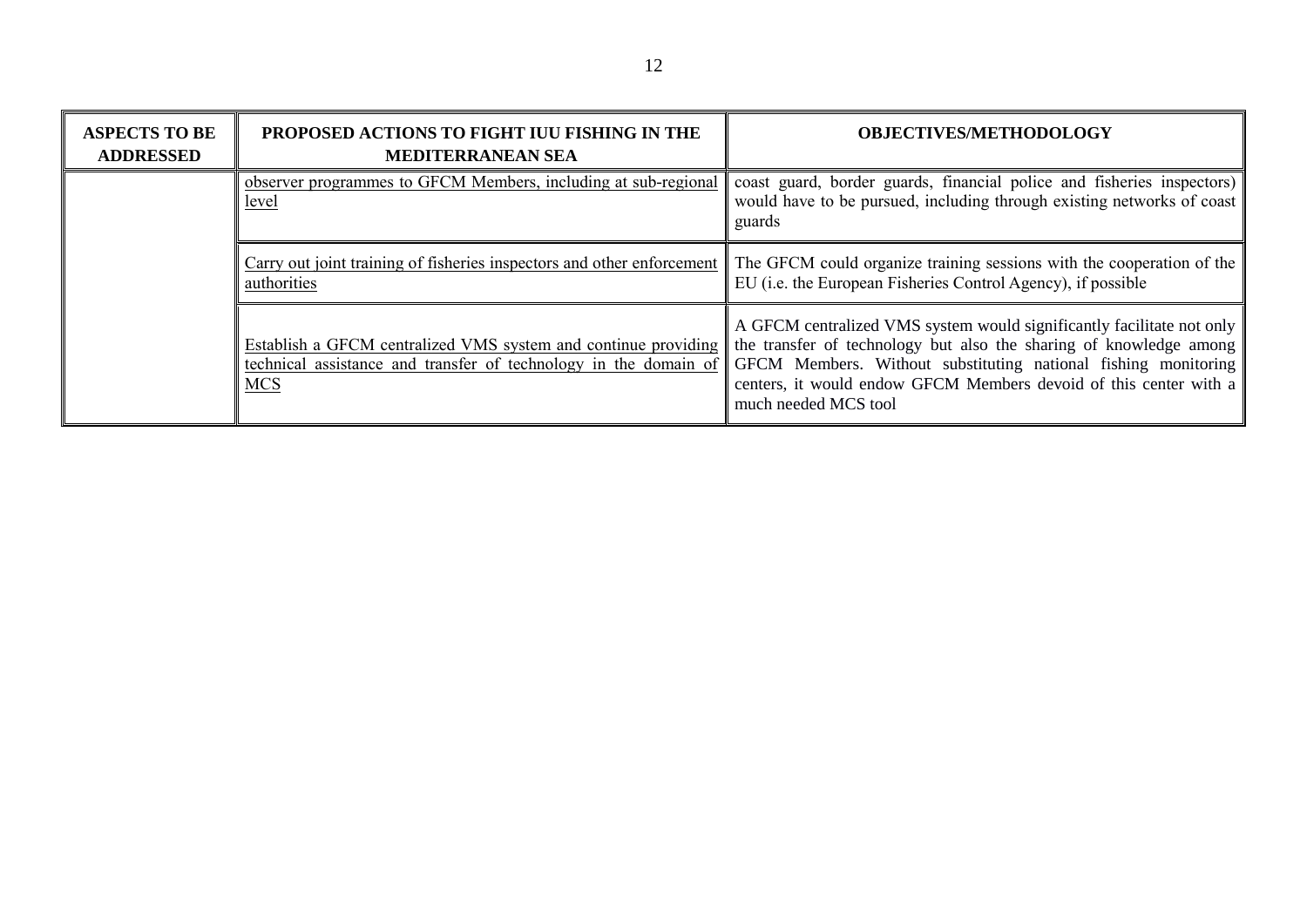## **ANY OTHER MATTER**

35. The participants thanked the hosting country for the hospitality and the European Commission for having provided financial support for the organization of the Workshop.

# **CONCLUSIONS AND CLOSURE OF THE JOINT WORKSHOP**

36. The Workshop recommendations, including the proposal for a roadmap, were adopted on 4<sup>th</sup> October 2013. The final report of the meeting was endorsed by email.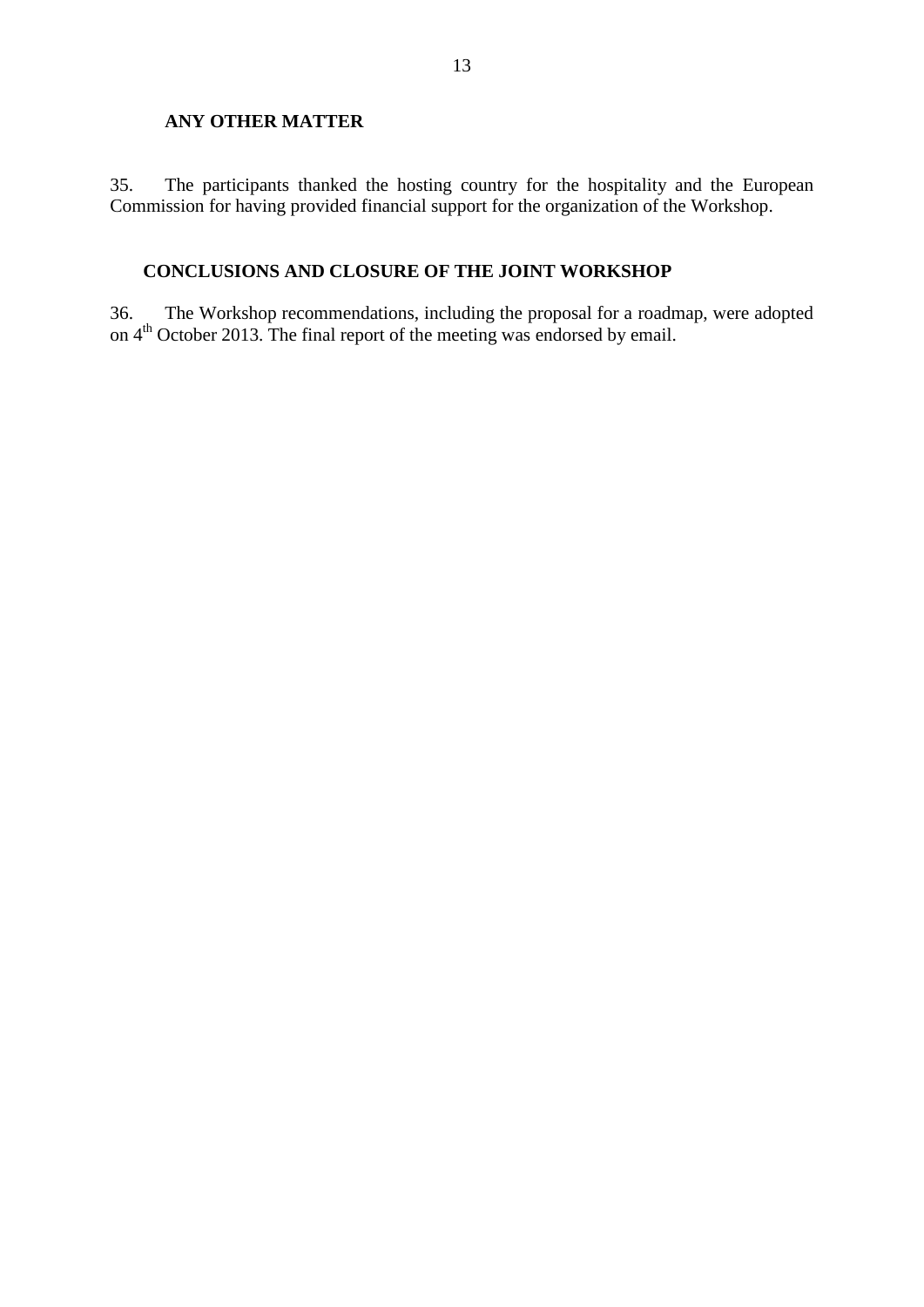# **Appendix A**

### **Agenda**

### **GFCM Workshop on IUU Fishing in the Mediterranean Sea**

- **1. Opening and arrangements of the meeting**
- **2. Adoption of the agenda**
- **3. Introduction of participants and meeting's objectives**
- **4. General overview on Illegal, Unreported and Unregulated (IUU) fishing in the Mediterranean Sea**
- **5. Open discussions on concerted actions to fight IUU fishing in the Mediterranean Sea**
- **6. Proposal for a roadmap to fight IUU fishing the Mediterranean Sea**
- **7. Any other matters**
- **8. Conclusions and closure of the workshop**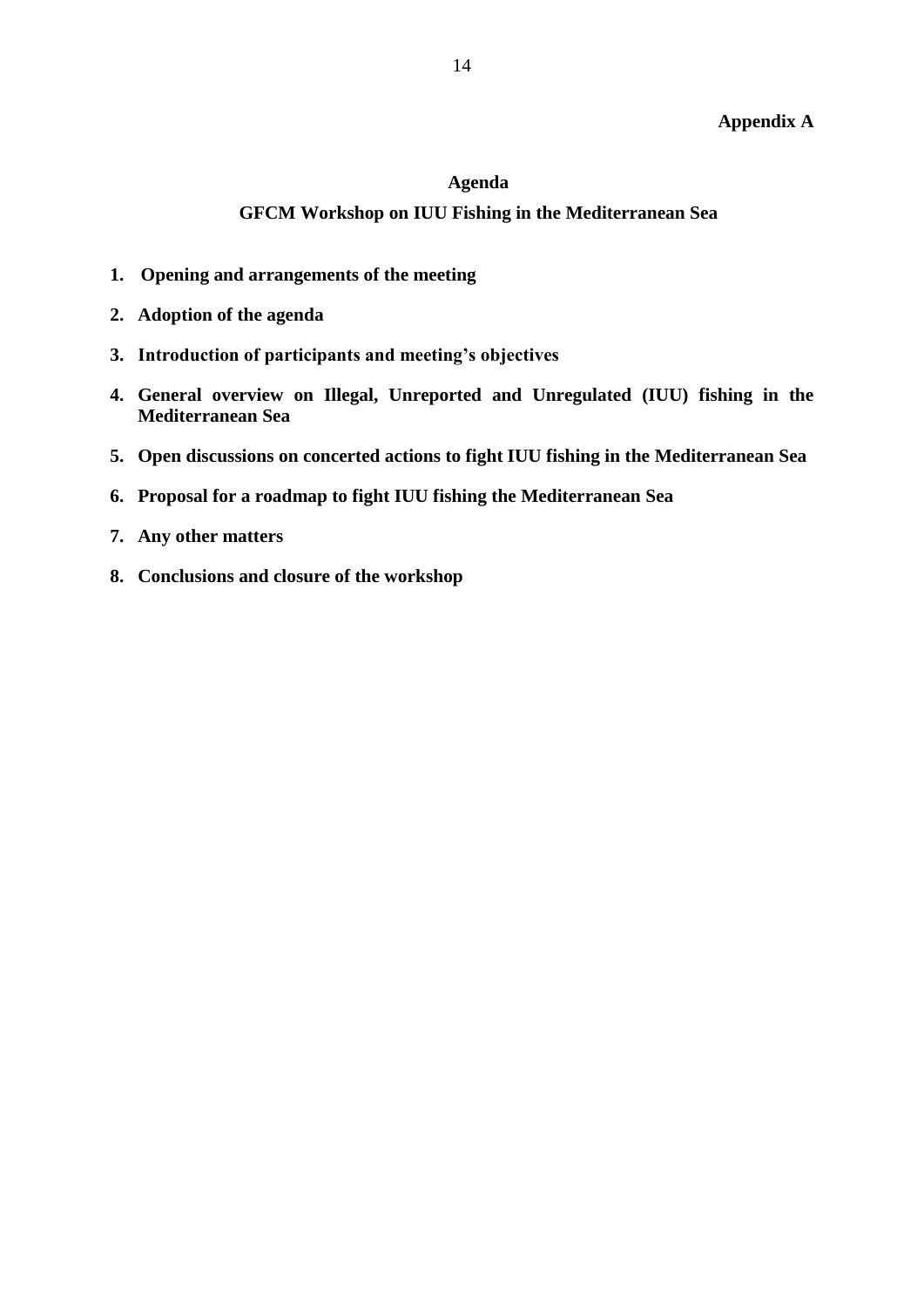### **Appendix B**

### **List of Participants**

#### **ALBANIA**

Mimoza COBANI Fishery & Aquaculture specialist Fisheries Directorate Ministry of Environment, Forestry and Water Administration Rruga e Durresit, Nr.27 Tirana  $Tel + 355 672055778$ E-mail: [Mimoza.Cobani@moe.gov.al](mailto:Mimoza.Cobani@moe.gov.al)

Luljeta DERVISHI Ministry of Environment, Forestry and Water Administration Rruga e Durresit, Nr.27 Tirana E-mail: [Luljeta.Dervishi@moe.gov.al](mailto:Luljeta.Dervishi@moe.gov.al)

### **ALGERIA**

Meriem ASSAMEUR Ingénieur d'État des pêches Ministère de la Pêche et des Ressources **Halieutiques** Rue des quatre canons Alger E-mail: [meriem.assameur@gmail.com](mailto:meriem.assameur@gmail.com)

Ahmed MENAI Inspecteur principal de la pêche et de l'aquaculture Ministère de la Pêche et des Ressources **Halieutiques** Rue des quatre canons Alger E-mail: [menaiahmed42@gmail.com](mailto:menaiahmed42@gmail.com)

## **CROATIA**

Miljana GRUJA Senior Adviser Directorate of Fisheries, field office Rijeka demetrova 3 51 000 Rijeka Tel.: +385 51321293 E-mail: [miljana.grujamprrr@gmail.com](mailto:miljana.grujamprrr@gmail.com)

Josip FURČIĆ Ministry of Agriculture Directorate of Fisheries Head of Unit for Fleet Management Vladimira Nazora 53, 22000 Šibenik Tel: +385 22 213 715 Fax: +385 22 214 774 E-mail: [josip.furcicmprrr@gmail.com](mailto:josip.furcicmprrr@gmail.com)

#### **EGYPT**

Magdi ABD EL WAHED General Authority for Fish Resources Development (GAFRD) 4, Tayaran st., Nasr City Cairo Tel.:+20 1224729855 E-mail: [Magdi111970@yahoo.com](mailto:Magdi111970@yahoo.com)

### **EUROPEAN UNION-MEMBER ORGANIZATION**

Xavier VAZQUEZ ALVAREZ European Commission Rue Joseph II, 99 Room 6/49, 1049 Brussels Belgium Tel.: +32 22958364 E-mail: [francisco-javier.vazquez](mailto:francisco-javier.vazquez-alvarez@ec.europa.eu)[alvarez@ec.europa.eu](mailto:francisco-javier.vazquez-alvarez@ec.europa.eu)

### **FRANCE**

Frédéric SCHMIT Chargé de mission Bureau du contrôle des pêches Direction des pêches maritimes et de l'aquaculture Paris Tel.: +33 (0)1 40 81 88 80 E-mail: [frederic.schmit@developpement](mailto:frederic.schmit@developpement-durable.gouv.fr)[durable.gouv.fr](mailto:frederic.schmit@developpement-durable.gouv.fr)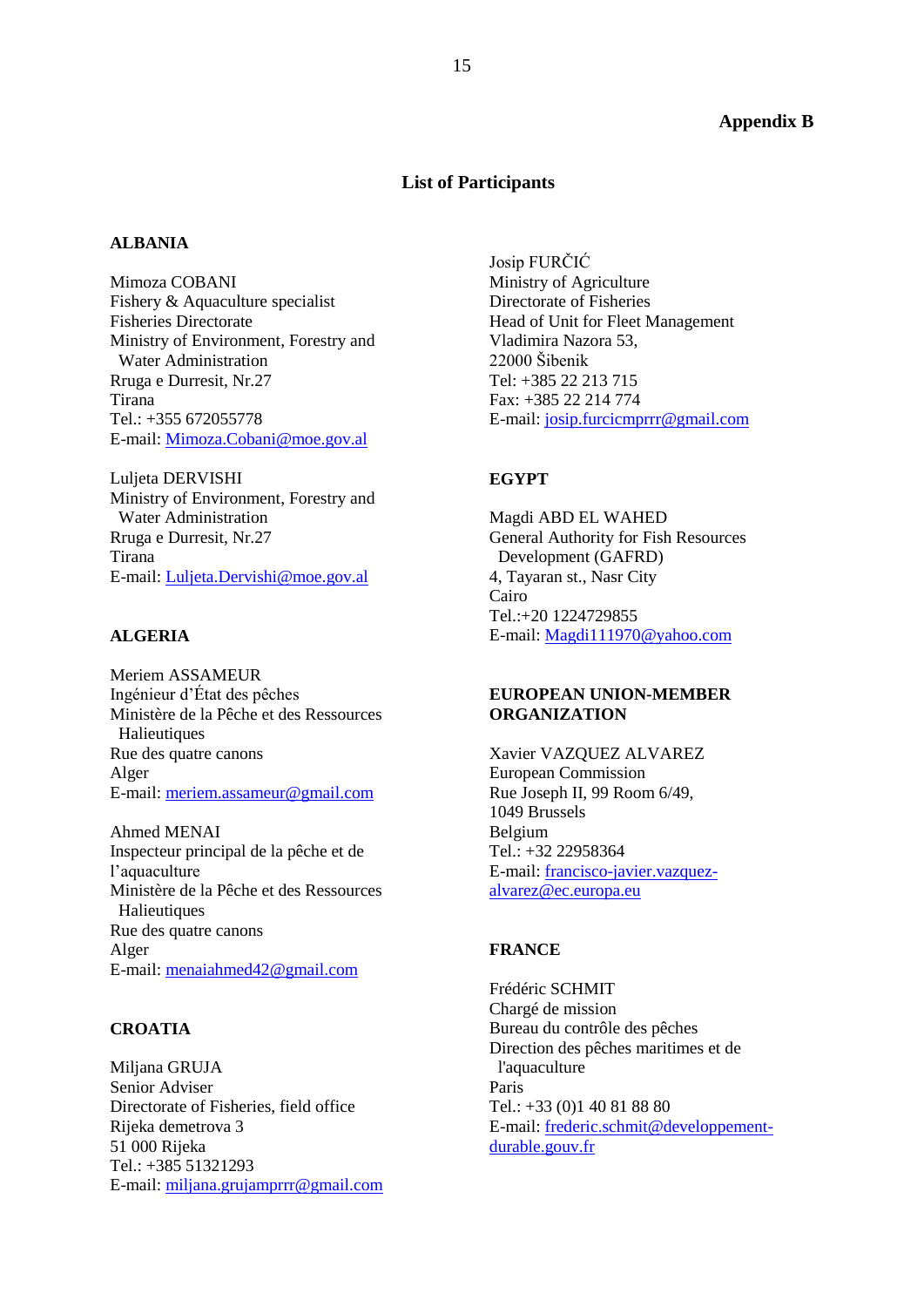### **GREECE**

Stefanos KAVADAS System analyst Hellenic Centre for Marine Research Ag. Kosmas, Hellinikon, Athens E-mail: [stefanos@hcmr.gr](mailto:stefanos@hcmr.gr)

### **ITALY**

Daniele PRATICO' Ministero delle Politiche agricole, alimentari e forestali Direzione Generale della Pesca Marittima ed Acquacoltura Viale dell'Arte, 16 00144 Rome Tel.: +39 06 46652895 Fax: +39 06 59084932 E-mail: [d.pratico@mpaaf.gov.it](mailto:d.pratico@mpaaf.gov.it)

## **LIBYA**

Ahmed ABUKHDER Technical Cooperation Office General Authority for Marine Wealth Tripoli Tel.: +218 091 3866651 E-mail: [abukh\\_53@yahoo.com](mailto:abukh_53@yahoo.com)

Nureddin ETBENI General Authority for Marine Wealth Tripoli Tel.: +218 091 3223907 E-mail: [nurabdala@live.co.uk](mailto:nurabdala@live.co.uk)

Taher SHAABAN General Authority for Marine Wealth Tripoli Tel.: +218 091 3715911 E-mail: [shaaban5840@yahoo.com](mailto:shaaban5840@yahoo.com)

Ahmed MAAYUF General Authority for Marine Wealth Tripoli Tel.: +218 091 3732869 E-mail: [a\\_e\\_maayuf@yahoo.com](mailto:a_e_maayuf@yahoo.com)

Abdulmenim JALUOZA Tripoli Tel.: +218 091 9465604 E-mail: [officeemad@yahoo.com](mailto:officeemad@yahoo.com)

### **MALTA**

Rachel GALEA Trainee Fisheries Protection Officer Department of Fisheries and Aquaculture Ghammieri Tel: +356 2292 1250 Fax: +356 2292 1221 Email: [rachel-ann.galea@gov.mt](mailto:rachel-ann.galea@gov.mt)

Mark Anthony PSAILA Department of Fisheries and Aquaculture Ghammieri Tel: +356 2292 1250 Fax: +356 2292 1221 E-mail: [mark-anthony.psaila@gov.mt](mailto:mark-anthony.psaila@gov.mt)

### **MONTENEGRO**

Nada LAKIĆEVIĆ Fishery unit Ministry of Agriculture and Rural Development Rimski trg No. 46, 81000 Podgorica Tel.: +382 20 482 270 Fax: +382 20 234 306 E-mail: [nada.lakicevic@mpr.gov.me](mailto:nada.lakicevic@mpr.gov.me)

Dragana KANDIC PEROVIC Chief fishery inspector Directorate for inspection affairs Bulevar revolucije 7 Podgorica Tel.: +38267621921 E-mail: [zorana@t-com.me](mailto:zorana@t-com.me)

#### **MOROCCO**

Bensalem ALAOUI Centre national de surveillance des navires de Pêche Department de la pêche maritime Rabat Tel.: +212 661 466430 E-mail: [alaouihamdi@mpm.gov.ma](mailto:alaouihamdi@mpm.gov.ma)

Nadir Chafai ALAOUI Centre national de surveillance des navires de Pêche Department de la pêche maritime Rabat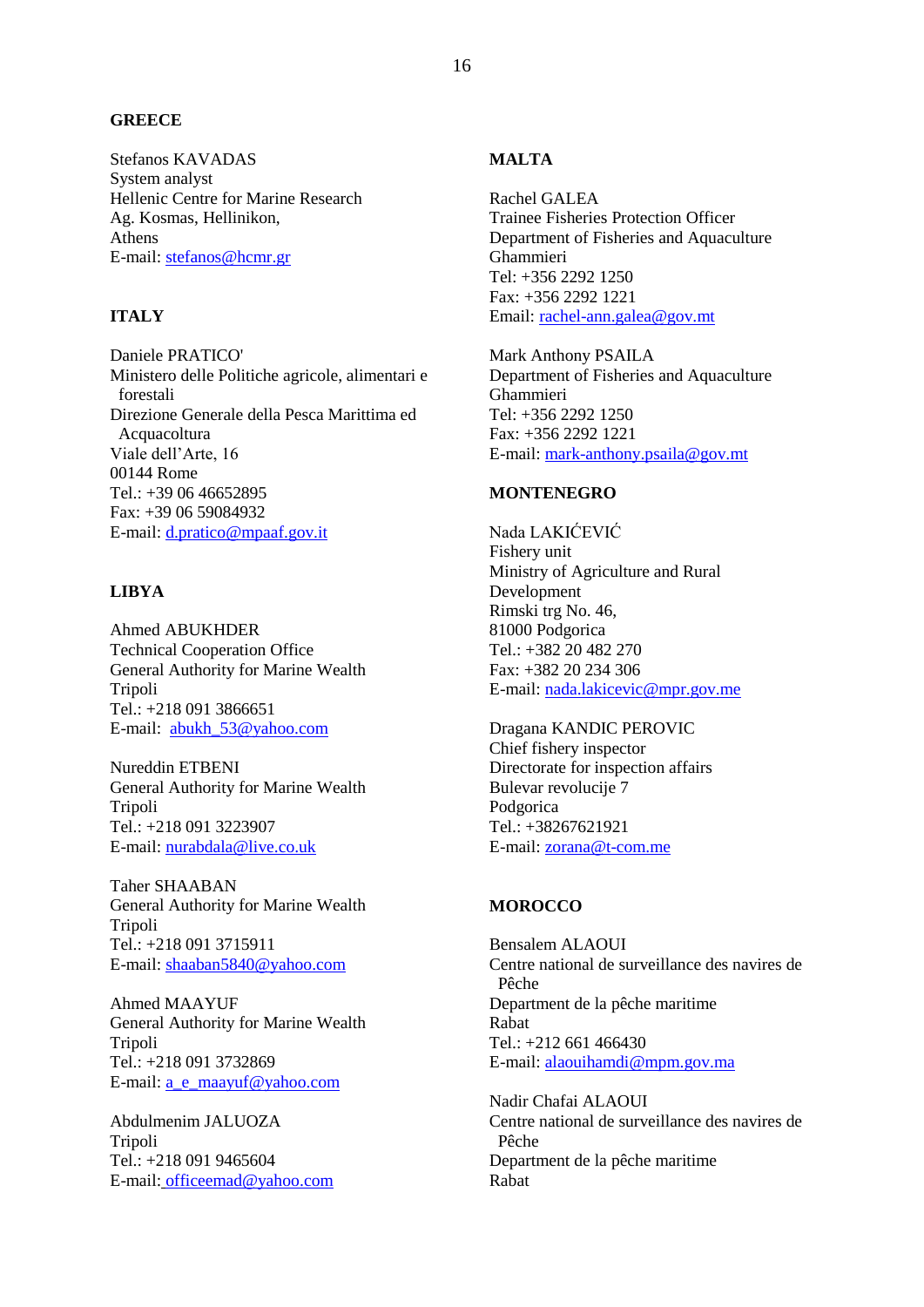E-mail: [chafai.elalaoui@mpm.gov.ma](mailto:chafai.elalaoui@mpm.gov.ma)

### **SPAIN**

Carlos OSSORIO Fisheries Inspector General Subdirection of Fisheries Control and Inspection General Secretary of Fisheries Ministry of Agricultures, Food and Environment C/ Velázquez 147 28071 Madrid E-mail: [cossorio@magrama.es](mailto:cossorio@magrama.es)

Juan SÁINZ HERRERO Subdirector General de Asuntos Jurídicos Secretaría General de Pesca Ministerio de Agricultura, Alimentación y Medio Ambiente C/ Velázquez 144 28071 Madrid  $Tel \cdot +34913476025$ Fax: +34 91 347 60 28 E-mail: [jsainz@magrama.es](mailto:jsainz@magrama.es)

### **TUNISIA**

Hachemi MISSAOUI Directeur Général de la pêche et de l'aquaculture Ministère de l'agriculture et des ressources hydrauliques 30 rue Alain Savary, 1002 Tunis Belvédère Tel.:+216 71 892253 Fax:+216 71 799401 E-mail: [missaoui.hechmi@inat.agrinet.tn](mailto:missaoui.hechmi@inat.agrinet.tn) 

Mehrez BESTA Direction Générale de la Pêche et de l'Aquaculture Ministère de l'agriculture et des ressources hydrauliques 30 rue Alain Savary, 1002 Tunis Belvédère Tel.: +216 71 890 593 E-mail: [mehrezbesta@gmail.com](mailto:mehrezbesta@gmail.com)

Nidhal MELAOUAH Direction Générale de la Pêche et de l'Aquaculture Ministère de l'agriculture et des ressources hydrauliques 30 rue Alain Savary, 1002 Tunis Belvédère Tel.: +216 98337736 E-mail: [dr.melaouah@yahoo.fr](mailto:dr.melaouah@yahoo.fr)

Mohamed HMANI Direction Générale de la Pêche et de l'Aquaculture Ministère de l'agriculture et des ressources hydrauliques 30 rue Alain Savary, 1002 Tunis Belvédère

Afif BEN TANFOUS Direction Générale de la Pêche et de l'Aquaculture Ministère de l'agriculture et des ressources hydrauliques 30 rue Alain Savary, 1002 Tunis Belvédère

Ines BEN HAFSIA Direction Générale de la Pêche et de l'Aquaculture Ministère de l'agriculture et des ressources hydrauliques 30 rue Alain Savary, 1002 Tunis Belvédère

Ben Abda ASMA CRDA Tunis Tel. : +216 71 731196 E-mail: [b.abda.asma@gmail.com](mailto:b.abda.asma@gmail.com)

Scander BEN SALEM SCESS Coordinator Institut National des Sciences et Technologies de la Mer (INSTM) 28 rue 2 mars 1934 2025 Salammbô Tel. : +216 71 730 548 E-mail: [scander.bensalem@instm.rnrt.tn](mailto:scander.bensalem@instm.rnrt.tn)

#### **TURKEY**

Murat TOPLU Fisheries Engineer General Directorate of Fisheries and Aquaculture Ministry of Food, Agriculture and Livestock Eskişehir Yolu 9.km Lodumlu Çankaya Ankara Tel.: +90 3122873360 3190 E-mail: [murat.toplu@tarim.gov.tr](mailto:murat.toplu@tarim.gov.tr)

### **FAO**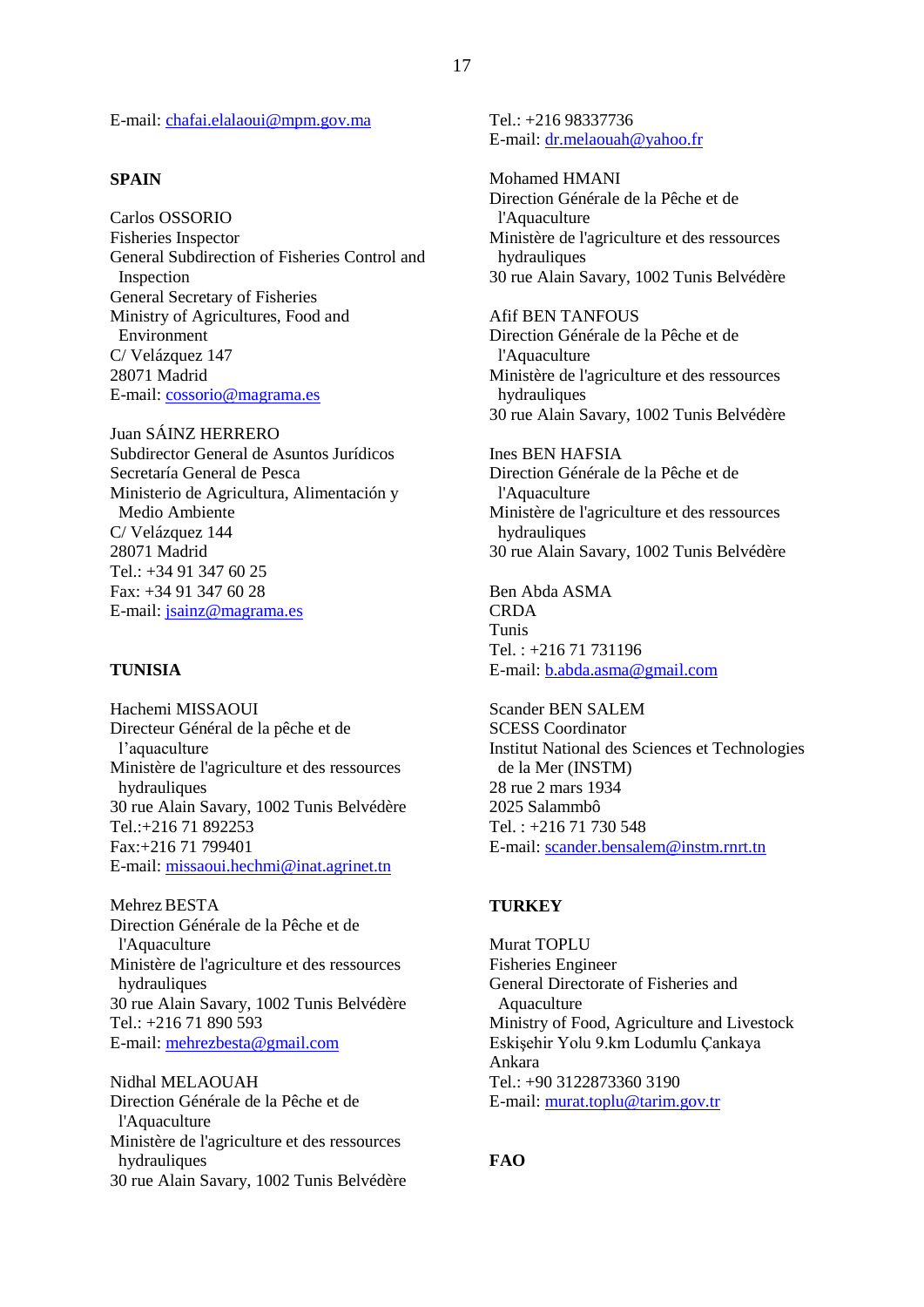Gail LUGTEN Fisheries Liaison Officer Fisheries and Aquaculture Policy and Economics Division Food and Agriculture Organization of the United Nations Viale delle Terme di Caracalla 00153 Rome, Italy Tel.: +39 06 570 54332 Fax: +39 06 570 56500 Email: [Gail.Lugten@fao.org](mailto:Gail.Lugten@fao.org)

### **INTERPOL**

Lindsay MONNET INTERPOL Environmental Crime Programme 200 Quai Charles de Gaulle, 69004 Lyon, France Tel.: +33 472445759 E-mail: [l.monnet@interpol.int](mailto:l.monnet@interpol.int)

Bradley SOULE INTERPOL Environmental Crime Programme 200 Quai Charles de Gaulle, 69004 Lyon, France Tel.: +33 472445759 E-mail: [b.soule@interpol.int](mailto:b.soule@interpol.int)

### **JAPANESE INTERNATIONAL COOPERATION AGENCY (JICA)**

Toru FUJIKI COGEPECT project INSTM Gabes, Gabes port 6000 Tunisia Tel.: +216 75 279 331 E-mail: [fujiki@oafic.co.jp](mailto:fujiki@oafic.co.jp)

#### **WWF**

Eszter HIDAS WWF European Policy Office 168 Avenue de Tervuren, 1150 Brussels, Belgium Tel.: +32 498187250 E-mail: [ehidas@wwf.eu](mailto:ehidas@wwf.eu)

### **GFCM SECRETARIAT**

Abdellah SROUR GFCM Executive Secretary Policy, Economics and Institutions Service Fisheries and Aquaculture Policy and Economics Division Fisheries and Aquaculture Department Tel.:+39 06 57055730 Fax:+39 06 57055827 E-mail[:abdellah.srour@fao.org](mailto:abdellah.srour@fao.org)

Nicola FERRI

Legal Consultant Policy, Economics and Institutions Service Fisheries and Aquaculture Policy and Economics Division Fisheries and Aquaculture Department Tel.:+39 06 57055766 E-mail: [nicola.ferri@fao.org](mailto:nicola.ferri@fao.org)

## **INVITED EXPERTS**

Bayram OZTURK Istanbul University, Turkey e-mail: [ozturkb@istanbul.edu.tr](mailto:ozturkb@istanbul.edu.tr)

Nenad HERCIGONJA VMS Expert E-mail: [Nenad.Hercigonja@primark.hr](mailto:Nenad.Hercigonja@primark.hr)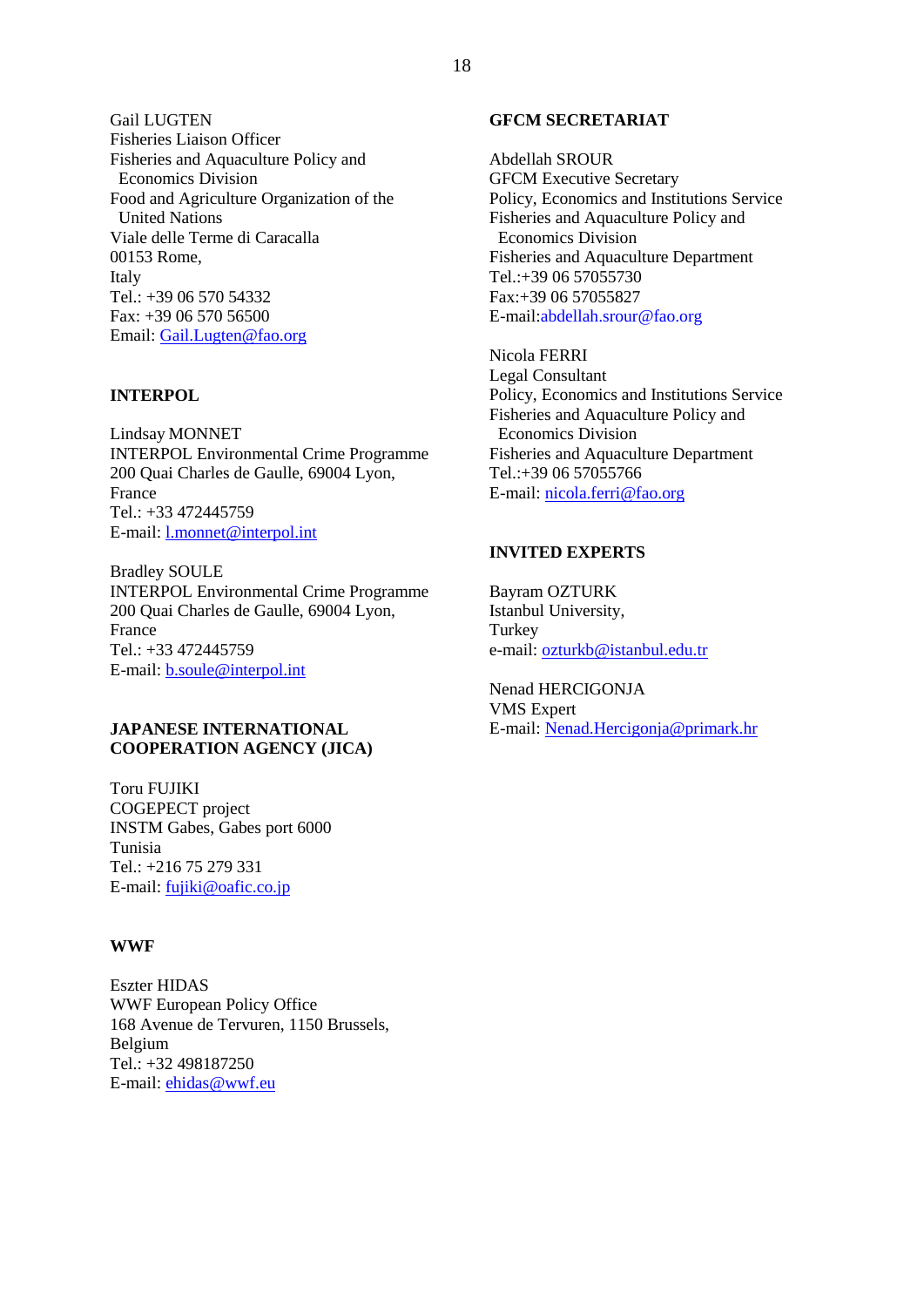# **Appendix C**

# **Questionnaire for the Workshop on Illegal, Unreported and Unregulated Fishing in the Mediterranean Sea**

**COUNTRY** 

Name/Institute

- 1. Do you have any data or record for IUU fishing in your territorial waters or Exclusive Economic Zone (EEZ)? If so, since when?
- 2. Please provide the below information on IUU fisheries in your water as much as possible.
	- Season/months
	- Areas
	- Main fishing gear
	- Average size of fishing boats
	- Main target species
	- By catch records
	- Ghost fishing (abandoned nets)
	- Estimated revenues of the IUU products
- 3. Have there been or are there any on-going particular studies on IUU fishing in your country?
- 4. Do you have any legal measures to reduce IUU fishing in your waters, such as fines, detention of boats or fishing gears?
- 5. Are coastguards or fisheries authorities well-informed of IUU fisheries?
- 6. Dou you have any monitoring or controlling system for your fishing fleet, such as landing control or assigning on-board observers?
- 7. What are the social/economic impacts of IUU fishing to your society?
- 8. How can this problem be solved in your country and also among the Mediterranean countries?
- 9. Which is the structure of your national fishing fleet operating in the Mediterranean Sea? Please provide the below information:
	- Total number of vessels (active and not active)
	- Number of vessels by
	- length classes  $(0-6, 6-12, 12-18, 12-24, >24 \text{ m})$
	- main categories of vessel type<sup>2</sup>
	- $-$  main categories of fishing gear<sup>3</sup>
	- Vessels equipped with VMS system or other technologies to track down their fishing activities
	- Total number
	- Number by length classes
- 10. Is there any national fleet management plans currently in place? If yes, kindly specify the main characteristics of the plan.
- 11. Any other suggestions and comments?

 $\overline{\phantom{a}}$  $2$  According to the "International Standard Statistical Classification of Fishery Vessels by Vessel Types (ISSCFV) - <ftp://ftp.fao.org/FI/DOCUMENT/cwp/handbook/annex/annexLII.pdf>

<sup>3</sup> According to the "International Standard Statistical Classification of Fishing Gear (ISSCFG) <ftp://ftp.fao.org/fi/document/cwp/handbook/annex/AnnexM1fishinggear.pdf>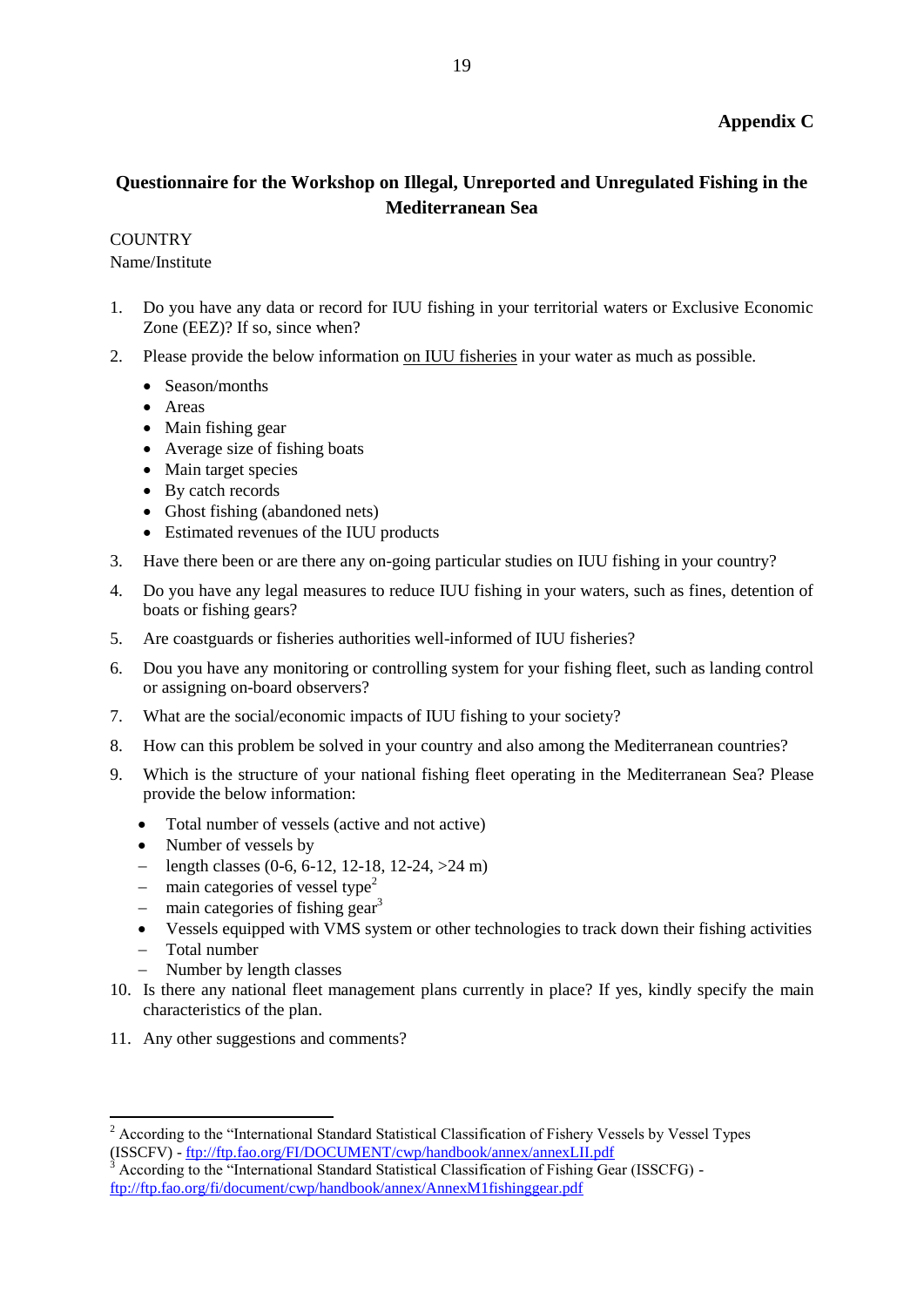# **Background paper for the GFCM Workshop on Illegal, Unreported and Unregulated Fishing in the Mediterranean Sea**

# **NATURE AND EXTENT OF ILLEGAL, UNREPORTED AND UNREGULATED (IUU) FISHING IN THE MEDITERRANEAN SEA**

Prepared by Bayram ÖZTÜRK Moderator of the Workshop and GFCM Consultant

The designations employed and the presentation of material in this information product do not imply the expression of any opinion whatsoever on the part of the Food and Agriculture Organization of the United Nations (FAO) concerning the legal or development status of any country, territory, city or area or of its authorities, or concerning the delimitation of its frontiers or boundaries. Moreover, the designations employed and the presentations of material in this information product have been provided for users' convenience without any representation when compiled and do not purport to represent reality truthfully. The mention of specific companies or products of manufacturers, whether or not these have been patented, does not imply that these have been endorsed or recommended by FAO in preference to others of a similar nature that are not mentioned. The views expressed in this information product are those of the author(s) and do not necessarily reflect the views or policies of FAO.

Countries/States

The words "countries" and "States" appearing in the text refers to countries, territories and areas without distinction.

#### **EXECUTIVE SUMMARY:**

Illegal, Unreported and Unregulated (IUU) fishing is one of the most serious threats to sustainable fisheries in the Mediterranean Sea. Due to IUU fishing, which also encompasses ghost fishing and bycatch (of cetaceans, sea turtles, seabirds and sharks), depletion of fishing stocks and destruction of the benthic ecosystems occur. This issue also has several social, economic and legal ramifications. Most of the coastal States in the region adhere to anti-IUU fishing practices, including through the General Fisheries Commission for the Mediterranean of the FAO (GFCM).However, most of them do not necessarily have records of by-catch, ghost fishing and crimes related to fisheries.

In the Mediterranean Sea purseine, trawl and driftnets are among the most used fishing gears in IUU fishing whereas bluefin tuna, swordfish and shrimps, among benthic species, are the most common target by vessels engaged in IUU fishing. Among the most known negative impacts of IUU fishing unfair competition, loss of biodiversity, loss of income and threats to human lives and safety deserve to be singled out. Consequently, IUU fishing is increasingly drawing the attention of GFCM Members at regional and sub-regional level. Together with FAO, several studies, initiatives and measures have been crafted for combatting IUU fishing.

Lower and upper estimates of the current total loss per year due to IUU fishing worldwide are USD 9 billion and USD 24 billion, respectively, representing between 11 and 26 million tons of fish globally (Agnew *et al.*, 2009). It is possible that the situation has even deteriorated since the time this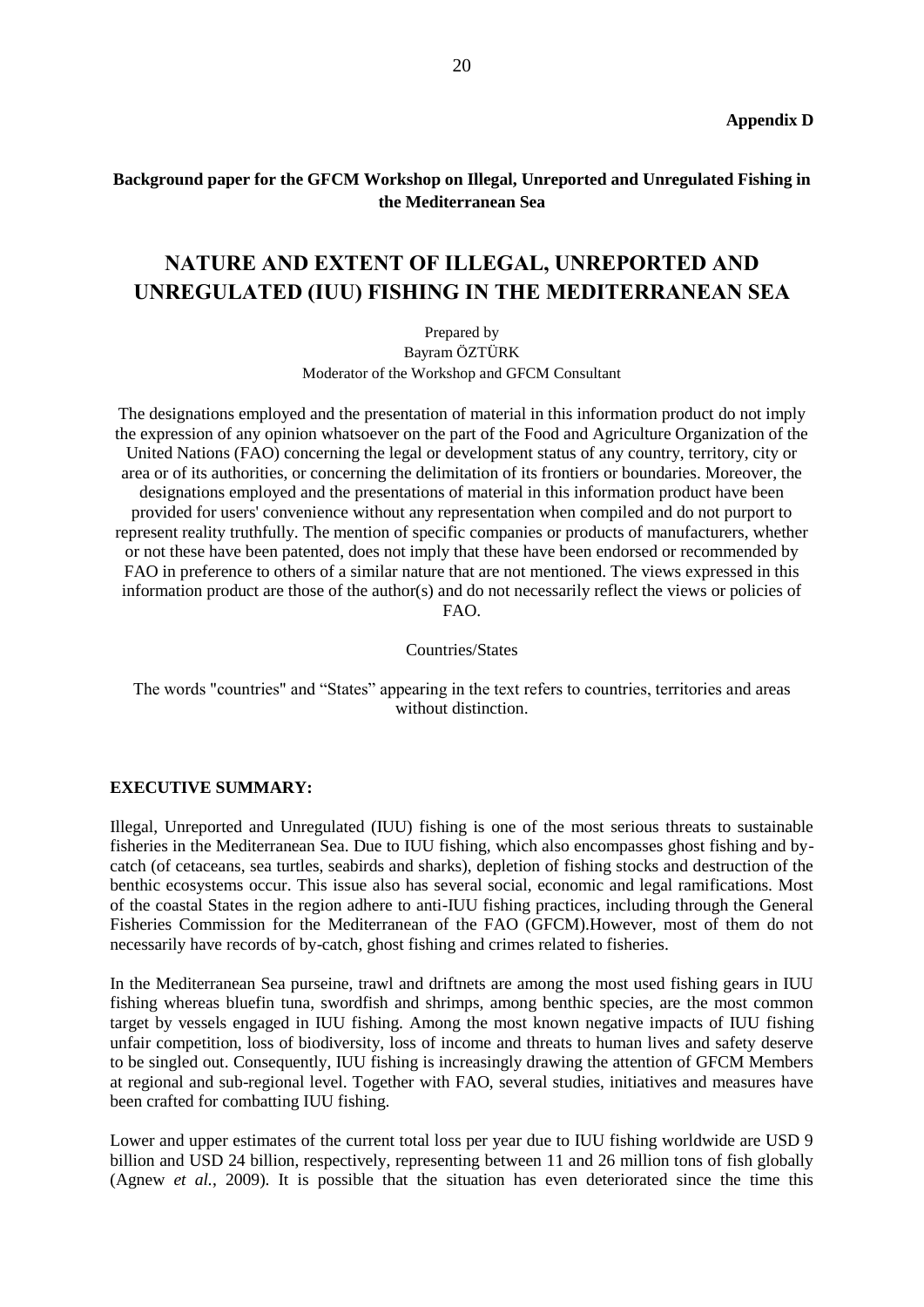estimation was made. Suffices to mention that the INTERPOL has launched a project (ProjectScale) as a global initiative to detect, suppress and combat fisheries crimes, which were estimated to cost to the global economy up to USD 23 billion each year. As in the case of IUU fishing, to which they are often times associated, fisheries crimes threaten food security and livelihoods and can destabilize vulnerable coastal States.

From a regional perspective, the nature and extent of IUU fishing in the Mediterranean Sea is not clearly known at present. It is known, however, that these dubious activities are becoming a common practice in recent years. Suffices to recall that in the Mediterranean and the Black Sea 50 % of the fish stocks are considered to be already overfished (Ye and Cochrane, 2011). It is hard to question that IUU fishing has a lot to do with this dramatic situation. Mediterranean riparian States currently report several IUU fishing related issues. Some of them have short coastlines and are engaged mostly in small scale fishing, thus the fishing pressure is relatively weak, which consequently results in the pressure by IUU fishing remaining at a low level. Nonetheless, in the case of small scale fisheries IUU fishing activities are usually carried out in coastal areas in waters up to 50 meters of depth. These coastal areas are generally covered by the Mediterranean endemic Posidonia meadows. As these areas often time present muddy and sandy bottoms, they are suitable for trawling for mainly demersal fish and invertebrates.

Some other Mediterranean riparian States mainly practice industrial fishing, thus causing more detrimental effects to the marine environment and its resources when IUU fishing occurs. Due to decreasing amount of fish caught in industrial fisheries, oversized fishing fleets and rising demand for fish, the negative impacts of IUU fishing will likely exacerbate, making dishonest profits higher for those involved (Flothmann *et al.*, 2013). Overexploitation of the fish stocks is reported to be widespread across the Mediterranean Sea, where more than 65% of commercial stocks are fished beyond sustainable limits. Some species such as bluefin tuna (*Thunnus thynnus*) and dusky grouper (*Epinephelus marginatus*) have been fished to such an extent that they are both listed as endangered on the IUCN Red List.

A precise estimation of the economic damage caused by IUU fishing in the Mediterranean Sea is not possible to compute at present because of data uncertainty and paucity. The effects it entails on the other hand are fairly known and span from deterioration of fish stocks and habitats, to loss of sales tax, income and employment, disturbances to the supply chain and fishing operations. Furthermore, IUU fishing cause ghost fisheries (e.g. abandoned nets) when the fishermen abandon their nets to try and escape from coast guards or other relevant authorities.

Concerning by-catch of non-target species, the loggerhead turtle *Caretta caretta* and green turtle *Chelonia mydas* are impacted by illegal fishing activities due to bottom trawling and set nets. Cetaceans are also impacted by illegal fishing activities, due in particular to illegal driftnets. Some NGO's, such as Marevivo, Legambeinte, Oceana and PEW, reported that IUU fishing and by-catch issues were quite common to surface in several GFCM Members in recent years. The picture could get worse depending on the fishing gears, seasons and areas associated to IUU fishing because impacts on marine life and ecosystems vary considerably. For example, deep trawling has impacts on sea grass beds and causes physical damages destroying benthic community and habitat loss for many species, such as endemic sponges *Axinella cannabina*. In the case of clams, IUU fishing imperils their habitats (i.e. use of prohibited fishing gears in clam harvesting) and their dredging affects soft bottom communities and siltation, which is harmful for macro and meio benthos. Furthermore, IUU fishing of bivalve organisms and their sell on the market may cause fatal results if toxic plankton bloom occurs.

There are some legislation and regulations in force in the Mediterranean Sea to fight against IUU fishing. For EU States there is a strict body of law applying, which in some instances (EU Regulation 1005/2008) also contains provisions targeting third States. However, uniform norms and regulations for all riparian States can be brought about solely through the GFCM. This forum, in light also of its institutional links with the FAO as well as of the ongoing reform of the Commission, offers a unique opportunity to tackle IUU fishing at regional and sub-regional levels. Several recommendations have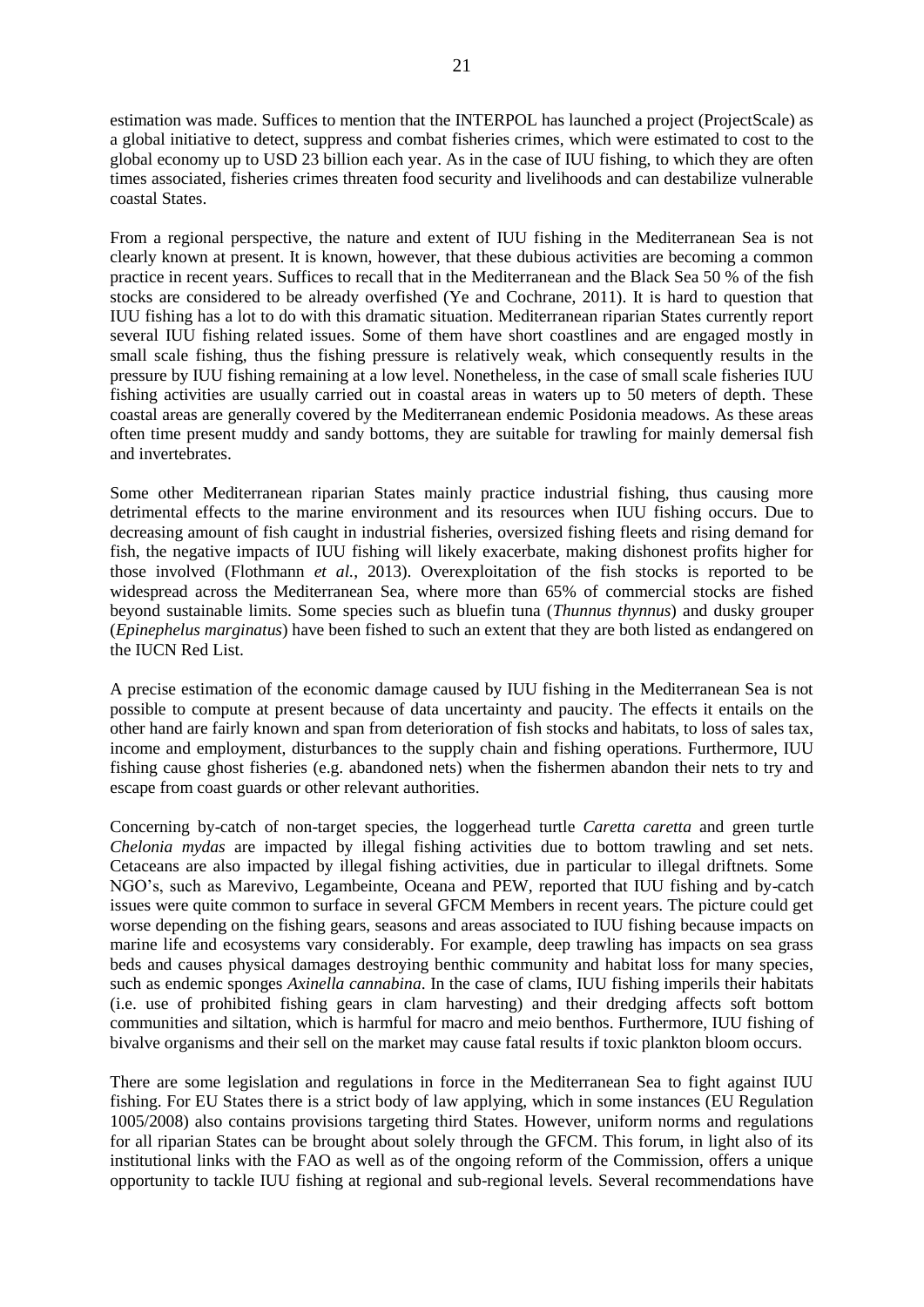been already adopted by the GFCM and efforts will intensify in the near future to come to grips with this scourge. Nevertheless, all GFCM Members, in their capacity of flag States, are responsible to ensure that their fleet do not engage in IUU fishing and are obliged to take all necessary measures in turn, according also to relevant international treaties (i.e. UNCLOS, UNFSA, FAO Compliance Agreement and FAO Port State Measures Agreement).

Because bluefin tuna stocks, by far the most valuable species in the Mediterranean Sea, are depleted there is a need to elaborate and implement robust strategies in support of recovery plans as a means to combat their IUU fishing. To this end, cooperation between GFCM and ICCAT should be strengthened. This should include studies on sustainable aquaculture from eggs of bluefin tuna, which should be further promoted by both organizations in light of their expertise and considering that aquaculture could be one of the best solutions for stock recovery and mitigation of IUU fishing activities in the Mediterranean Sea. Encouraging precedents exist as in Japan, a Member of both GFCM and ICCAT, where there have been recently positive results in breeding bluefin tuna. It is also reported that some European companies have already started experiments and succeeded to a certain level of breeding.

Aware of the fact that IUU fishing demands continuous attention not only from States but from the part of a wide variety of actors and stakeholders, establishing a special working group on IUU fishing under the GFCM umbrella would be advisable. This body, whose creation was originally proposed in 2004 in connection with the first FAO/GFCM workshop on IUU fishing in the Mediterranean Sea, should be stirred by the same approaches of inclusive participation and transparency which are at the cornerstone of the GFCM Task Force in charge of the ongoing reform of the Commission. Fortunately, no fishing causality due to IUU fishing has been reported to date in the Mediterranean Sea, unlike in the case of the Black Sea where several causalities have occurred of late years in connection with turbot fisheries. Still, this issue too should be closely monitored by the proposed special working group.

In addition to setting up an institutional forum endowed with the responsibility of ensuring that necessary controls are performed from the net to the plate, the GFCM should also promote the fight against IUU fishing through other initiatives. This could include building awareness (i.e. a special day for IUU fishing could be organized in all Mediterranean together with other organizations, stakeholders and partners), slow food and marine stewardship initiatives so that consumers become more cautious and selective when they purchase seafood and increased reliance on area-based management tools. For all these purposes, closer cooperation will be needed as well as an ad hoc network to be possibly created and spearheaded by the GFCM. Ongoing developments within the GFCM (i.e. the Symposium on Small-Scale Fisheries, the adoption of memoranda of understanding with other organization, etc.) point to the feasibility of launching concerted actions to halt IUU fishing. A roadmap to fight IUU fishing in the Mediterranean Sea would be needed in order to set common goals and methodologies to be followed in the short, medium and long term.

**Acknowledgements:** I sincerely thank Abdellah Srour and Nicola Ferri of the GFCM Secretariat.

### **INTRODUCTION**

The Mediterranean Sea is a semiclosed basin whose sole connection with other masses of water is through narrow isthmuses such as the Strait of Gibraltar, the Çanakkale (Dardanelles) Straitand the Suez Canal. Overall, the Mediterranean Sea (0.82% of the global oceanic surface) holds 4%–18% of all known marine species (∼17,000), with a high proportion of endemism. It is also known to be a hot spot of biodiversity with its great variety of marine and coastal habitats wetlands, lagoons, dunes, reefs, seamounts, canyons, sandy and rocky coasts, which are all important fisheries grounds too. There are 21 riparian States along the shores of the Mediterranean Sea. Populations and economic activities are often times concentrated therein. In the specific case of fisheries, they are in the Mediterranean Sea, historically and traditionally, of vital importance and provide significant source of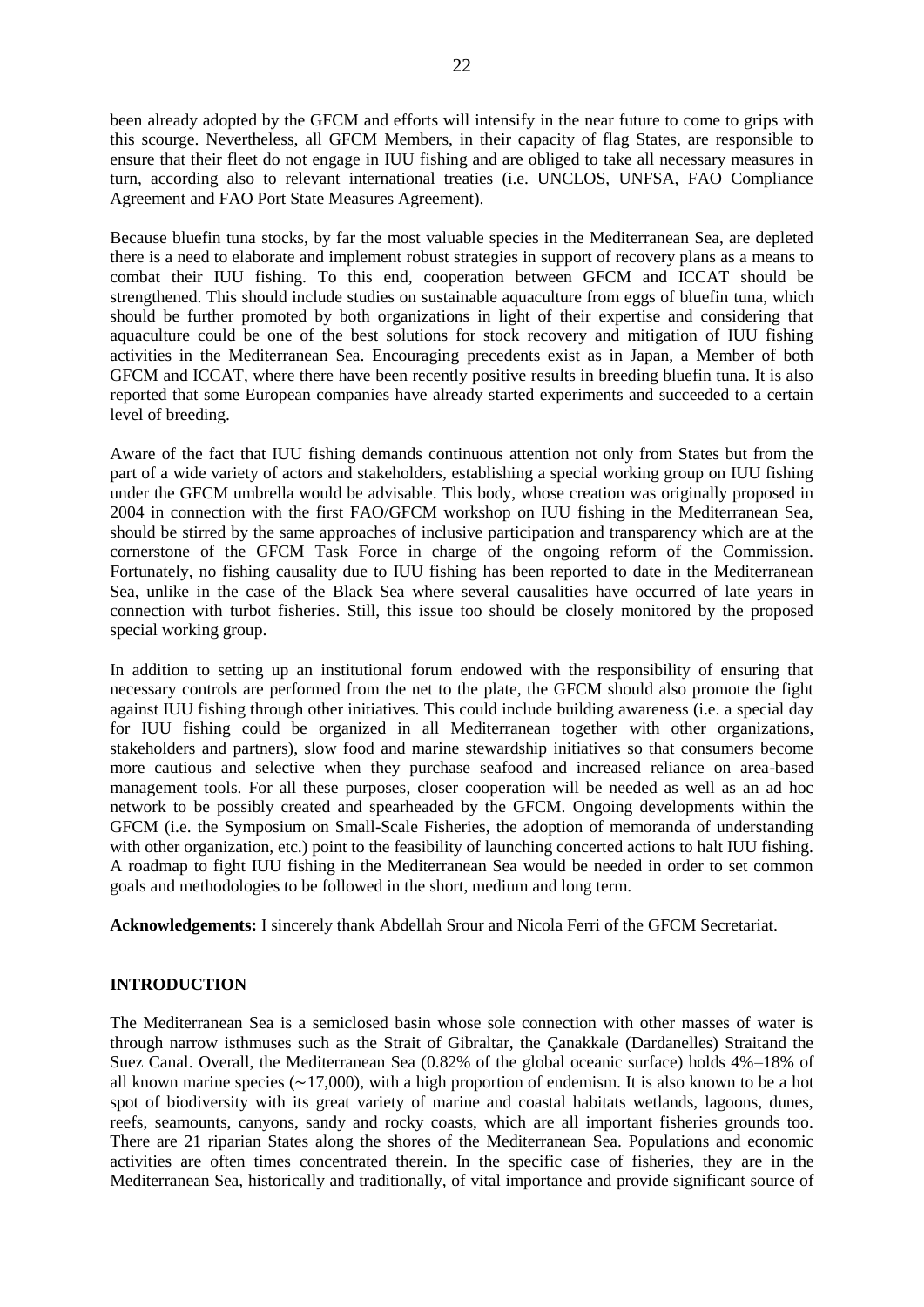23

food and income. However, several stocks are currently depleted due to overfishing and the rise of IUU fishing in recent years is no stranger to the decline. As a matter of fact, IUU fishing can be currently recognized as a serious threat for the conservation of the marine ecosystems in the Mediterranean Sea and for the sustainable use of living marine resources found therein.

As it is known, the scope of IUU fishing encompasses: (i) illegal activities conducted by national or foreign fishing vessels in waters under the jurisdiction of a State, without the permission of that State, in contravention of its laws and regulations, or conducted in violation of national laws or international obligations; (ii) fishing which has not been reported, or has been misreported, to the national authority, in contravention of national laws and regulations and (iii) fishing in areas or for fish stocks for which there are no applicable conservation or management measures and where such fishing activities are conducted in a manner inconsistent with state responsibilities for the conservation of living marine resources under international laws (FAO, 2001).

The GFCM has addressed issues relating to IUU fishing in a number of occasions over the past decade, always in conformity with the FAO International Plan of Action to Prevent Deter and Eliminate IUU fishing (IPOA-IUU), the very instrument where the above definition was put forth. Accordingly, the GFCM has adopted a step-by-step approach whereby the various dimensions of the issue have been taken into account in a holistic manner. In 2004, when the first workshop on IUU fishing for the Mediterranean was convened by the GFCM, together with the FAO, it was suggested that the establishment of positive and negative lists of vessels could have represented a first step in the fight against IUU fishing. Also, the creation of a special working group on IUU fishing was advocated. This working group would have ensured follow up on relevant paragraphs in the 2003 Ministerial Declaration of Venice but it never came into existence. Regardless, the GFCM has continued to tackle IUU fishing and several recommendations have been adopted by the Commission to that end (e.g. on port State measures, on VMS, on compliance with GFCM recommendations, etc.). Besides, the GFCM has participated in the consultations that led to the adoption of the "2009 FAO Agreement on Port State Measures" and the "2013 FAO Voluntary Guidelines for Flag State Performance" and worked in close collaboration with the FAO in matters linked to IUU fishing.

Irrespective of the existence of these measures, there is presently a need to evaluate more precisely the negative impacts of IUU fishing in the Mediterranean Sea, such as unfair competition, loss of biodiversity, loss of income and the threats it could pose to human lives. At global level INTERPOL has recently launched a project - ProjectScale - to detect, suppress and combat fisheries crimes which threaten food security and livelihoods and can destabilize vulnerable coastal ecosystems. It is expected that, thanks to this and other initiatives, IUU fishing will increasingly draw the attention of the international community bearing in mind that rough lower and upper estimates of the total loss per year due to IUU fishing worldwide have been reported to vary between USD 9 billion and USD 24 billion, respectively, representing between 11 and 26 million tons of fish globally (Agnew *et al.*, 2009). Decreasing amount of fish caught in global fisheries, oversized fishing fleets and rising demand for fish are accelerating the negative impacts of IUU fishing and making the problem increasingly widespread and profitable for those involved (Flothmann *et al*., 2013).

At regional level, it is particular the socio-economic ramifications of IUU fishing in the Mediterranean Sea that have to be addressed when dealing with this problem. It seems safe to affirm that the nature and extent of the IUU fishing in the Mediterranean Sea is not entirely known at present. It is however known that this kind of illegal activities are becoming common practices in recent years and that they are causing a serious stress to the fish stocks in the region, 50% of which are reported to be already overfished (Ye and Cochrane, 2011). As far as overexploitation is concerned, it has been reported that across the Mediterranean Sea more than 65% of commercial stocks are fished beyond sustainable limits. Determining who is accountable of what share of this percentage is not exactly fair-weather sailing.

Indeed, Mediterranean coastal States are quite different from each other: some have short coastlines and are engaged generally in small scale fisheries, thus the fishing pressure is relatively weak and IUU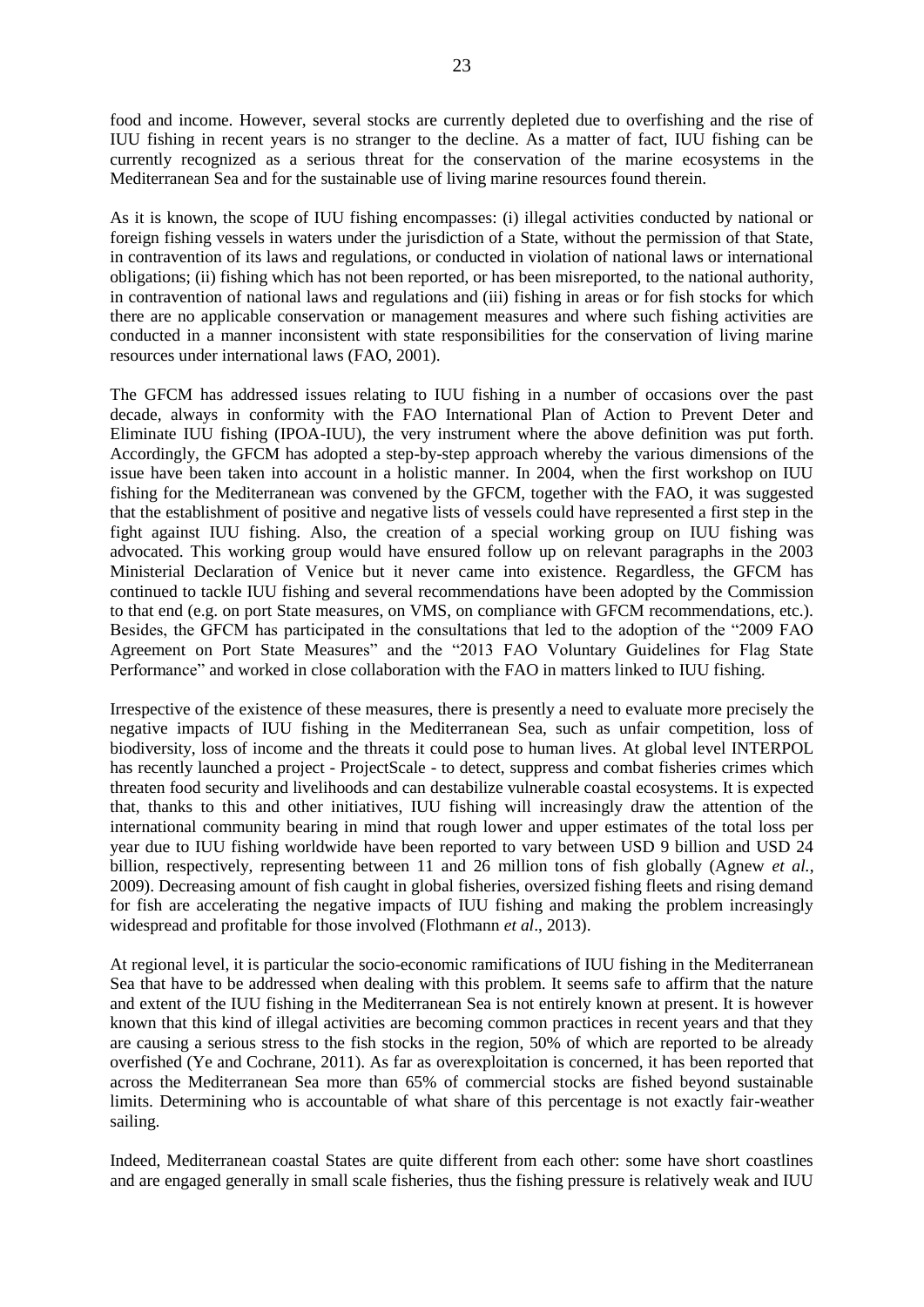fishing remains at low levels. IUU fishing activities is usually carried out in the coastal areas up to 50 meters in this case. It is worth to incidentally point out that these coastal areas are generally covered by the Mediterranean endemic *Posidonia* meadows. Some other countries mainly practice industrial fisheries, thus causing more detrimental effects when IUU fishing occurs. Some species such as bluefin tuna (*Thunnus thynnus*) and dusky grouper (*Epinephelus marginatus*), have been fished to such an extent that they are listed as endangered on the IUCN Red List. Both croaker (*Sciaena umbra*) and shi drum (*Umbrina cirrosa*) have been listed as vulnerable, while European plaice (*Pleuronectes platessa*), Baltic flounder (*Platichthys flesus*), European sea bass (*Dicentrachus labrax*), white grouper (*Ephinephelus aeneus*), swordfish (*Xiphias gladius*) and Atlantic chub mackerel (*Scomber colias*) are listed as near threatened (Abdul Malak *et al*., 2011). Of 86 shark, ray and chimera species that can be found in the Mediterranean Sea, 15 are critically endangered, nine are endangered, and eight are vulnerable (Abdul Malak *et al*., 2011). Among invertebrates red coral (*Corallum rubrum*) and red shrimp (*Aristeus antennatus* and *Aristomorpha foliacea*) are also known to be illegally caught. Due to illegal fishing activities, the degradation of large areas of coralligenous species has also been reported by RAC/SPA.

In light of the above it appears evident that fisheries management in the Mediterranean Sea suffers some harmonization problems, which are at times exacerbated by the different nature of political and institutional contexts found in the region. Eight countries, namely Croatia, Cyprus, France, Greece, Italy, Malta, Slovenia, and Spain, are members of the EU and are hence compelled by relevant EU regulations. The rest of the countries have their own fisheries regulations and enforcement procedures although some of them are committing to either apply a number of EU regulations or approximate their bodies of law to them. The common trait of all these countries is that they are Contracting Parties to the GFCM. This represents a great advantage as it gives them the possibility to apply and promote a unique and common fisheries management throughout the Mediterranean Sea. It goes without saying that there is and there will be a constant need of exchange of information and cooperation among all countries in general terms and, in particular, in order to combat IUU activities under the stewardship of the GFCM.

The following information was compiled based on the information contained in several published papers and reports as well as on the basis of the replies provided by participants in the "GFCM Workshops on IUU fishing in the Mediterranean Sea" (Tunis, 3-4 October 2013) to a questionnaire prepared and circulated by the GFCM Secretariat (Appendix C). However, the level and amount of information provided by the counties in the questionnaires submitted varied. This is reflected in the summaries presented in the next section of the report which contain a short evaluation of IUU fishing in each country using pertinent information in the questionnaires. No information is reported on those countries that did not respond to the questionnaire.

### **EVALUATION OF IUU IN RIPARIAN COUNTRIES**

### **Albania**

Officially a record on IUU fishing exists which includes the total number of infringements reported in inland waters, aquaculture and marine areas. These water spaces are not treated separately in Albania. As a management structure, the Fishery Directorate communicates with the IMOC Centre (Inter Operational Marine Centre, under the Ministry of Defense) which is endowed of a fishing activity control operation in marine areas in the frame of the national VMS- MCS system. The IMOC Center started to operate in 2010 whereas the VMS-MCS system has been built in a frame of a EU founder project. IUU data is reported to Fishery Directorate. In 2012, several infringements were detected by the IMOC Centre, such as fishing in forbidden depths in January, February, March, April, July and August. Furthermore, illegal activities in Albanian territorial waters by Greek and Italian fishing boats have been recorded (6 cases in 2012). Fishery authorities involved in controls and inspections are well informed on IUU fishing. Several training courses have been organized to improve their knowledge on the subject. However, no study has been carried out or published in Albania on IUU fishing thus far.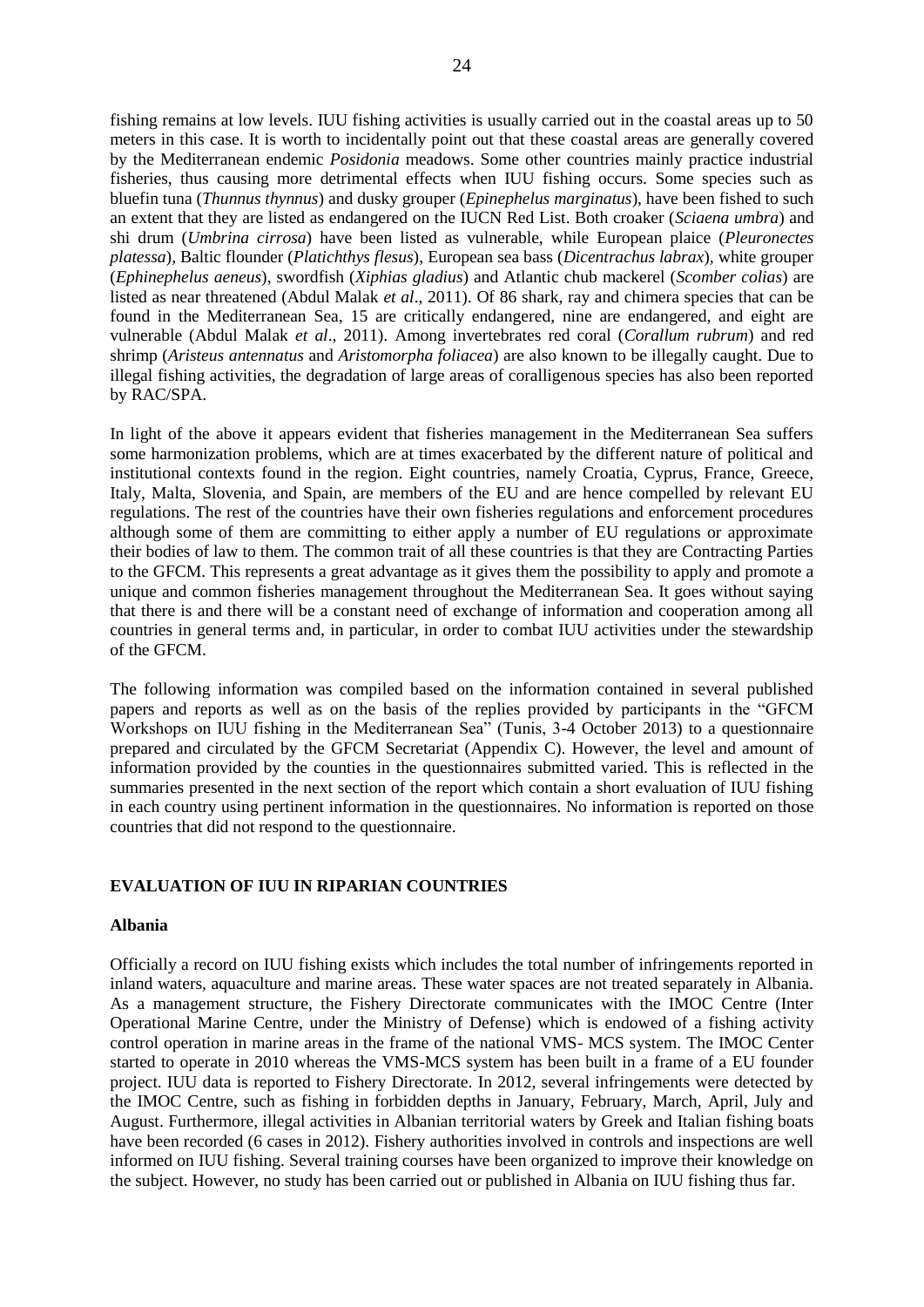The social and economic impacts of IUU fishing in Albania are complex to assess due to various reasons. Among others, there is a lack of a specific and systematic strategy to combat IUU fishing, including a fleet management plan, solid, professional, well-equipped inspection/control structures, clear legal provisions which are easy to apply, strong communication and collaboration with similar structures in other GFCM Members. Although a central body exists within the Fishery Authority which examines and analyzes all reports regularly, as well as fines and penalties charged after inspections, the authority to be exercised is too fragmented and scattered among national agencies at present.

### **Algeria**

The National Frontier Service controls all types of fishing activities within the territorial sea and protected areas as of 2008. Different sets of information are also collected by the Ministry of Fisheries and Fishing Resources at the national level and a number of fishery regulations are currently under consideration. With regard to regulations already in place, most of IUU fishing activities take place during the reproductive period of various species, usually between 1 May and 31 August and at the time of the closing season for swordfish, namely between 1 October and 30 November. These activities are mostly carried out both within and beyond Algerian territorial waters. In the latter case, vessels over 26 m are more likely to commit infringements. There is however no systematic study on IUU fishing in Algeria although sanctions have been laid down in several legal instruments. Algeria coastguard is responsible for overseeing the implementation of these instruments and to take the necessary steps and actions against persons engaged in IUU fishing. They avail themselves, among others, of VMS, which is suppsed be used by trawlers over 12 m in the near future, as well as observers on board for bluefin tuna and control at landing ports. Fishermen are requested to keep records in their logbooks.

A great public awareness campaign is needed to make the fight against IUU fishing more effective and for fishermen to understand why new regulations are enacted by Algeria (e.g. there is a new fisheries management programme which interdicts the construction of new fishing boats as trawlers and purse seiners). Fisheries research should also be conducted for gathering additional data in support of sustainable fisheries while technical enforcement and legal measures should be regarded as means to achieve better fisheries management.

### **Croatia**

Only Croatian fleet is known to operate in Croatian territorial waters while in the Adriatic Sea small pelagics are mainly exploited by Croatia, Italy and Slovenia and demersal stocks by Italy and Croatia. There has been no fishing vessel flagged to other countries recorded or observed by Croatia in these areas thus far. Because the fishing grounds are exploited by national fleets and are considered to be fully regulated, there have been no studies on IUU fishing in Croatia to date. Legal measures concerning IUU fishing have been harmonized with those under the EU regulations in view of the Croatian accession to the EU. These include fishing fleet register, catch certification scheme, their verification, management plans for specific fishing fleet segments, the control of incoming fisheries consignments and import of fish products (customs, vet, port authorities, fisheries inspectors etc.).

The fishing fleet activities, as well as catch, landing and marketing of fishery products in Croatia, is monitored by national authorities under Directorate of Fisheries by the medium of a number of mechanisms, including electronic communications as well as standard logbooks and catch certificates. The introduction of electronic system and links between the databases on licenses, fleet, catches and landings, first buyers, first sales and VMS system, has enabled efficient data cross check. Considering the geographical characteristics of Croatia there are many landing places. This complicates the physical control of catches/landings/sales. To facilitate the on-the-spot control and increase coverage of the inspection activities Croatia has hence adopted an electronic system for detection of the discrepancies between data and potential irregularities. On-the-spot inspections are planned and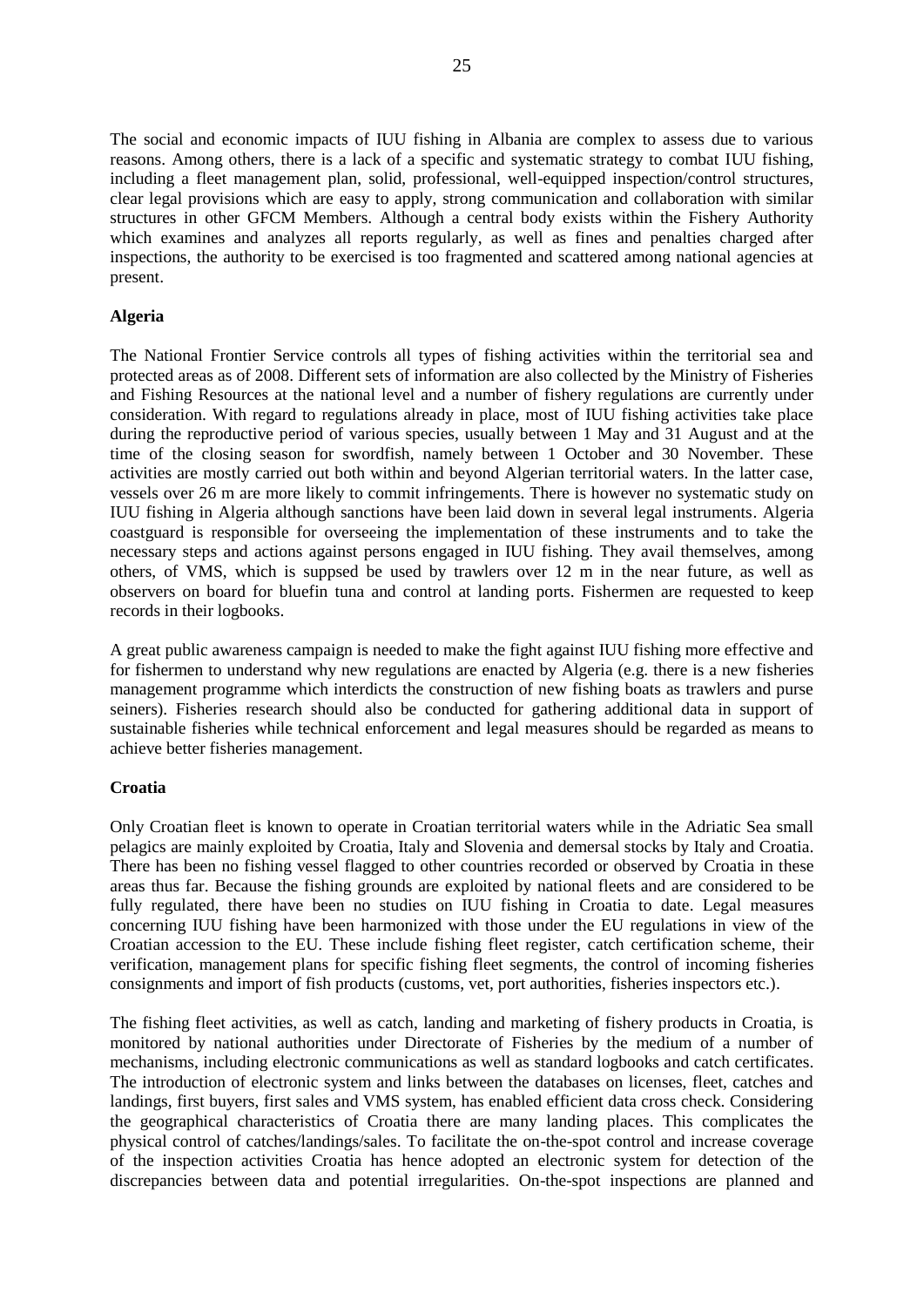implemented based on risk analysis and potential number of infringements in relation to landed quantities and/or number of vessels operations in a certain port. To regionally fight against IUU fishing in the Mediterranean Sea, stronger MCS and inspections at sea are needed.

### **Egypt**

In Egypt IUU fishing cases have been consistently reported for the last 5 years. IUU fishing occurs usually from June to October in the territorial sea as well as in waters adjacent to it. Main fishing gears involved in IUU fishing are trawlers and purse seiners, usually boats over 20 m in length. The main target species is shrimp and there is no record for discarded fish. Ghost fishing is not monitored. Revenues of the IUU products are not estimated and there is no on-going study for IUU fishing.

There are legal measures in place against IUU fishing cases, such as suspending licenses for a period of six months (the first time) and revoking the license (the second time). Records about fines and detained boats are available. Coastguards or fisheries authorities are well-informed on IUU fishing activities and there are observers in the fishing ports and on-board for bluefin tuna fisheries. Exacerbating sanctions, increasing awareness among fishing associations, better surveillance at sea and using VMS, could be promising solutions to mitigate IUU fishing in the Mediterranean Sea.

### **France**

Of the total French catch, 4% came from the Mediterranean Sea in 2010, with 3169 fishermen engaged in this business. All fishing activities are regulated and implemented according to the EU regulations which constitute the applicable legal framework. In the French legal system several issues are further clarified, such as landings, names of the ports, list of the ports national control programmes. No IUU fishing activities in French waters in the Mediterranean Sea have been reported to date.

French fishing boats have several obligations to report, such as catch amount and species, catch date and area, engines of the boats. Besides, fishing boats are monitored by VMS if over 12 m in length, short of some exceptions. AIS system is also obligatory for all fishing boats over 15 m. Controls at sea are essential for ensuring sustainability in fishing. For the bluefin tuna, 100% of landings are subject to controls. Besides, a scientific observer system is also obligatory under relevant ICCAT regulations.

### **Greece**

Data are available for IUU fishing in relation to the activities of Greek fishing vessels in territorial waters. These data have been recorded in a national electronic database since the year 2000 and seem to point to an increasing trend in IUU fisheries during spring, summer and early autumn. IUU fishing activities are scattered throughout Greece and sanctions are charged by the local port authorities. There have been a large number of penalties imposed on fishing vessels berthed in major fishing ports all over the Aegean Sea. Amateur fishers are particularly renowned for incurring in infringements, but also fishing vessels with various gears (except dynamic tools) and bottom trawlers account for a significant share. VMS has proven to be helpful in identifying and demonstrating infringements. Also, there are data available for by-catch in bluefin tuna fisheries, which are included in the bluefin tuna recovery plan. Conversely, there is no data available for other species, for ghost fishing and for estimated revenues of IUU products. There are no relevant studies or published scientific papers on IUU fishing in Greece.

Legal measures to reduce IUU fishing encompass both administrative and criminal sanctions for fisheries offences. The former include fines, temporary or permanent withdrawal of the fishing license, seizure of illegal fishing gear and species. A point system for serious infringements is expected to be enacted before long, in accordance with EU legislation. The entire personnel of Hellenic Coast Guard is involved in controls. There is also specialized personnel dealing with fisheries inspections. These people know the entire fisheries legislation and are continuously kept appraised on developments through orders and circulars issued by the Administration of the competent Ministries, and,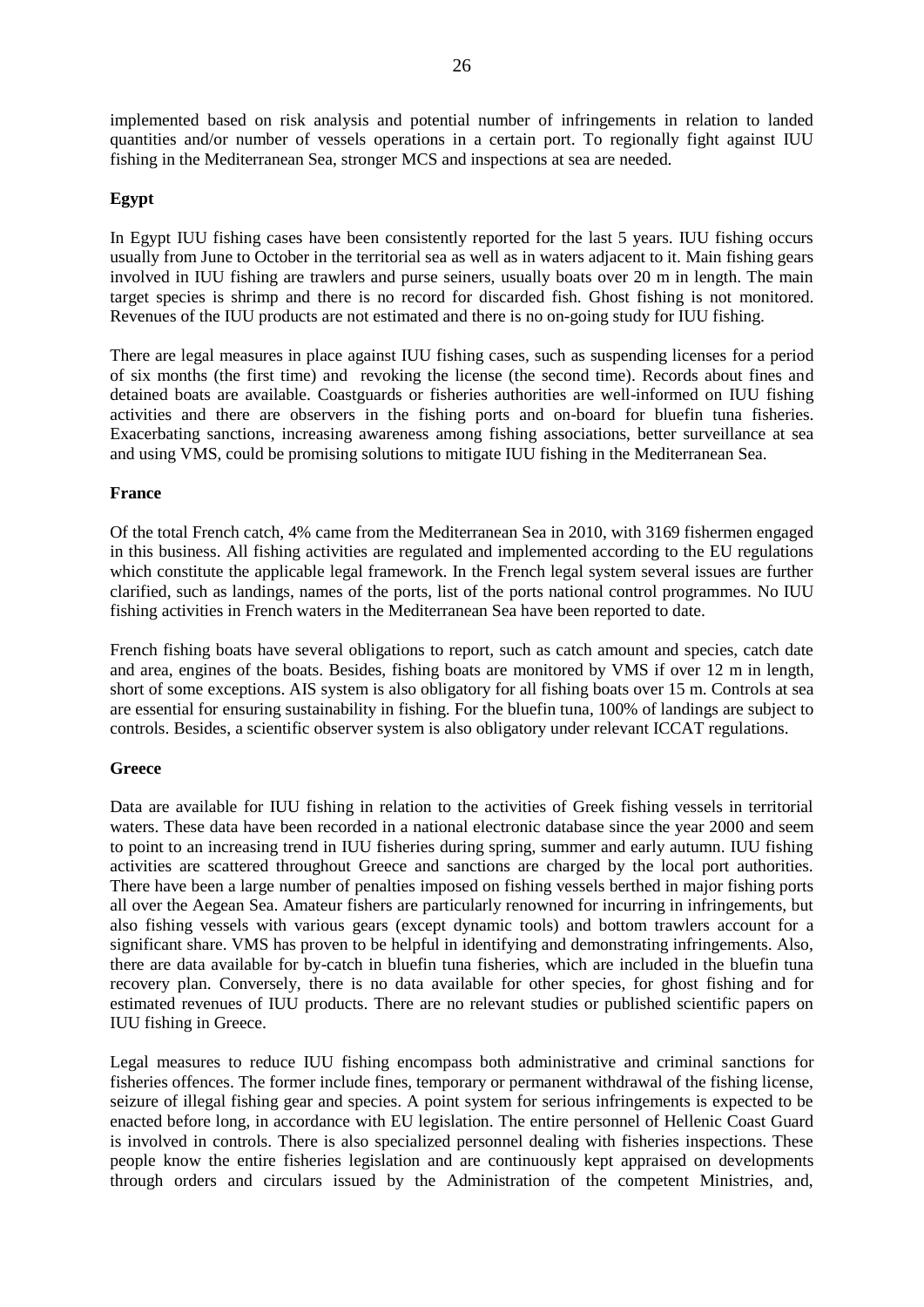furthermore, through organized seminars. There is control in landings at fishing ports as well as mandatory inspection for bluefin tuna. For monitoring purposes of landings, and within the scope of RFMOs recommendations and EU legislation, there are certain designated fishing ports, including for landings by third country vessels, bottom trawlers, longliners, purse seiners and dredges. An observer scheme is applicable for live tuna fishery. There is a national fleet management plan ongoing and a multiannual management plan for purse seiners for small pelagic species (i.e. anchovy and sardine). A multiannual plan for bottom trawlers is in the process of being established. To ensure the effectiveness of these and other measures, fighting IUU activities will require the strengthening of regional cooperation, control mechanisms and technical means, such as patrol vessels.

### **Italy**

Many cases of IUU fishing are yearly reported, including in connection with the use of small nets placed in protected areas in front of estuaries all year around. Also, the illegal selling of IUU catches with longliners is common, including by non-commercial fishermen. No estimate has been made however for revenues generated by this and other kind of IUU fishing. However, although minimal for a single operation, the total amount of revenues could be considered to be very high. Main fishing gears used in IUU fishing operations are trammel nets and longlines. Lack of control is a recurrent problem linked to IUU fishing in Italy and it is believed that most coastal fish stocks are seriously depleted in most areas in turn. A serious control policy effort, including the involvement of citizens to spot infringements, is needed.

#### **Lebanon**

The Lebanese fishing fleet is characterized by being totally artisanal and predominantly made of wood and, to a lesser extent, fiberglass. No data is available for IUU fishing, but this particular occurrence is known to take place all year around in Lebanon. The current regulations envisage penalties for law infringements that include fines and confiscation of illegal gears. Although the Lebanese Navy and Police are well aware of the national fishery regulations, they also have other tasks to perform which are consider to represent higher priorities than IUU fishing at national level. As far as fisheries authorities are concerned, they are understaffed, not well-trained and ill-equipped. Furthermore, their duties encompass the forestry sector. To solve problems in Lebanon proper staffing, training and equipping are hence necessary. Appropriately amended regulations, installing local and regional VMS, monitoring of landings and raising awareness of fishermen on the negative impacts of IUU fishing for the sustainability of the resources are also needed.

### **Libya**

There are IUU fishing activities in waters under national jurisdiction, mostly by Libyan flagged vessels, since the 1990's. Trawlers target demersal species while tuna longliners (40-60 m) catch pelagic species. There are legal measures to reduce IUU fishing in Libya and these measures, as stipulated in applicable laws and executive regulations. Controls are enforced by coastguard and usually they ensure surveillance over the coasts. In addition, information on IUU fishing is provided by fishermen and commercial ships to the common central operation center of the marine ports. MCS for tuna fishing fleet is available for Libyan vessels equipped with VMS system.

In spite of the legislation which regulates fishing activities though, IUU fishing has been increasing in Libya due to weakness of facilities of coastguard, insufficient awareness of the regulations by fishermen and shortage in personnel training. Issues to be further addressed in Libya include implementation of laws and other regulations, installation of monitoring and controlling systems for the fishing fleet, support to the coastguard with more patrol vessels, completion of infrastructure (ports and harbors) and identification of areas where IUU fishing is operated. Cooperation with all GFCM Members to prevent IUU fishing is urgently needed.

### **Malta**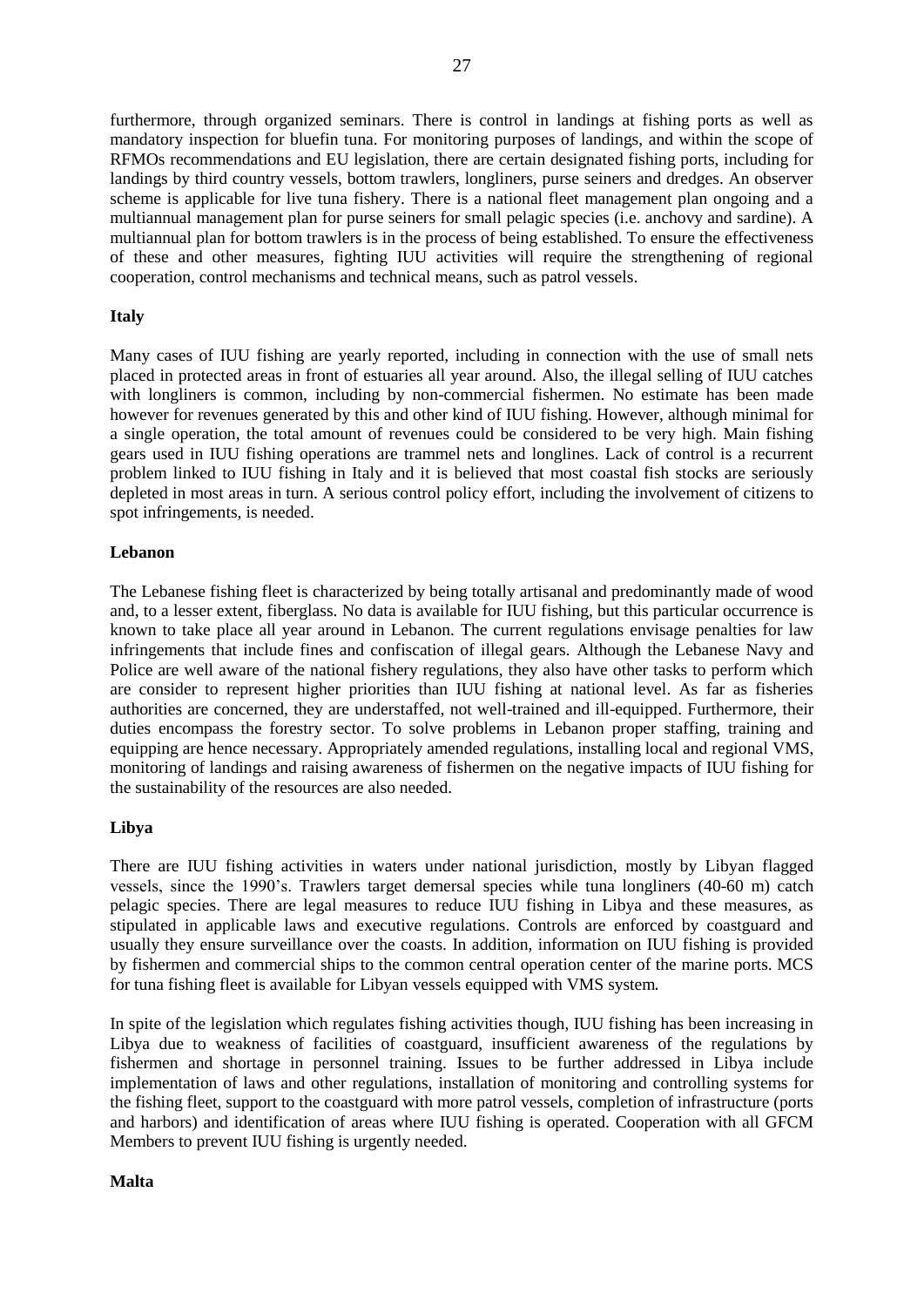Maltese authorities have been controlling and managing the Fisheries Management Zone (FMZ) around Malta since its establishment. This was further consolidated as of 2009 with the introduction of VMS for all fishing vessels of 12 m and over. The FMZ covers a 25 mile nautical zone and monitors all the Maltese flagged fishing vessels and third country fishing vessels operating in these waters. Illegal fishing over the seasons and months do not show any regular pattern. Penalties were charged in 2012 mostly due to false registration, unreported fishing, fishing in illegal areas, fishing in closed season and illegal retaining of fishery products. Main fishing boats involved were trawlers, tug vessels and sport fishing boats. Maltese authorities control designated and non-designated ports on a 24-hour basis and all landings of bluefin tuna, swordfish, dolphin fish and trawled fish must be notified to the Department of Fisheries and Aquaculture prior to landing. When by-catches are found not to be compliant with current legislation or over the allocated percentages of what is allowable, these are seized by the authorities. There are no records in 2012 related to IUU activities in connection with bycatch. Moreover, there are no records of any ghost fisheries and thus no data can be provided.

All EU legislation relating to IUU fishing was transposed into Maltese Law and Maltese authorities have taken all necessary measures to introduce all the relevant actions to prevent, deter and eliminate IUU fishing activities. There are no on-going studies strictly related to IUU activities and no scientific paper has been published on IUU fishing in the Maltese waters. Malta has regular statistics for IUU fishing though. The Department of Fisheries and Aquaculture are the designated bodies entrusted with control and management measures related to all fishing activities. The fisheries authorities act in continuous liaison with the armed forces of Malta that hold the same powers of fishery protection officers in order to communicate all related updates required to perform controls over the FMZ. Malta has also a monitoring and controlling system for fishing fleet. Maltese authorities manage the designated ports and landing facilities and also conduct random inspection in non designated ports. Maltese authorities also assign onboard observers on bluefin tuna longliners as stipulated by EU regulations. Moreover, they have recognized that although the fishing fleet is considered as mainly artisanal in nature and family based, the fines regarding IUU activities may leave irreparable impacts on the well-being of the fishing. Malta is currently in the process of enhancing data validation systems to cross-check VMS, catch, effort and market data, crew data and data related to the Community fishing fleet register as well as the verification of licenses and fishing authorizations.

#### **Montenegro**

The national Law on Marine Fisheries and Mariculture recognizes IUU fishing as fishing without a permit, fishing with tools and gear not allowed, fishing in sites not allowed for fishing, as well as fishing juvenile fish. Appropriate misdemeanor or criminal penalty is foreseen for all activities that are not allowed or are prohibited. Catching fish and other aquatic organisms with explosives, electricity, poison or stunning devices is a crime sanctioned by imprisonment. Harmonization of national laws with EU regulations is planned for the upcoming future. Most IUU fishing activities are reported between May and October in the territorial sea. Main fishing gears used in this period are trawlers and purse seines. Main target species are demersal and pelagic fishes. No records exist on by-catch and one of the biggest problems in Montenegro remains fishing with dynamite. No data about estimated revenues of the IUU products are available.

Under the implementation of a 2009 project Montenegro has developed the system of satellite monitoring of fishing vessels above 10 m. The Fishing Monitoring Centre, situated in the premises of the Ministry of Agriculture and Rural Development, receives data on the position of fishing vessels via satellite every two hours. Furthermore, in order to leave the territorial waters, a fishing vessel has to notify the Maritime Safety Administration, the port, customs and police services as well as the Port Master's Office. Administration for Inspection Affairs, together with the Ministry of Agriculture and Rural Development and legitimate fishermen, encourage as many fishermen as possible to be legal and to apply for a fishing license. The Ministry of Agriculture and Rural Development recently issued fishing licenses based on the opinion of the relevant scientific institution (Institute of Marine Biology) on the amount of fish that can be caught which in turn is decisive to determine the number of vessels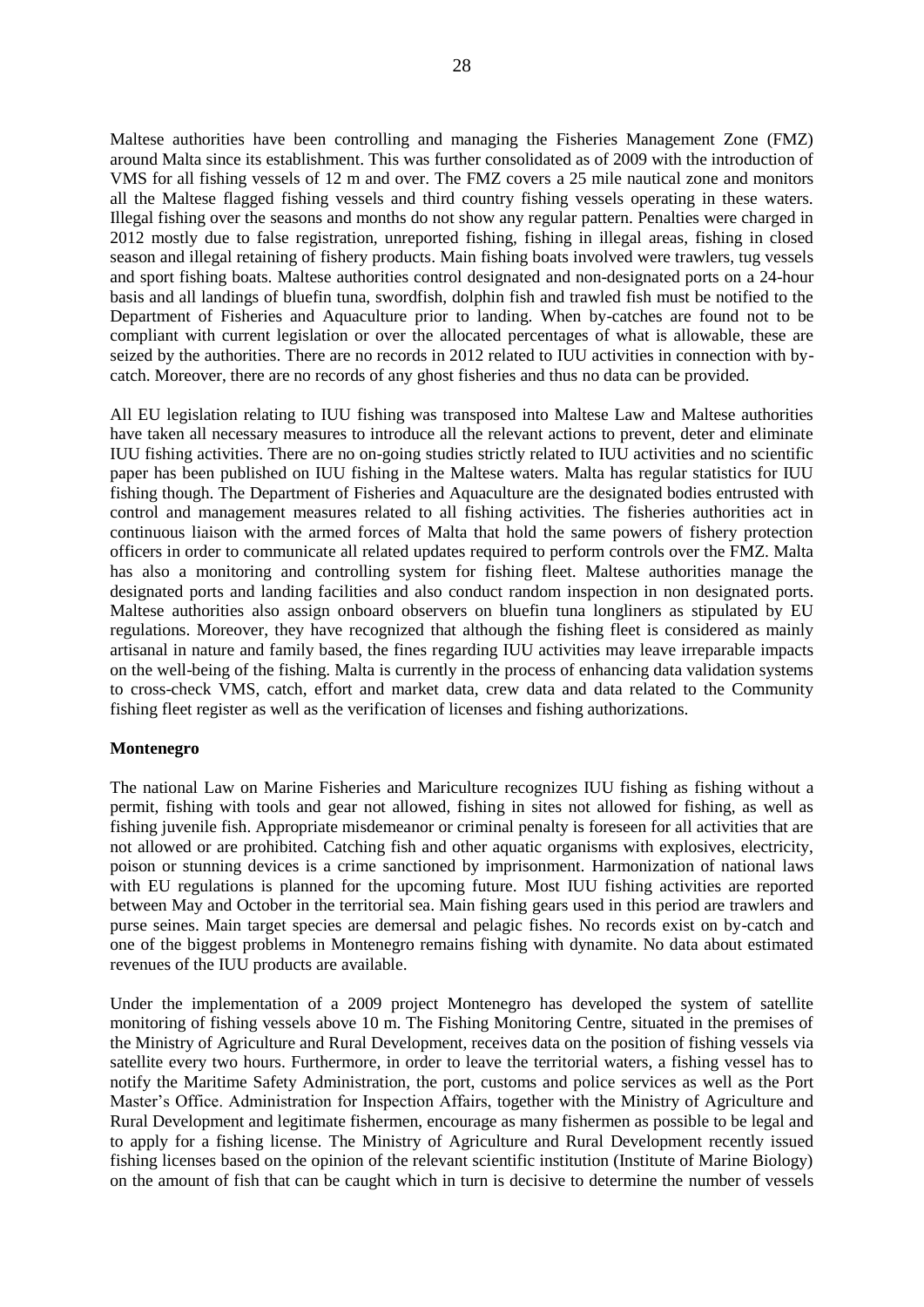for each fishing gear. There is a need for being more aware of IUU fishing though. In this regard, it should be stressed that in Montenegro the control of the entire coast is done by four inspectors, who do not own a boat, with the help of the Border Police. Assistance with this kind of equipment would certainly contribute to higher quality and more efficient control.

### **Morocco**

Morocco has been collecting national data for IUU fishing since 1994. These data are easily accessible. Most of the infringements detected concern shrimps and cuttlefish during their reproduction period in a 3 nautical miles zone. Main fishing gear used is trawling. A national control plan and studies have been carried out to estimate revenue of IUU fishing. No data on by-catch and ghost fishing are available. There is an ongoing project to address IUU fishing under a national plan. There are also several legal measures and, accordingly, statistics for detained boats and fines. Coastguards or fisheries authorities are knowledgeable in connection with IUU fishing and are trained in workshops regularly. There is also a monitoring or controlling system for fishing fleet and a central observation system for fishermen. During bluefin tuna fishing, an observer is always on board. Landing controls are also effectively done for each fishing port in all regions of Morocco.

The social and economic impacts of IUU fishing in Morocco are under study. IUU problems can be solved only by educating fishermen and decision makers, developing new methods (such as new information systems), data collection centers and bilateral and regional cooperation. National fleet information is recorded by the Fisheries Department, with all the characteristics and in all harbors along the Atlantic and Mediterranean coasts of Morocco. The Fisheries Department also follows the development of newly constructed fishing boats as of 1992, operations for the reduction of the fishing nets and the management of fishing effort.

### **Slovenia**

The Slovenian Fisheries Inspection Unit performs inspections at sea in accordance with EU regulations. During these inspections no IUU fishing by Slovenian fishermen or fishermen of other nationalities has been detected in any season or time for the time being. No on-going IUU study in Slovenia is currently planned. To mitigate IUU fishing through legal measures fines have been applied. Enforcement measures and accompanying sanctions and the confiscation of illegally acquired goods have been prescribed as well. Also, the EU legislation in this field is applied directly in Slovenia. Fines, enforcement measures and sanctions for fisheries in general are also prescribed in the National Marine Fisheries Act, including the possibility of detention of boats and fishing gears.

Coastguards or fisheries authorities are well-informed on IUU fishing and they are also informed by other competent or cooperating authorities, such as the Ministry of Agriculture and the Environment and the Customs Administration of the Republic of Slovenia. Furthermore, they have been informed through participation in discussions during the preparation of the relevant legislation at the EU level and Slovenian national legislation and they have participated in a number of workshops organized by the European Fisheries Control Agency (EFCA). Controls of landings are performed regularly. Landing control proceeds in accordance with the sampling plan which has been prepared pursuant to relevant EU regulations.

### **Spain**

There are no IUU cases reported in the Spanish territorial waters or the EEZ. In any case, Spain supports any mechanism that identifies those involved in IUU fishing, including vessels listed in the EU IUU list or any RFMO IUU list. No scientific paper on IUU fishing has been published thus far. However, several documents and studies were carried out internally to ensure the implementation of EC Regulation 1005/2008. In addition, Spain has begun to enact laws against IUU fishing since 2002 so it has great experience in the domain and remains open to any concrete proposal that could be made in the future. The actions undertaken by the Spanish Secretary General on Fisheries to control IUU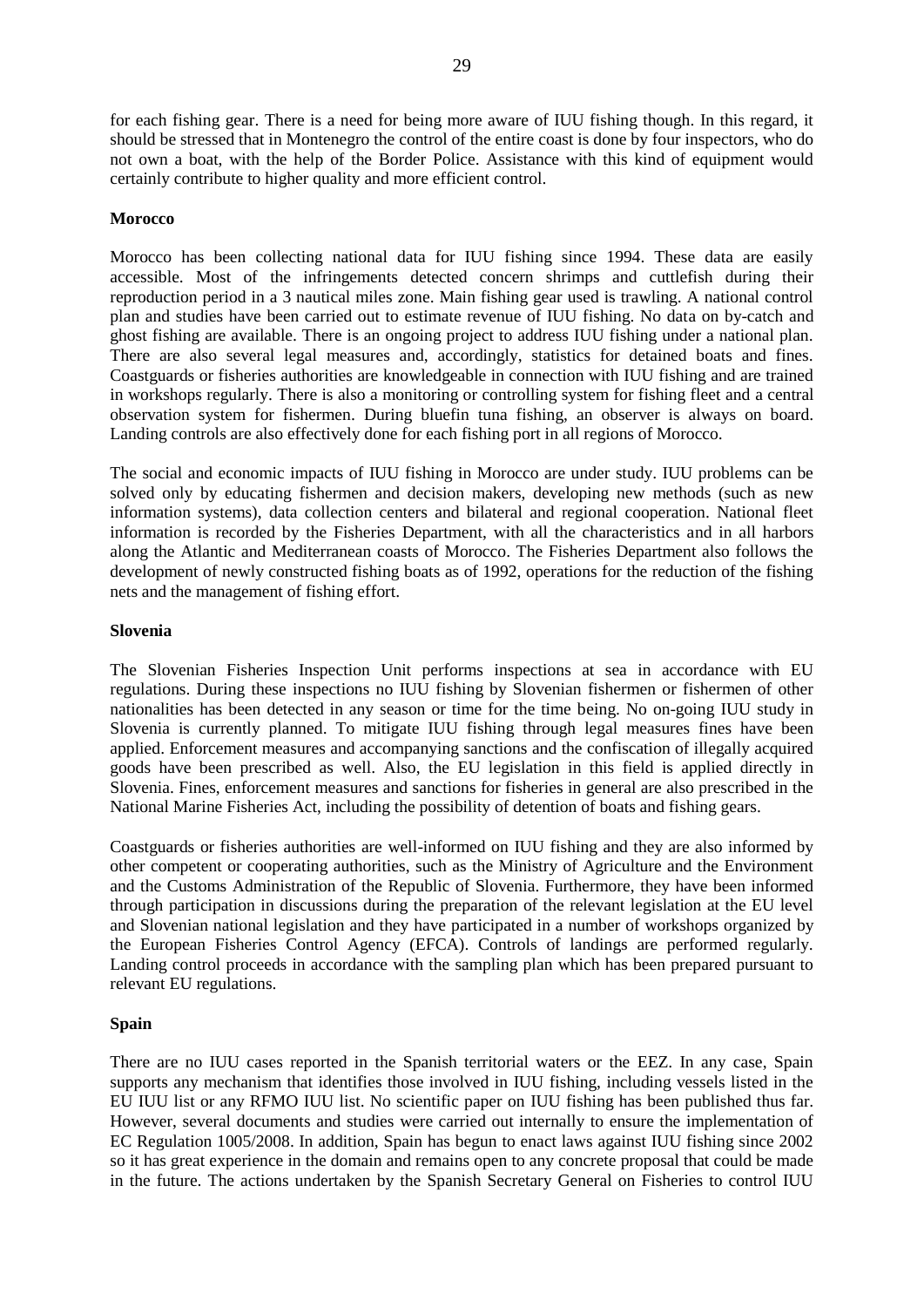fishing activities have proven adequate, such as documentation control, mandatory and on the spot (at ports). All fishing vessels are subject to very strict control measures. The control is double: 1) vessels must have an e-logbook or logbook (depending on their size), 2) inspections are duly performed. Also, VMS is installed on vessels over 12 m. There is an ongoing national fleet management plan. It is foreseen that fishing effort will be diminished thanks to this measure for at least 10% of units, with an additional reduction of fishing effort of 20% for bottom trawlers. This can help sustainable management of fishing activities in order to ensure the preservation of small pelagics and demersal species. Ad hoc measures exist at national level for bluefin tuna, swordfish and by-catch.

IUU fishing is considered as one of the worst threats to the sustainable exploitation of marine living resources. According to Spain, the socio-economic cost of IUU fishing is very high and IUU fishing must be fought with commitment. To this end, EU regulations must be applied and multilaterally additional measures have to be agreed upon. One option that could be considered is that of trying to take into account provisions in relevant EU regulations so that they can inform the adoption of measures in other fora. The Mediterranean Sea could be a pilot area to do this, bearing in mind that there is no one size fits all formula to solve the problem of IUU fishing. Cooperation and mutual understanding are needed for: addressing lack of data, low reliability of focal points providing data, no prompt responses from third countries in matters pertaining to the trade of fishery products, ignorance on regulations in place, lack of enforcement at national level to punish infringements, lack of uniform standards among countries, forging of documents and import of products without the required documentation.

### **Tunisia**

Tunisian and foreign vessels have been reported in recent years to have engaged in IUU fishing in the Gulf of Gabes, mainly in summer with small boats for benthic species. There are some studies on IUU fishing in Tunisia that can be retrieved online at www.faocopemed.org, [www.webmanagercenter.com,](http://www.webmanagercenter.com/) [www.apal.nat.tn.](http://www.apal.nat.tn/) There is a 1994 law in Tunisia concerning IUU fishing which has been consistently applied ever since. Coastguards receive training on IUU. There is also a boat observation system for bluefin tuna and landing control at fishing ports.

The impact of IUU fishing is detrimental in many ways, such as depleting the resources, diminishing income of fishermen and reducing biodiversity. This is a global problem and needs international plans of action against IUU fishing, management of the resources, promoting artificial reefs and new fishing management methods, among others. Technical support to the Tunisian government with capacity building for fishermen and stakeholders is also needed.

### **Turkey**

In Turkey, under the authority of the Ministry of Food, Agriculture and Livestock, data recording has been carried out by the Fisheries Information System (FIS) which comprises a combination of resources organized to collect, process, transmit, and disseminate the fisheries relevant data. The different components of the FIS are catch information, sales notes, VMS, Fishery Port Offices and Fisheries Coastal Structures. Also based on these data IUU fishing is observed both in open and closed fishing seasons. The most common IUU fishing activities are violation of minimum catch size and illegal fishing gear usage. Main illegal fishing gear observed in inspection and control practices is mono and multifilament fishing net which has been banned since 2011. Average size of fishing boats engaged in IUU fisheries is usually below 12 m. The Ministry of Food, Agriculture and Rural Affairs has carried out scientific research activities on IUU fishing in cooperation with universities and research institutions. The national laws specify infringements, violations and fines to be applied. The fishing licenses of 134 vessels were revoked because of violation of regulations in force in 2012.

Coastguards and fisheries authorities are well-informed on IUU fishing. MCS practices are conducted by the Coast Guard Command at sea and by fisheries inspectors of Provincial Directorates under the coordination of the General Directorate of Fisheries and Aquaculture on landing sites. MCS is possible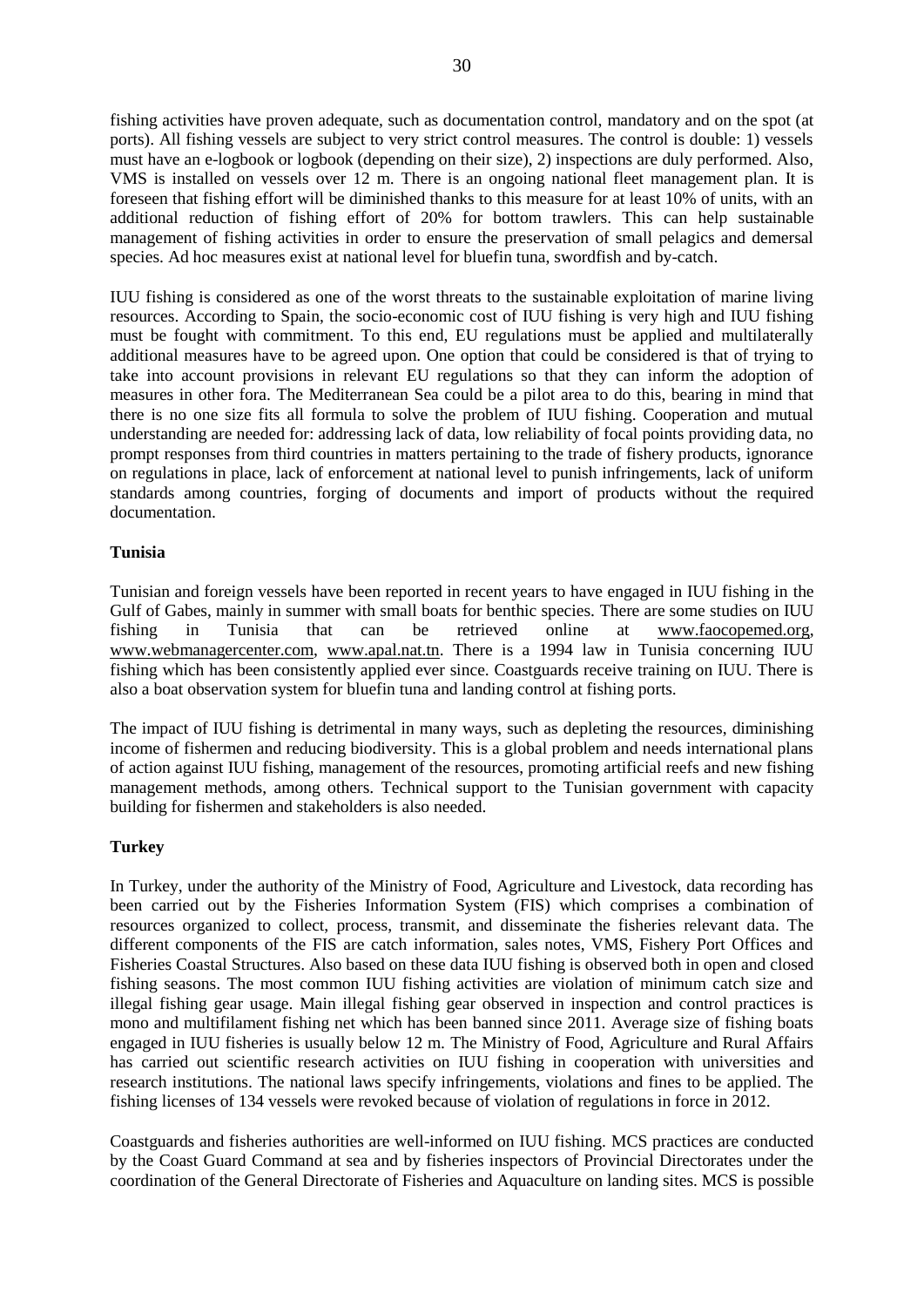via satellite based VMS for vessels over 15 m AIS for vessels over 12 m. Nevertheless, weak implementation of the fisheries law is one of the impediments to combat IUU fishing in the Turkish part of the Aegean and Mediterranean Sea. There is a fishing management plan currently ongoing in Turkey. Among others, fishing licenses have not been issued for marine vessels since 2002 in order to reduce catch stress on stocks and to maintain sustainable fisheries. Additionally, a new support scheme was taken into effect in Turkey for the reduction of the number of fishing vessels over 12 m. The fishing license of 407 vessels over 12 m are to be annulled and removed from fleet in 2013.

### **MAIN SPECIES AFFECTED BY IUU FISHING**

Several fish and invertebrate species are affected by IUU fishing in the Mediterranean Sea. In Turkey, albacore, red mullet, sea bream, frigate mackerel, bluefin tuna, little tunny, Atlantic bonito and cuttlefish have been reported. In Morocco, sparid fish, shrimps, octopus and cuttlefish have been reported. In Italy, swordfish, mullet, striped bream, sea bass, gilthead bream have been reported. It could be presumed that similar information is available in other countries although it should not be ruled out that other species could be negatively affected by IUU fishing, also in light of problems linked to by-catch and ghost fishing.

### **FISHING GEAR AND FLEETS FOR TARGET FISHES**

For bluefin tuna, the main fishing gear used in all coastal States is purse seine. For demersal fish and invertebrate species, it is bottom trawler. For clam fishing, dredge is the main gear. For swordfish and some scombrids, the main gear is driftnet but also monofilament nets. As far as nets are concerned, the problem of the use of illegal driftnets in several GFCM Members has been reported several times.

Fishing with illegal fishing gears in the Mediterranean Sea remains one of the most serious problems considering the impacts they can have. Increasingly modern and efficient fishing methods have significant effect on several species. In addition, increase in vessel engine power, size of the gear and vessels, development in fishing gear and fishing net technology, development in electronic devices and easy application to the fishing practices, all have contributed to the decline of aquatic stocks. Purse seining, trawling, longlines, driftnets and set nets are main gears illegally used in most areas of the Mediterranean Sea when fishing seasons are closed. Trawling is generally recognized as a particularly destructive practice for the benthic communities. It severely alters deepwater coral ecosystems, sea grass meadows and their associated fauna, reducing both the number of species and available habitats (UNEP/MAP 2012).

### **SOCIAL, ECONOMIC AND ENVIRONMENTAL IMPACTS OF IUU FISHING IN THE MEDITERRANEAN SEA**

IUU fishing is undoubtedly one of the reasons for the over-exploitation of the fishing resources in the Mediterranean Sea and for the unfair competition among fishermen. Estimations of the exact economic damage caused by IUU fishing, both in terms of loss of revenues and impacts on the marine living resources and the marine ecosystems, cannot be easily made. However, in general, IUU fishing in the Mediterranean Sea brings the following to the fore:

- deterioration of fish stocks and habitats,
- loss of sales tax,
- loss of income due to loss of fish,
- loss of income and employment in other industries and activities in the supply chain and the fishing operation itself,
- loss of biodiversity.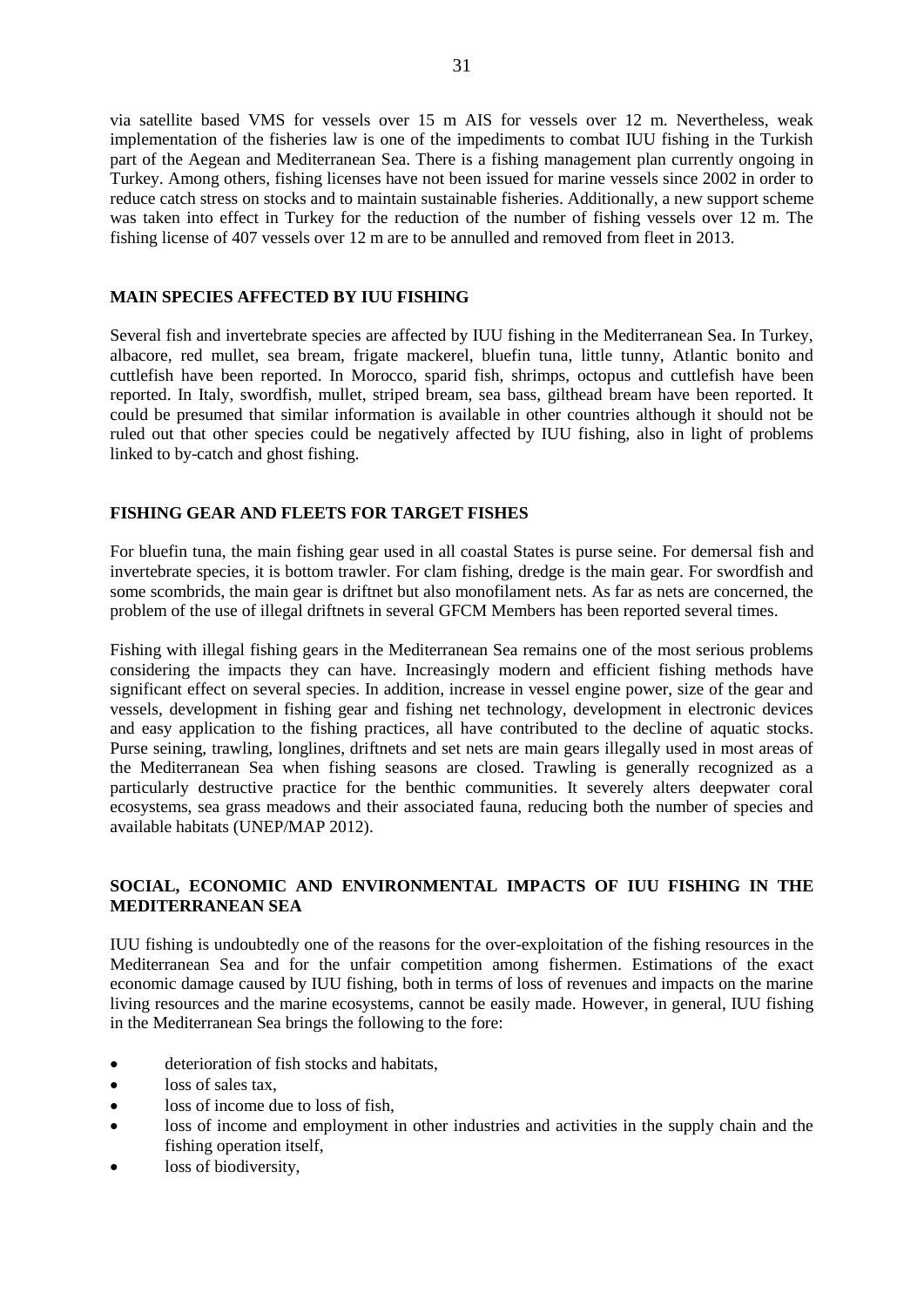Furthermore, IUU fishing causes ghost fisheries (abandoned nets) and by-catch in the Mediterranean Sea. Existing statistics cannot be considered to elaborate solid management plans for both target species and by-catch species.

Effects and impacts of illegal fishing practices to marine life in the Mediterranean Sea are various depending on the fishing gear, season, and area. For example, deep trawling has impacts on sea grass beds and gives physical damages, destroy benthic community and habitat loss for many species, such as endemic sponges *Axinella cannabina* and other species. Elasmobrach species are known to have characteristics such as slow growing and late maturation, low fecundity species. It is known that many populations of elasmobranch species are declining in the Mediterranean Sea due to illegal fishing, overfishing and by-catch, mostly white sharks and sting rays. IUU fishing also damages vulnerable habitats by the use of prohibited fishing gears, mainly for clam harvesting. Illegal clam dredging creates destructive effects on the soft bottom communities and siltation which is harmful for macro and meio benthos. Besides, illegal and unreported bivalve fishing, due to their marketing, may cause fatal consequences for human being when toxic plankton bloom occurs.

### **By-catch**

By-catch of the non-target species in the Mediterranean Sea concern the following: seabirds, mainly Mediterranean shag and the Audouin's gull, which have high mortality rates mostly because of driftnets and long lines; the loggerhead turtle *Caretta caretta* and green turtle *Chelonia mydas*, which suffer from the use of bottom trawling and set nets and, to a lesser extent, of surface longlines employed for swordfish; cetaceans, most commonly the striped dolphin *Stenella coeruleoalba*, common dolphin *Delphinus delphis*, sperm whale *Physeter catodon* and fin whale *Balaenoptera physalus*. Even in their case the main root cause of by-catch are illegal driftnets (Di Natale *et al.*, 1993; Öztürk *et al.*, 2001; Tudela *et al*., 2005, Notarbartolo di Sciara and Birkun, 2010; Akyol *et al.*, 2012).

To reduce by-catch of non-target species, including those above, some recommendations have been adopted by international bodies and legal measures have been implemented. According to resolutions 44/ 225 and 46/ 215 adopted in 1989 and 1991 by the General Assembly of the United Nations, a moratorium on all large-scale pelagic driftnet fishing was agreed at global level. In 1992, the EU prohibited driftnet fishing in the Mediterranean Sea with nets longer than 2.5 km in length, as did the GFCM in 1997 under a binding resolution. The same decision was adopted by ICCAT. All fishing activities outside this legal framework are tantamount to IUU fishing. IUU fishing and the use of illegal driftnets in the Mediterranean Sea are hence closely interrelated.

In the past few years, an increasing number of cetacean by-catch has been reported. At first it was noted that an increasing number of cetacean strandings was recorded, especially in the Ligurian Sea. It was also noted that an increasing proportion of stranded cetaceans showed the evidence of entanglement in netting (net fragments or scars, or missing tails; Notarbartolo di Sciara and Birkun 2010). Sperm whales, perhaps due to their size or feeding habits (they are deep divers) are rarely reported in driftnets. It should not be discarded that illegal, large scale driftnets are still used in several Mediterranean areas at present.

### **Ghost fisheries**

IUU fishing sometimes cause ghost fisheries when fishermen abandon their nets in the sea and try to escape at the sight of patrolling coast guards or other relevant authorities. Released nets can cause ghost fisheries, that is, many organisms such as dogfish, stingrays and dolphins, are entangled to the nets and die, later either strand to the shore or sink to the bottom. Ghost fisheries is threat not only for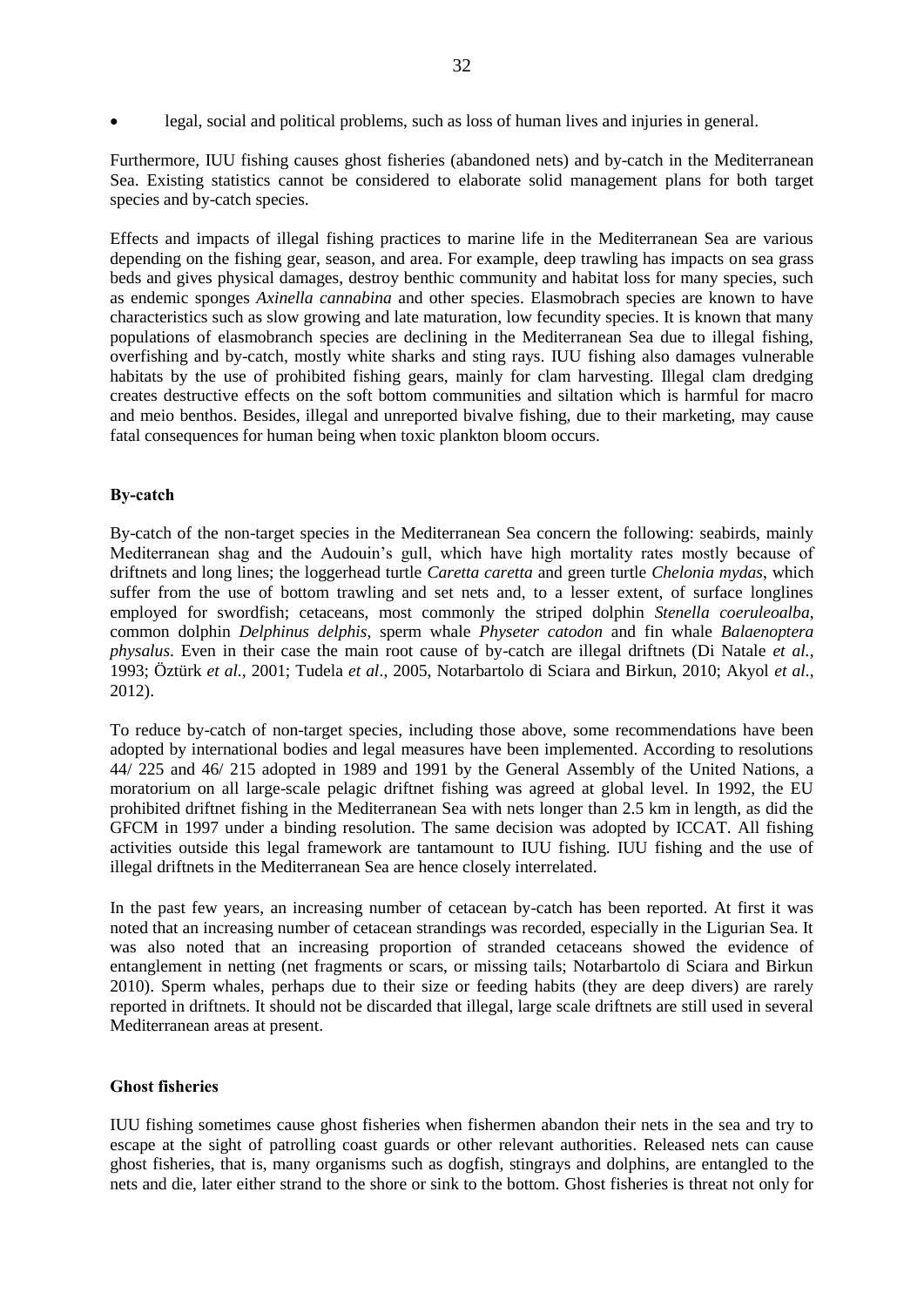marine life itself. As a matter of fact, after a certain period, nets start sinking or floating on the sea surface, then became a threat for marine transportation, mostly when they are engulfed in the ship propellers at night. Fast speed boats suffer extensively by floating ghost nets in the Mediterranean Sea. Besides, these nets are washed up to the shores and cause pollution on the beach.

### **LEGISLATION ISSUES**

There are some legislations and regulations in force for EU Members Mediterranean riparian States relating to the fight against IUU fishing. New regulations of the EU since 2010 oblige them to ensure that fishery imports into the EU are from legal sources (i.e. Council Regulation (EC) No. 1005/2008 of 29 September 2008 establishing a Community system to prevent, deter and eliminate illegal, unreported and unregulated fishing, amending Regulations (EEC) No. 2847/93, (EC) No. 1936/2001 and (EC) No. 601/2004 and repealing Regulations (EC) No. 1093/94 and (EC) No. 1447/1999). Some other countries on the other hand are still to develop very detailed rules against IUU fishing. However, there is a positive trend overall as GFCM Members are either striving to enact legislation of their own or are, in a number of instances, approximating their laws to relevant EU regulations.

At present there is no uniform legal framework for all riparian States, short of GFCM recommendations. GFCM hence remains the only organization that can manage and regulate IUU fishing the entire Mediterranean Sea. Other organizations, such as ICCAT, might have a mandate only on given species, and global agencies, including the FAO, are focusing their attention on developing instruments which subsequently call for a transposition at regional level. The opportunity of having the GFCM as a point of reference in the region is unique for all countries in the east, west, north or south of the basin. However, GFCM Members should commit not only to agree on additional measures to fight IUU fishing in the future, but also to submit those data which could be already used in the fight against IUU in accordance with relevant GFCM recommendations (e.g. GFCM Rec. GFCM/33/2009/8 "On the establishment of a list of vessels presumed to have carried out IUU fishing in the GFCM Area, amending Recommendation GFCM/2006/4"). Their reactiveness would significantly contribute to underpin concerted actions at regional level.

## **A PROPOSED ROAD MAP TO FIGHT AGAINST IUU FISHING IN THE MEDITERRANEAN SEA**

According to the information submitted by GFCM Members in their questionnaires, there are no studies carried out on IUU fishing. This lacuna should be filled by launching studies, possibly with a standardized and harmonized method. Some countries do have records of by-catch and ghost fisheries while others do not have any data. The problem of IUU data should also be tackled in a standardized and harmonized manner.

Nonetheless, the very incidence of IUU fishing in the Mediterranean Sea reveals that there are some gaps in fisheries management at regional level. An accurate identification of these gaps, including on the basis of studies and data, could enormously help in addressing IUU fishing in the short term with the cooperation of all riparian States which, at present, demonstrate to possess a strong willingness to stamp out IUU fishing. It is important that this willingness triggers a zero tolerance policy towards IUU fishing activities in the long term. A number of actions should be proposed and advocated though the GFCM to make sure that a strategy is devised to steer the transition from the short to the long term. A participatory and down-to-earth option could be that of developing a roadmap to fight IUU fishing in the Mediterranean Sea comprised of the following aspects:

- (i) institutional aspects,
- (ii) legal aspects,
- (iii) scientific research aspects,
- (iv) technical aspects,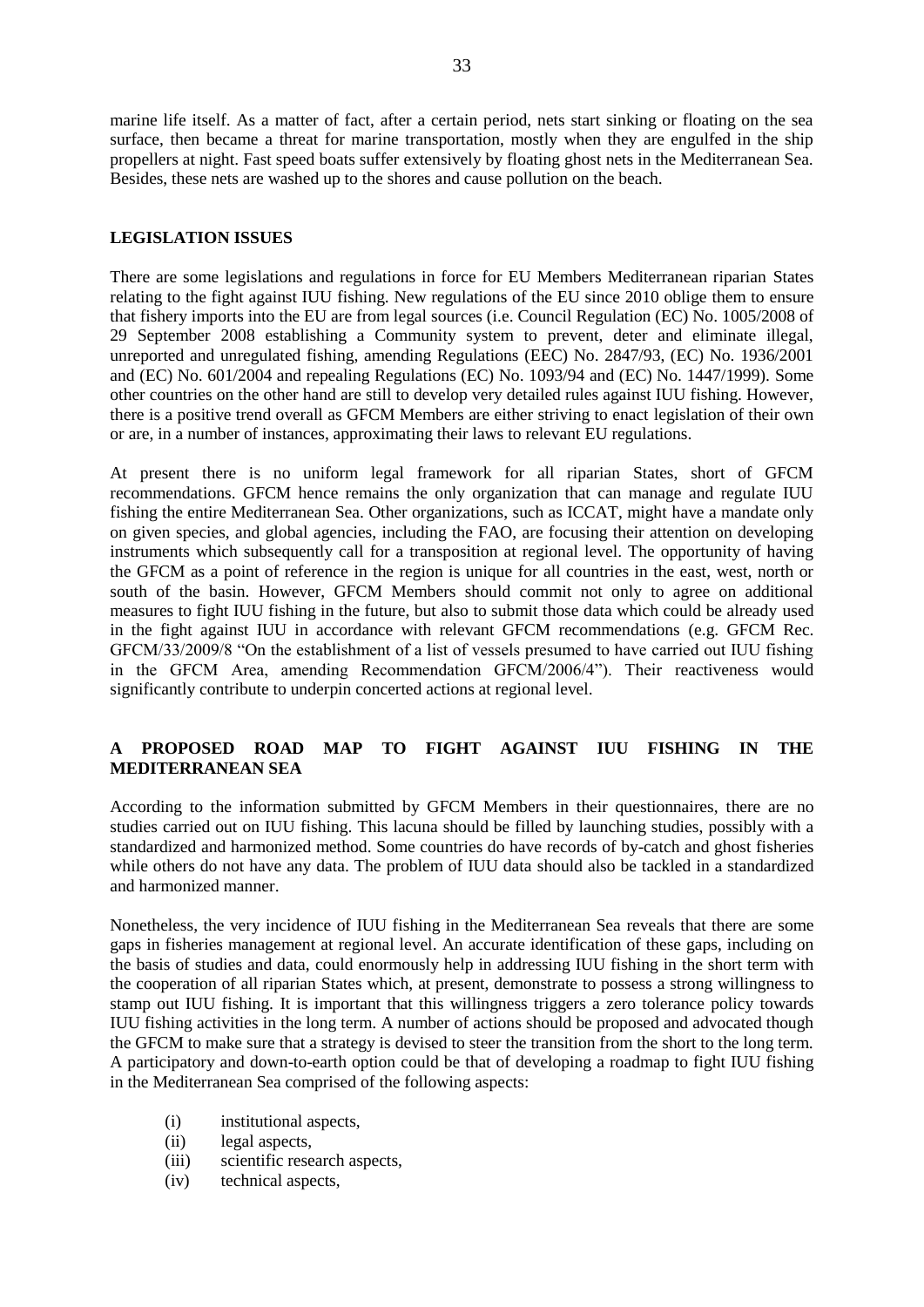- (v) socio-economic and education aspects, and
- (vi) MCS related aspects.

The proposed roadmap should be considered as a basis for future undertakings to be launched within the remit of the GFCM which would require strong political commitment from its Members. Among others, a regional plan of action to fight IUU fishing could be developed and adopted on the basis of the roadmap, consistent with the FAO practice. This would allow GFCM Members to tailor responses adequate for a problem, that of IUU fishing, which in the Mediterranean Sea has very peculiar traits due to the specificities of the region. For that purpose, all the aspects identified above would have to be considered as IUU in the Mediterranean Sea also has, if not predominantly, a human dimension.

Insufficient information on fishing fleet and weak implementation of port States controls are among major impediments that contribute to IUU fishing in some Mediterranean coastal States. Bluefin tuna stocks, by far the most commercially valuable species in the region, are depleted and there is need t[o](http://wwf.panda.org/what_we_do/how_we_work/conservation/marine/sustainable_fishing/fisheries_management/fishing_pressure/) [reduce fishing effort](http://wwf.panda.org/what_we_do/how_we_work/conservation/marine/sustainable_fishing/fisheries_management/fishing_pressure/) and to elaborate and implement [robust and efficient recovery plans.](http://wwf.panda.org/what_we_do/how_we_work/conservation/marine/sustainable_fishing/fisheries_management/fishing_pressure/) Creating incentives for fishermen could help. Besides, sustainable aquaculture from eggs of the bluefin tuna should be promoted in riparian States of the Mediterranean Sea which are engaged in bluefin tuna industry. This aquaculture can be one of the solutions for stock recovery while at the same time it can mitigate IUU fishing in the Mediterranean Sea, if done properly. They have succeeded over the last ten years in breeding bluefin tuna in Japan. It is also known that some European companies already have started experiments and thrived in breeding bluefin tuna. The GFCM, through its Committee of Aquaculture, should evaluate this progress in near future as a new viable option to be pursued by the aquaculture sector in the Mediterranean Sea.

Small pelagic species, like anchovy and sardines, are shared stocks and cannot be managed properly without regional cooperation. A distinction of the small scale fisheries and industrial fisheries will have to be made though, bearing in mind that the latter, particularly in the case of purseiners and deep trawlers, often times cloak IUU fishing activities. Accordingly, traditional and historical fishing methods, such as dalians, harpooning, traditional sponge and coral diving, which are known to be practiced in small scale fisheries, should be more promoted.

Although IUU fishing mainly impacts on marine living resources, the damage that it does to the marine ecosystems should not be overlooked altogether. Area based management tools, such as the designation of Marine Protected Areas (MPAs), need to be supported by countries because most of them provide stringent protection measures and their implementation could be straightforwardly assessed. The GFCM, based also on recent memoranda of understanding it had adopted, could avail itself of the cooperation of UNEP-MAP, ACCOBAMS and MedPAN to tackle this issue.

Establishing a special working group on IUU fishing under the GFCM umbrella was already discussed in 2004. This initiative should be re-activated and updated so that GFCM Members could launch concerted action against IUU on the basis of the roadmap. Moreover, this group should prepare a yearly report to the GFCM Compliance Committee, not only for the Mediterranean Sea but also for the Black Sea, including achievements, progress, difficulties, impediments etc. In order for the group to perform, it should be open to a vast array of actors, including NGOs and fishermen associations, not to mention representatives of regional and international organizations. Improving market control and traceability mechanisms and stop the trade of IUU products could be, among other subjects, considered in this forum. Consequently, the working group could contribute to ensure that controls are performed from the net to the plate.

Awareness campaigns, such as a special day for IUU fishing in the Mediterranean Sea, should be promoted. Inspiration could be drawn from the "Clean up the Med" campaign. This could help to investigate the reasons or excuses used by fishermen when concealing IUU activities. Similarly, socioeconomic studies should be commissioned. In this respect, GFCM Members should avail themselves of the established Sub-Committee on Scientific and Economic Sciences (SCESS) of the Scientific Advisory Committee. This is yet another instance of the fact that institutional settings and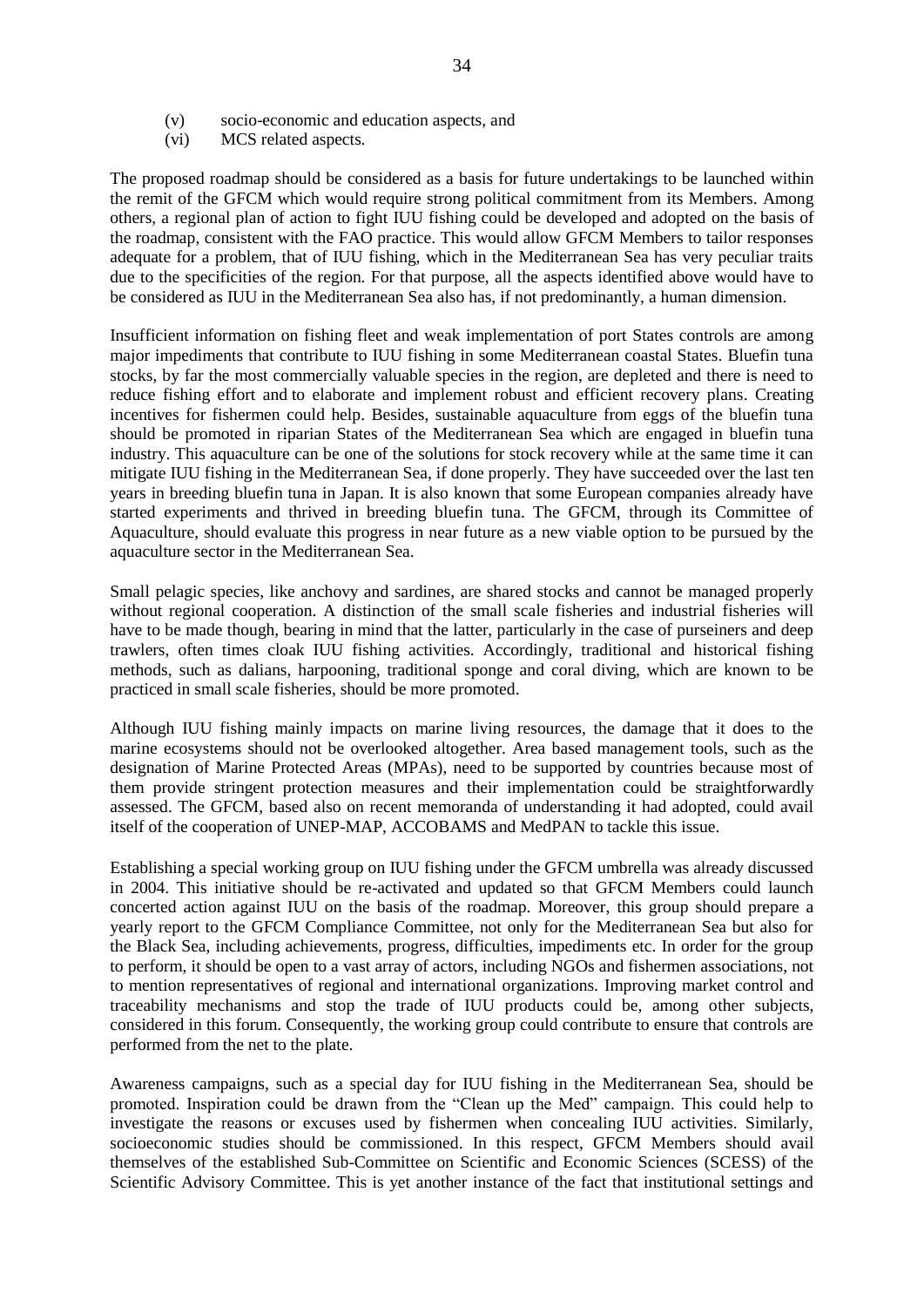fora already exist and the time has come for countries to making best use of them. With a view of promoting positive messages, slow food and marine stewardship initiatives should be encouraged so that consumers become more cautious and selective when they purchase seafood and the role of traceability is boosted. Such an effort will require the strong participation of civil society organizations and fishermen associations too.

Capacity building and training will remain a top priority in the years to come, with particular reference to MCS. Combating IUU fishing activities in a number of GFCM Members is made exceedingly difficult by capacity gaps at present. Recently, the EU, in order to make as effective as possible its recent regulations relating to IUU fishing, has landed significant assistance to third countries, including through regional seminars and multilateral and bilateral meetings. DG MARE has been collaborating with DG DEVCO actions to assist developing countries and has launched several capacity building programs. Regardless, if one of the main goals of the EU is to give widespread legitimacy to its ground-breaking legal instruments, and have third countries cooperating in the fight against IUU fishing, a major effort should be done to make that possible in the Mediterranean Sea. There is possibly no better playground than the Mediterranean Sea to test the feasibility of modern anti-IUU policies for many reasons. And arguably, there is no better organization than an FAO commission to steer countries with different backgrounds and levels of capacity toward reaching a common end.

As the EU, including through its relevant agencies (i.e. EFCA and EMSA), is not the only institution keen to enhance capacity building and promote sustainable development, others would be also welcome to step up to the plate. In recent times participatory approaches, which call upon all components of the society, have proven to be more efficient than traditional top-down approaches. There is significant scope for agencies, civil society organizations and various entities to provide technical assistance in the Mediterranean basin. Among others, and looking back at fruitful initiatives already undertaken in the past, the Japan International Cooperation Agency (JICA), the PEW Charitable Trust, the Marine Stewardship Council, WWF, Oceana and the GEF are worth mentioning. Also, organizations such as the IMO, CITES, UNDP and UNODC could be GFCM partners in launching training seminars on various issues of mutual interest. A recent initiative which is worth mentioning, namely the INTERPOL Environmental Crime Programme based "ProjectScale", could be of great help in shedding light on a concept, that of fisheries crimes, which is still partly unknown. After all, when looking at the bigger picture the ramifications of IUU fishing in the Mediterranean Sea could be staggering. It suffices to mention the issue of migration which at times is made possible from one shore of the Mediterranean to the other because fishing boats are used for purposes other than fishing.

It will be important that any measures taken at regional level to mitigate IUU fishing in the Mediterranean Sea will be conceived as preventive in nature. At least some countries such as Croatia, Turkey, Algeria, and Spain have reported that they are going to reduce their fishing fleets and not allow to build new fishing boats in order to protect fishing resources and grounds. This policy should be followed by other States with the support of scientific advice and data by GFCM to reduce the overall fishing effort in the Mediterranean Sea. Attention should be paid in turn to the number of fishing vessels operating in the region. Based on the replies to the questionnaires, the number of fishing vessels reported, both active and not active, is given in Table 1. Fishing vessels include trawlers, midwater trawlers, purse seiners and small scale longliners, polyvalent small scale vessels without engine and hooks. Interestingly, there are some discrepancies between what was reported through the questionnaires and the info submitted officially to the GFCM Secretariat in connection with the regional fleet register.

**Table 1.** Number of fıshing boats reported by each country in the Mediterranean Sea

| Country | Number of fishing boats |
|---------|-------------------------|
| Albania | 501                     |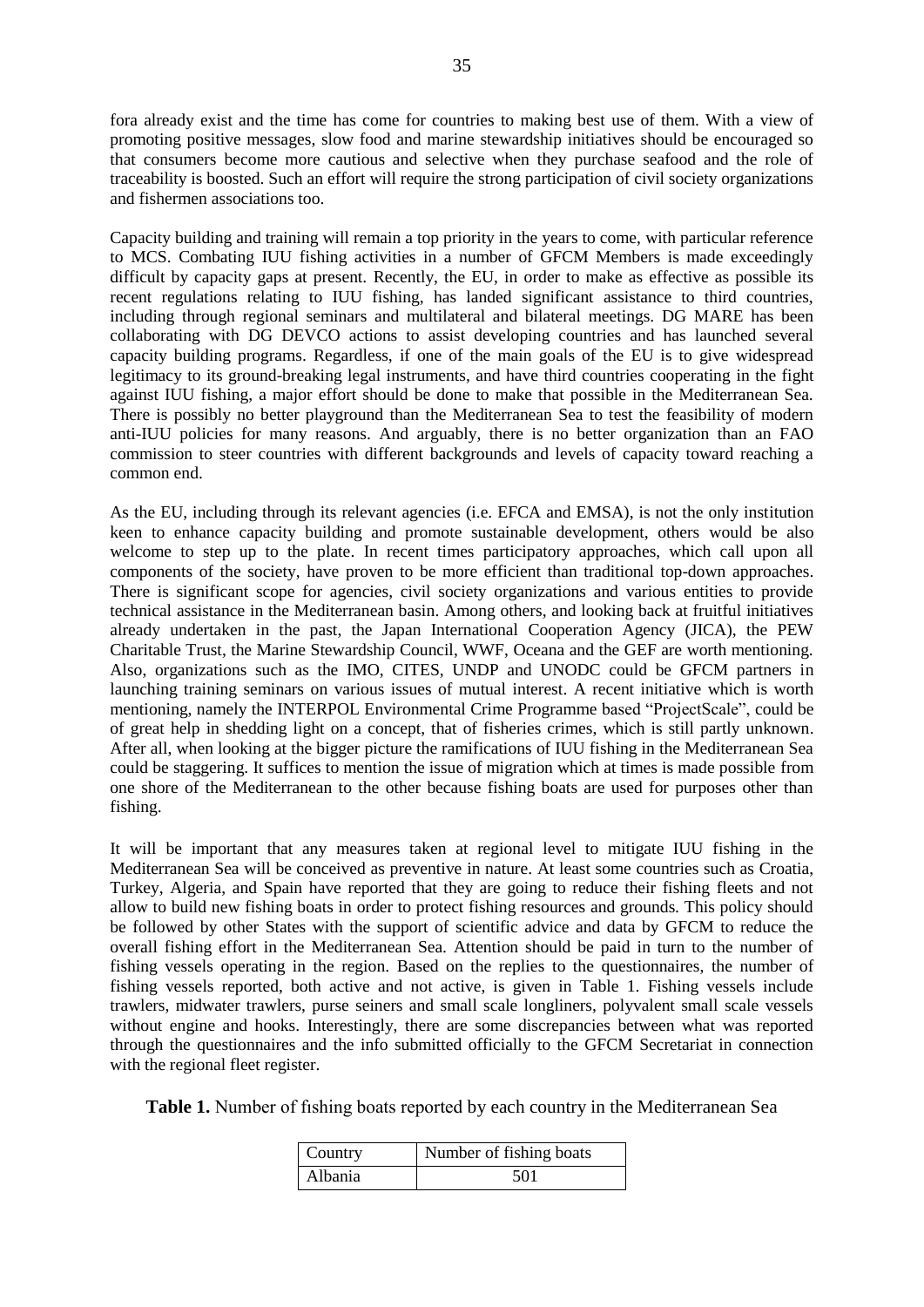| Algeria    | 4,167        |  |
|------------|--------------|--|
| Croatia    | 7,770        |  |
| Egypt      | 3,082        |  |
| France     | 1,483        |  |
| Greece     | 15,920       |  |
| Italy      | Not reported |  |
| Lebanon    | 2,762        |  |
| Libya      | 4,621        |  |
| Malta      | 1,076        |  |
| Montenegro | 19           |  |
| Morocco    | 3,463        |  |
| Slovenia   | 175          |  |
| Spain      | 2,861        |  |
| Tunisia    | 11,990       |  |
| Turkey     | 9,307        |  |

As there could well be other fishing vessels, operating under flags different than those of GFCM Members, preventive would have to be also any initiative aimed at improving cooperation with non GFCM Members. If known to fish in the Mediterranean Sea their flagged vessels would be by definition engaging in IUU fishing. In this connection, it is important to recall the clear wording used in Article 8 (paragraphs 3 and 4 in particular) of the 1995 United Nations Fish Stocks Agreement, which has 81 Contracting Parties at the moment of writing, including major fishing nations. Either membership of cooperating non Contracting Party status are mandatory for those countries whose vessels are known to fishing in an area under the mandate of an RFMO.

### **NON GFCM MEMBERS FISHING IN THE MEDITERRANEAN SEA**

The presence of non GFCM Members in the Mediterranean Sea has not been discussed much thus far. There might be several reasons behind that, including the possible lack of knowledge on GFCM activities outside the area of competence of the Commission, as well as the lack of data. However, the situation could be bound to change in the near future. The GFCM, at its  $37<sup>th</sup>$  Session (Croatia, May 2013), has adopted forms of letters of identification for both its Members and non-Members which would be sent by the Compliance Committee in cases of non-compliance. Therefore, the Compliance Committee is expected to take action in the future, based on any possible information that will be brought to its attention concerning the presence of non GFCM Members fishing in the Mediterranean Sea.

It is worth underlying that the lack of data does not automatically imply absence of non GFCM Members fishing in the Mediterranean Sea altogether. For instance, some ICCAT Members were attributed a quota for bluefin tuna in the Eastern Atlantic and Mediterranean in 2013. Obviously, their bluefin tuna catch could come entirely from the Eastern Atlantic and not from the Mediterranean Sea. Still, ICCAT databases show that in the past some small amounts of quota from GFCM non Members were actually caught in the Mediterranean Sea. As small as these amounts could be, compared to that of Mediterranean States which are both ICCAT and GFCM Members, the negative consequences of fishing in the area of competence under the mandate of an RFMO to which the fishing State is not a party to should not been disregarded. For one thing, this could cause a free rider effect.

**Table 2.** BFT 2013 allocation scheme for non GFCM Member in Eastern Atlantic and Mediterranean

| PC             | Quota(t) | %   |
|----------------|----------|-----|
| $^\prime$ hina | 1 Q      | 850 |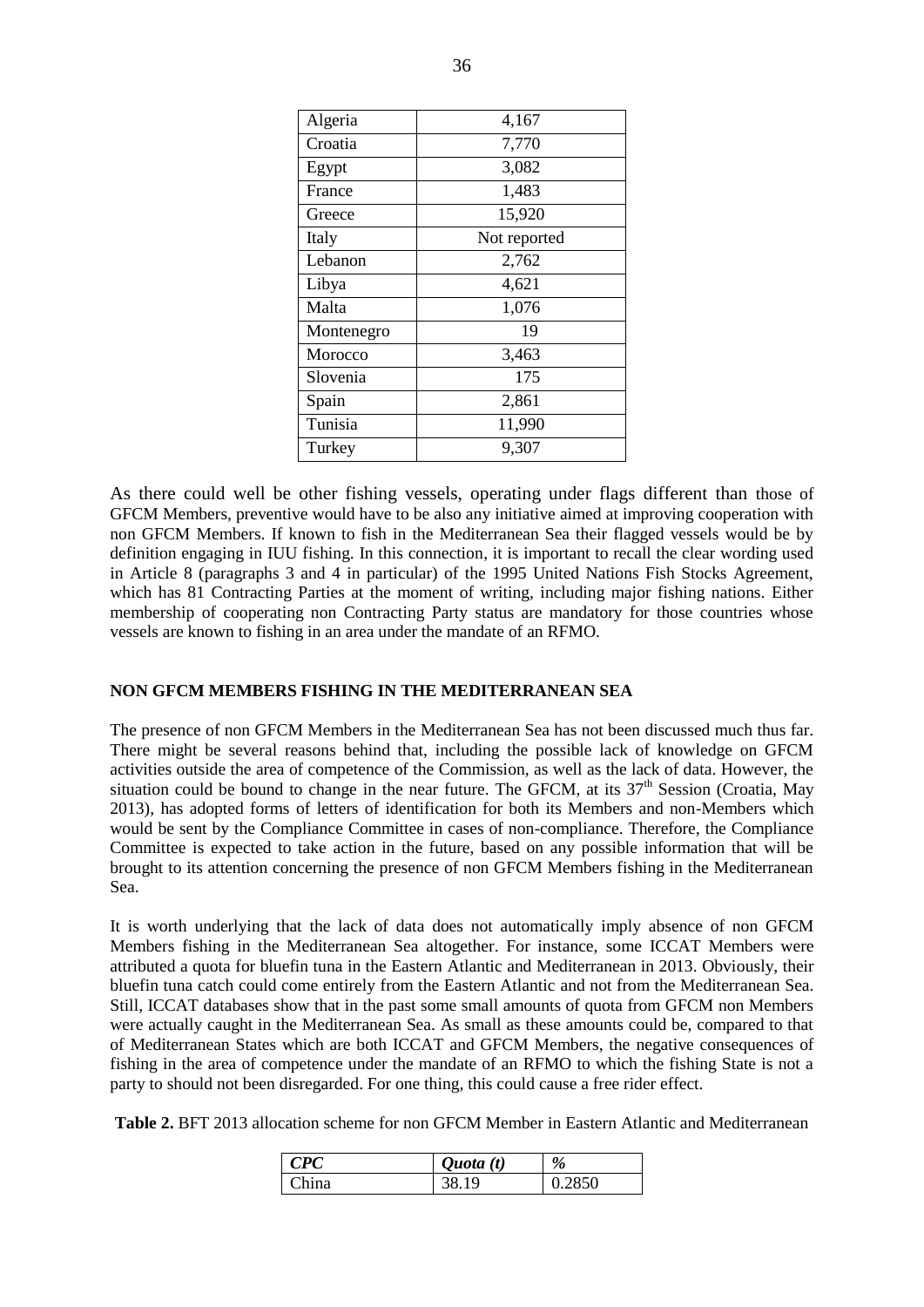| Iceland        | 30.97  | 0.2311 |
|----------------|--------|--------|
| Korea          | 80.53  | 0.6010 |
| Norway         | 30.97  | 0.2311 |
| Chinese Taipei | 41.29  | 0.3082 |
| Total          | 221,95 | 1.6564 |

Aranda *et al*. (2010) made specific reference to the presence of non GFCM Members in the Mediterranean Sea engaged in tuna fishing in the past. Among others, they reported the presence of a Korean purse seiner vessel which was operating in the Maltese EEZ in 2008. Jolly (2012) reported that two non–Mediterranean fleets (one Chinese and the other of unknown origin) were recently spotted in some of the main Mediterranean bluefin tuna fishing grounds. Leaving aside any value judgment on the matter, as the GFCM through its Compliance Committee will have to collect information and decide whether or not it is enough to approach a given non GFCM Member, the current legal reality and structure imposes on fishing States to either become Members or cooperating Parties to those RMFOs with a mandate over a marine area where they fish. It is a matter of fairness in addition to legal certainty. In the future science could be perhaps used to underpin legal certainty thanks, for instance, to the progress that has been made in genetics for analysing gene sequences of certain species. Analysing DNA of tuna and verifying where tuna species, whales or sturgeons where caught could be an important and effective method against false trade reporting. DNA testing techniques could be hence used for the better understanding of the sources of the fish illegally caught in the Mediterranean Sea and further reinforce the prevention of trade in IUU fishing products.

#### **REFERENCES**

#### **Peer-reviewed articles, other published works and relevant legislation**

- Abdul Malak, D., *et al.* (2011) Overview of the Conservation Status of the Marine Fishes of the Mediterranean Sea. IUCN, Gland, Switzerland and Malaga, Spain. 61pp.
- Agnew, D. J., Pearce, J., Pramod, G., Peatman, T., Watson, R., Beddington, R. J., Pitcher, T. J. (2009) Estimating the worldwide extent of illegal fishing. *PloS ONE* 4(2): e 4570.
- Akyol, O., Ceyhan, T., Erdem, M. (2012) Turkish pelagic gillnet fishery for swordfish and incidental catches in the Aegean Sea. Journal of Black Sea and Mediterranean Environment 18(2): 188-196.
- Aranda, M., Bruyn, de. P., Murua, H. (2010) A report review of the tuna RFMO's CCSBT, IATTC, IOTC, ICCAT and WCPFC. EU FP7 Project. No: 212188 TXOTX , Deliverable 2.2 , 171 p.
- Council Regulation (EC) No 1005/2008. "Establishing a community system to prevent deter and eliminate illegal, unreported and unregulated fishing".
- Di Natale, A., Mangano, A., Maurizi, L., Montaldo, L., Navarra, E., Pinca, S., Schimmenti, G., Valastro, M. (1993) Swordfish (*Xiphias gladius L*.) driftnet fishery in the western Italian Seas: 1990-1991. Report .Col.Vol.Sci.Rap.ICCAT, 40:184-193.
- Doulman, D, J., Swan, J. 2012 A Guide to the Background and Implementation of the 2009 FAO Agreement on Port State Measures to Prevent, Deter and Eliminate Illegal, Unreported and Unregulated Fishing. FAO Fisheries and Aquaculture Circular No. 1074. FAO, Rome. 165 pp.
- FAO (2005) Report of the GFCM Workshop on Illegal, Unreported and Unregulated Fishing in the Mediterranean. GFCM Fisheries Report 767: 14 -80.
- FAO (2008) Management of fishing capacity and the international plan of action to prevent, deter and eliminate illegal, unreported and unregulated fishing.
- FAO (2013) Report of the Technical Consultation on Flag State Performance, Rome, 2–6 May 2011, 5–9 March 2012 and 4–8 February 2013. FAO Fisheries and Aquaculture Report No. 1046. FAO, Rome. 44 pp.